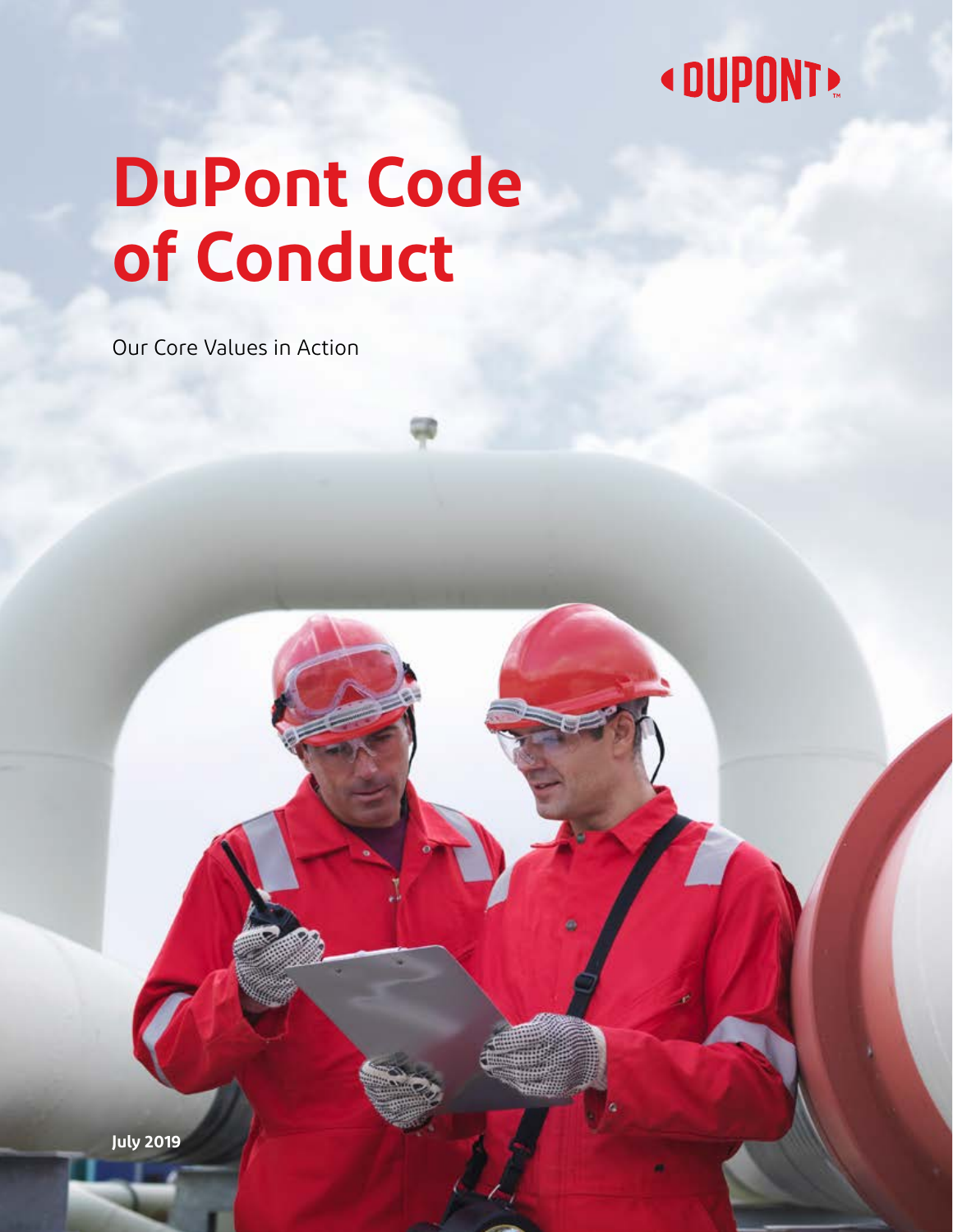## <span id="page-1-0"></span>**A Message from the CEO**



#### DuPont Colleagues,

For over 200 years, DuPont has delivered value and growth through life-changing discoveries and scientific know-how, reinventing ourselves along the way. As the new DuPont, our commitment to our core values has not wavered.

Our core values of Safety and Health, Protect the Planet, Respect for People and Highest Ethical Behavior are the cornerstone of who we are, what we stand for and what we do.

Today, our customers, suppliers, contractors and other stakeholders around the world look at not only what we do, but how we do it. That's why our core values are as important now as ever before. No matter what demands are placed on us during our work day, we cannot let anything come between us and our core values. We must be committed to zero incidents for every one of them.

To help you understand our core values and your personal accountability to deliver on them, we have our Code of Conduct, a dynamic document that we update regularly. Please refer to it often, so that it becomes your guide on how to conduct business within, and on behalf of, DuPont.

Thank you for all that you do to deliver each day to ensure value for our customers and for your steadfast commitment to our core values.

Celhal

Marc Doyle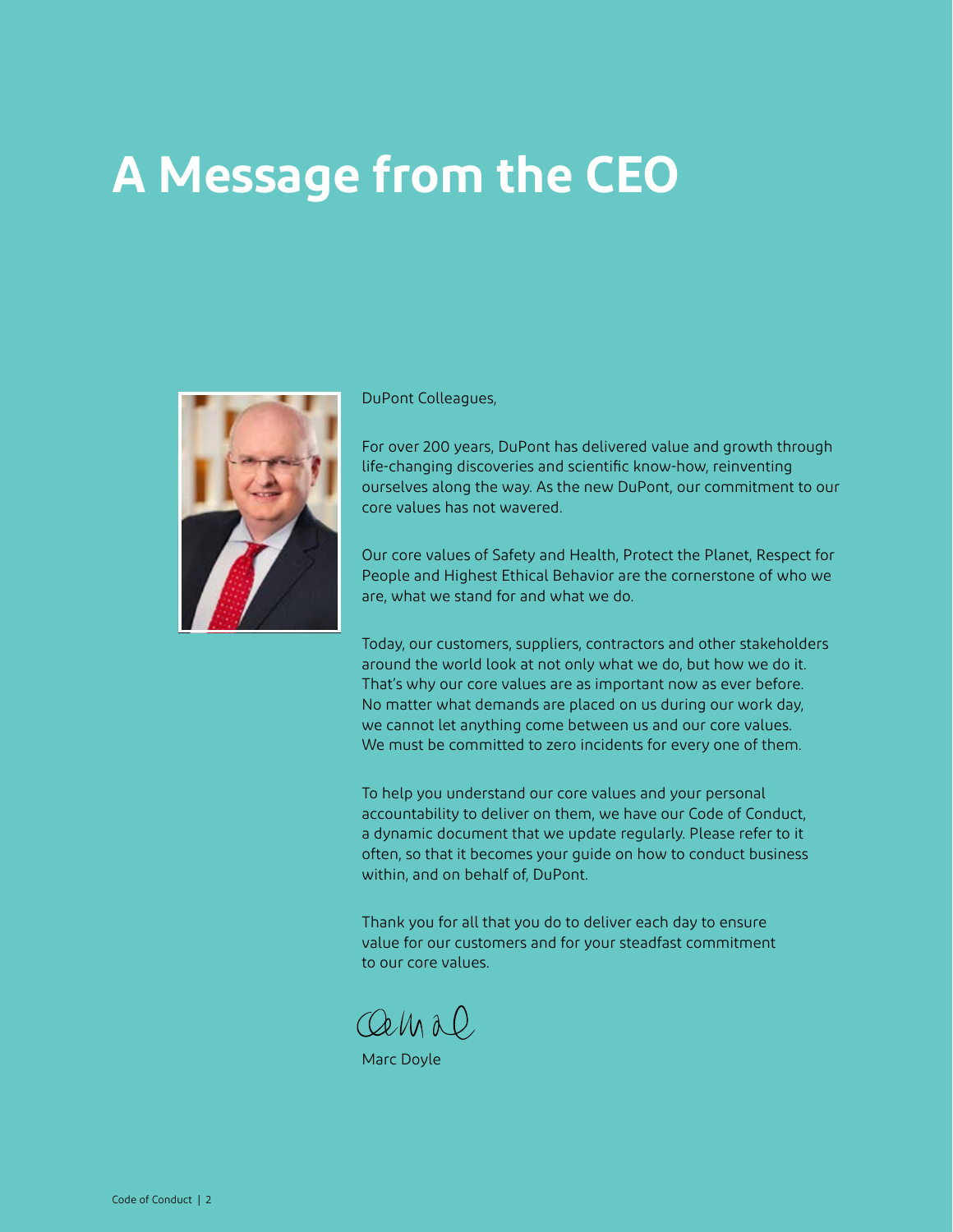## **In this Code**

- **[A Message from the CEO](#page-1-0)**
- **[Our Purpose. Our Core Values.](#page-3-0)**
- **[About this Code of Conduct](#page-4-0)**
- **[Responsibilities and Violations](#page-5-0)**

### **[9 Building trusted relationships with](#page-8-0)  [our customers and consumers](#page-8-0)**

#### **[Gifts, Entertainment and Payments](#page-10-0)**

- [Gifts and Entertainment](#page-10-1)
- [Bribes and Kickbacks](#page-11-0)
- [Payments for Products and Services](#page-11-1)

### **[Business Across Borders](#page-12-0)**

- [Export Control and Sanctioned Parties Compliance](#page-12-1)
- [Customs and Imports](#page-13-0)
- [14 Anti-boycott/Economic Boycotts and](#page-13-1)  [Trade with Potentially Sensitive Countries](#page-13-1)
- **[15 Customer, Consumer, Supplier,](#page-14-0)  [or other Third Party Privacy](#page-14-0)**

### **[Delivering results with accountability](#page-15-0)  [to our shareholders](#page-15-0)**

### **[Conflicts of Interest](#page-17-0)**

- [Outside Employment, Work or Activities](#page-18-0)
- [Insider Trading](#page-19-0)
- [Corporate Opportunities](#page-19-1)
- **[Political Contributions or Activities](#page-20-0)**

#### **[Company Assets](#page-21-0)**

- [Computers and Communications Systems](#page-22-0)
- [Non-Public Information](#page-22-1)

#### **[Inventions](#page-23-0)**

- [Brands, Trademarks and Copyright](#page-23-1)
- [Records and Reporting](#page-24-0)
- [Expense Reporting and Reimbursement](#page-24-1)
- **[Departing the Company](#page-25-0)**

### **[Ensuring sustainable practices for society](#page-26-0)**

- **[Competition Practices](#page-28-0)**
- **[Competitive Information](#page-29-0)**
- **[31 Government Relations, Government Business](#page-30-0)  [and Travel of Non-U.S. Government Officials](#page-30-0)**
- [Overall Relations with Government Officials](#page-30-1)
- [Government Business](#page-30-2)
- [Travel of Non-U.S. Government Officials](#page-31-0)
- **[Environmental Protection and Sustainability](#page-32-0)**
- **[Product Stewardship](#page-33-0)**
- **[Human Rights](#page-34-0)**
- **[Contacts with Outside Parties](#page-35-0)**

### **[Nurturing a culture of respect](#page-36-0)  [for our employees](#page-36-0)**

#### **[Respect for People](#page-38-0)**

- [Equal Opportunity and Non-discrimination](#page-38-1)
- [Non-harassment](#page-38-2)

#### **[Privacy and Personal Information](#page-39-0)**

**[Safety and Health](#page-40-0)**

### **[Supporting information](#page-41-0)**

- **[Making Better Decisions](#page-43-0)**
- **[Getting Assistance and Raising Concerns](#page-44-0)**

#### **[Addressing Possible Misconduct](#page-45-0)**

- [Corrective Action and Investigations](#page-45-1)
- [Non-restricting and Non-retaliation](#page-45-2)

#### **[Company Ethics and Compliance Program](#page-46-0)**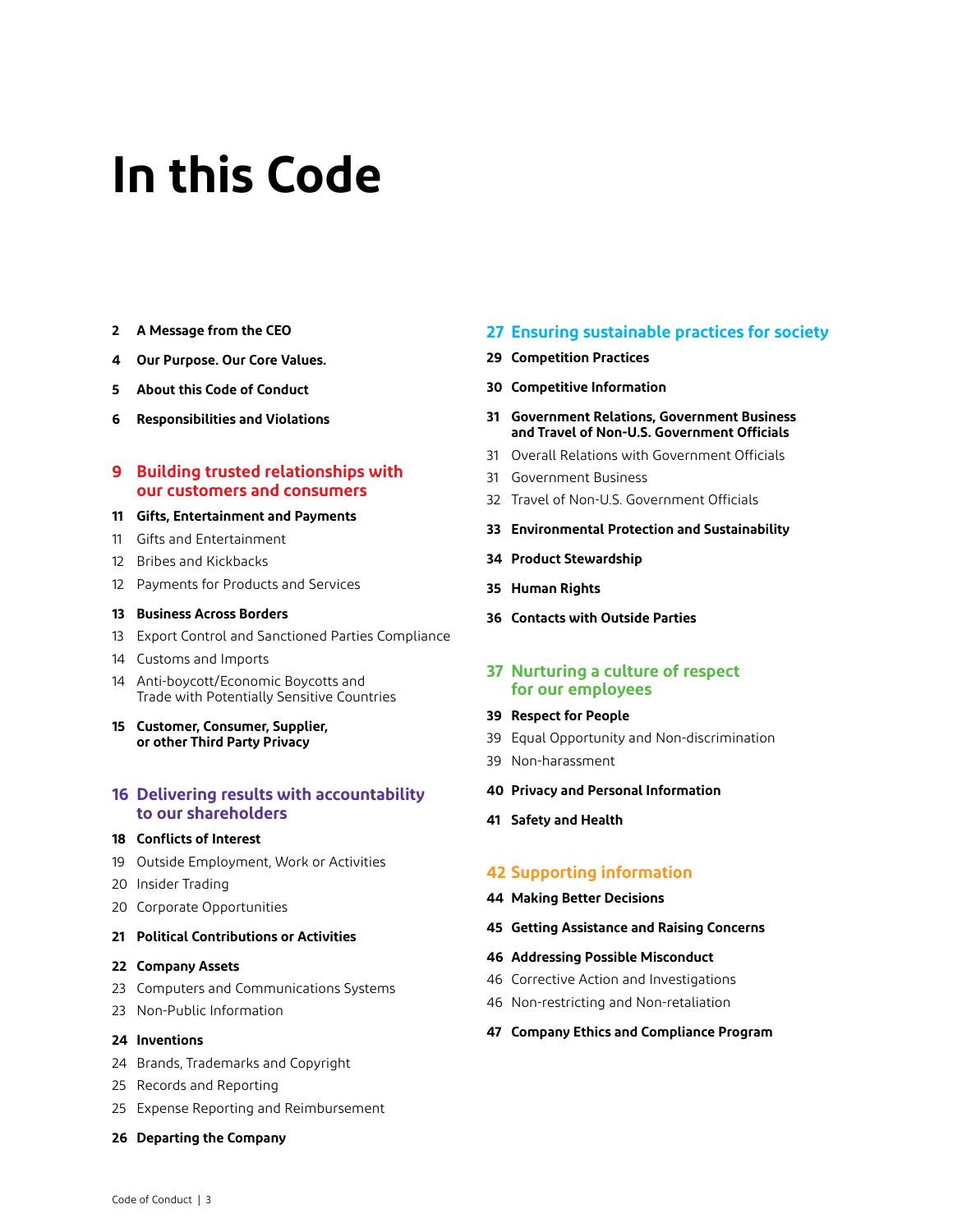## <span id="page-3-0"></span>**Our Purpose. Our Core Values.**

Empowering the world with the essential innovations to thrive by constantly discovering and delivering results that matter.

Our core values are the cornerstone of who we are and what we stand for.



**Safety and Health**

We share a personal and professional commitment to protecting the safety and health of our employees, our contractors, our customers, and the people of the communities in which we operate.



## **Respect for People**

We treat our employees and all our partners with professionalism, dignity and respect, fostering an environment where people can contribute, innovate and excel.



**Protect the Planet**

We find science-enabled, sustainable solutions for our customers, always managing our businesses to protect the environment and preserve the earth's natural resources both for today and for generations into the future.



## **Highest Ethical Behavior**

We conduct ourselves and our business affairs in accordance with the highest ethical standards and in compliance with all applicable laws, striving always to be a respected corporate citizen worldwide.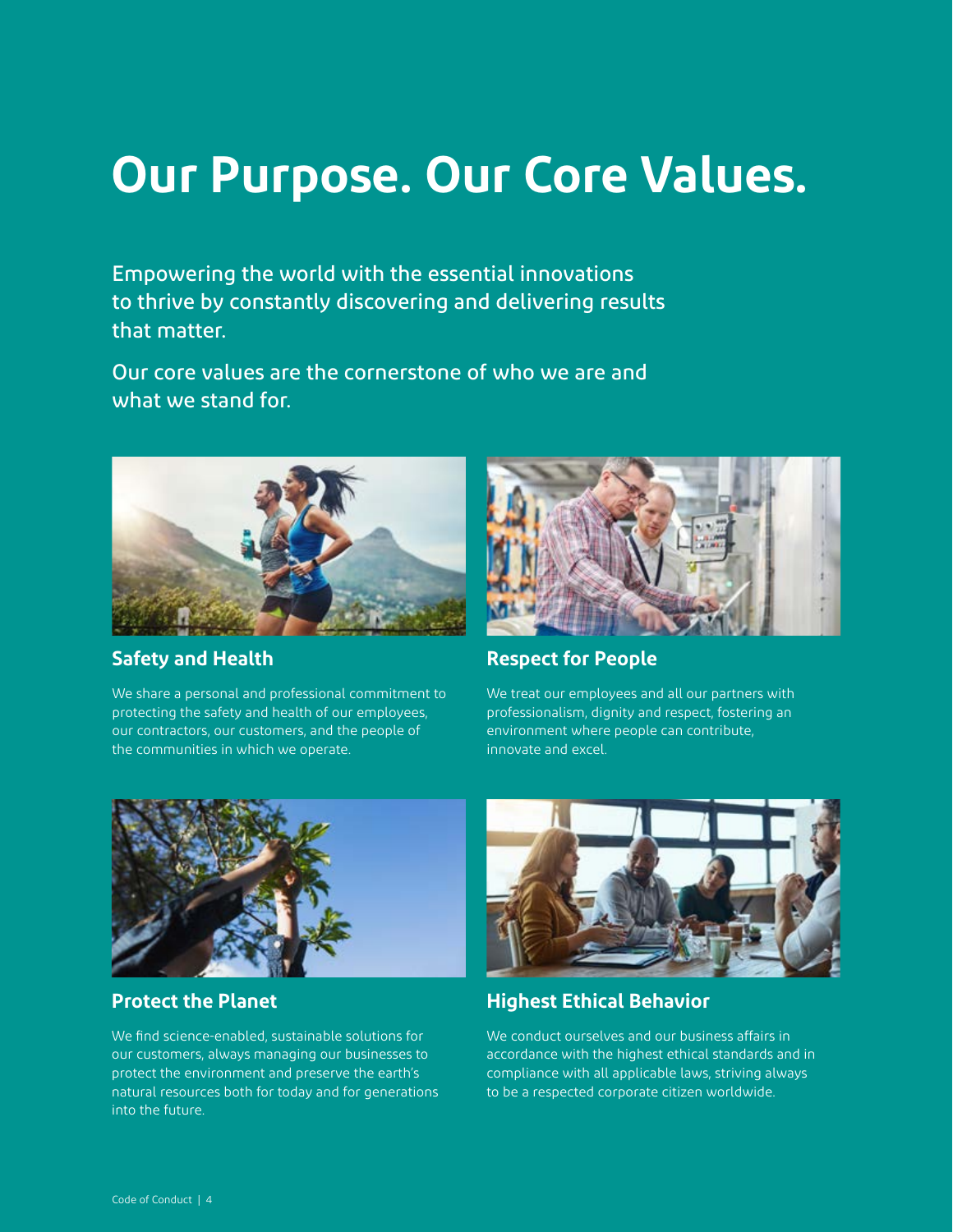## <span id="page-4-0"></span>**About this Code of Conduct**

What each of us does at DuPont impacts our collective reputation as a company.

How we conduct business is as important as what business we conduct. DuPont employees conduct business by following the DuPont core values of Safety and Health, Protect the Planet, Respect for People, and Highest Ethical Behavior. Our core values guide our actions and influence company policies and programs.

This Code of Conduct reinforces our core values. The Code sets expectations for every employee about how we are to operate our businesses, work with customers, suppliers, and other business partners, serve our shareholders, and interact with our communities and with each other. The Code serves as a resource guide to help all employees make decisions that reflect our DuPont core values.

Central to ethics at DuPont is ensuring that each of us purposefully upholds the company's standards. Any act that intentionally violates the law or regulation, and any effort to conceal non-compliance with this Code of Conduct, or with a company policy, constitutes an ethics violation.

## **How to Use This Code of Conduct**

- 1. Become familiar with the Code's purpose and contents. Understand how the topics covered in the Code relate to your own business activities.
- 2. Understand your responsibilities listed in [Employee Responsibilities](#page-5-0) on [page 6.](#page-5-0)
- 3. Know how to use the decision tools in [Making Better Decisions](#page-42-0) on [page 43](#page-42-0).
- 4. Know about the resources for resolving questions and ethics and compliance issues in [Getting Assistance and Raising Concerns](#page-43-0) on [page 45](#page-44-0).

At all times, employees are expected to follow laws and regulations, the DuPont Code of Conduct, and other company policies.

## **Please Note**

This Code of Conduct is a guide for the uniform management of company rules that affect our operations. It serves the best interests of our employees and stakeholders. The company will administer the Code equitably and responsibly. It is not a contract or a guarantee of continued employment. The company reserves the right to modify, change, or alter any section of the Code of Conduct at any time, as needed. Significant changes to this Code will be communicated broadly to employees and disclosed on the company's website.

This Code of Conduct applies to all DuPont businesses and subsidiaries and to operations where DuPont has a controlling interest. In the rare circumstance where a waiver of the Code would be appropriate, waivers for Corporate Officers will be considered by the Audit Committee of the Board of Directors, and waivers for all other employees will be considered by the Chief Ethics and Compliance Officer.

### **Non-restricting and Non-retaliation**

We must maintain an environment where concerns and potential problems are brought forward. DuPont will not tolerate prohibiting or restricting the reporting of theft, fraud, waste or abuse of materials, persons or property by DuPont employees or contractors. Furthermore, DuPont will not allow retaliation against anyone who, in good faith, raises a concern, reports suspected misconduct, or provides information related to an inquiry of suspected misconduct. The company will investigate any instances of possible retaliation, and discipline employees who have retaliated against someone who has reported possible misconduct.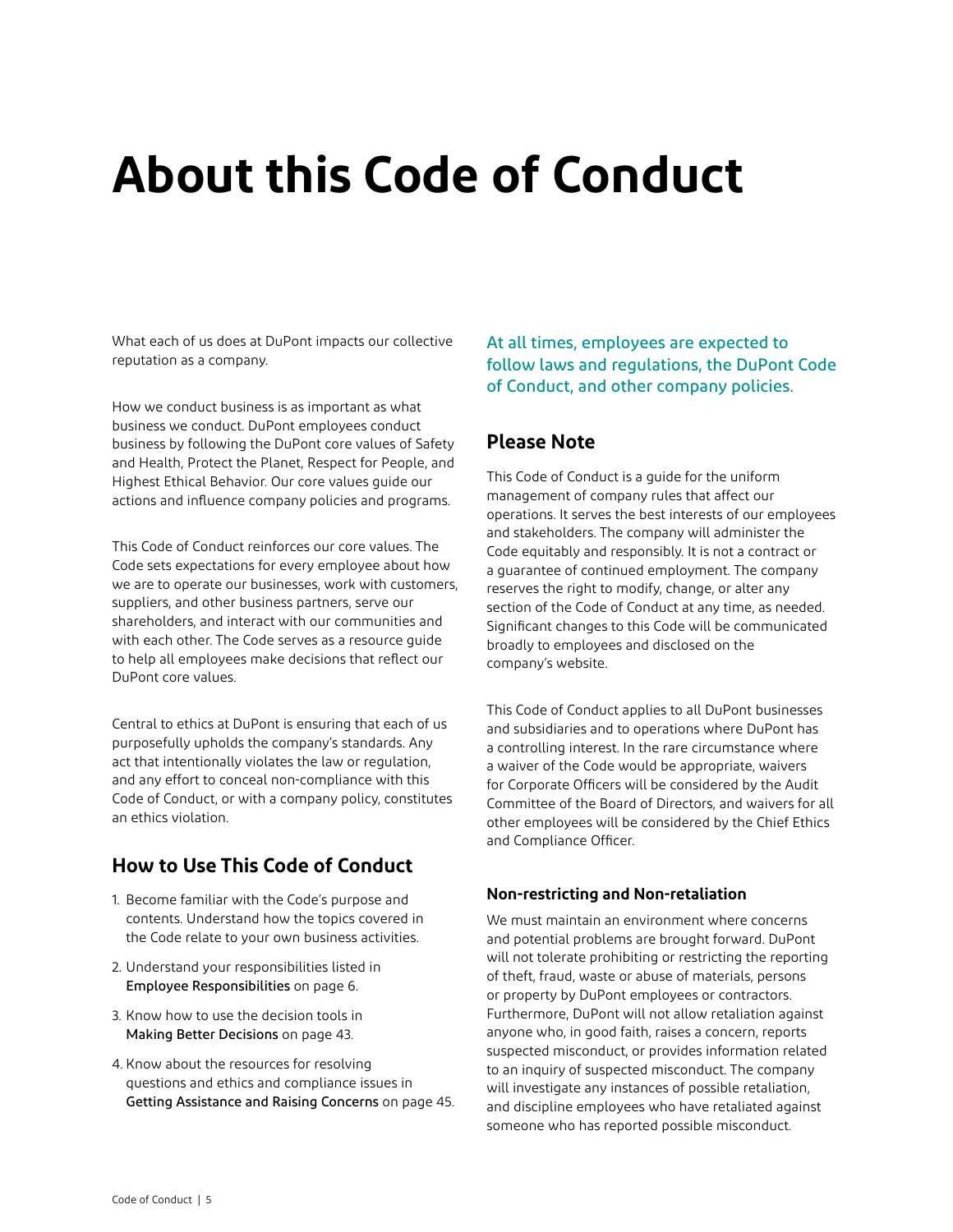## <span id="page-5-0"></span>**Responsibilities and Violations**

## **Employee Responsibilities**

As DuPont employees, we are entrusted with ensuring that the company's operations reflect responsible business practices.

### **Overall Responsibilities**

To meet this responsibility, each employee must:

- Demonstrate the DuPont core values in everyday business activities.
- Become familiar with this Code of Conduct and company policies and procedures.
- Comply with the laws, regulations, and company policies in the businesses and countries in which the employee works. If any of these standards appear to conflict, discuss the matter with Legal. Never try to conceal a person's failure to comply with a law, regulation, or company policy or procedure.
- Never ask or allow another party, such as an outside agent, representative, supplier, or toll manufacturer to perform an action that a DuPont employee is not permitted to do.
- Raise questions or concerns about the company's business practices with management or others listed in [Getting Assistance and Raising Concerns](#page-43-0) on [page 44](#page-43-0).
- Report suspected violations of the law, this Code of Conduct, or other company policies and procedures, as outlined in [Getting Assistance and Raising](#page-43-0)  [Concerns](#page-43-0) on [page 4](#page-44-0)5, unless following that process conflicts with local laws.
- Cooperate and provide complete and accurate information related to investigations of misconduct.

### **Topic-Specific Responsibilities**

Employees should comply with applicable laws, regulations, and company policies. Specific areas of compliance include the following:

### **• Gifts and Entertainment**

Exchange gifts and entertainment only in rare situations, and only when doing so is not likely to be perceived as an improper attempt to influence the participating party's business decisions.

### **• Bribes and Kickbacks**

Never, directly or through a third party, offer, provide, or accept payments or other benefits that might be perceived as improper or illegal.

### **• Payments for Products and Services**

Ensure that company payments to outside parties are always appropriate in value and not misunderstood as being improper.

### **• Doing Business Across Borders**

Know local rules regarding exporting and importing products and services, and be aware of antiboycott requirements in countries where products, technology, or services are being traded.

### **• Customer, Consumer, Supplier, or other Third Party Privacy**

Safeguard DuPont customers', consumers', suppliers', or other third parties' privacy by carefully guarding their information and disclosing it only to others authorized to receive it.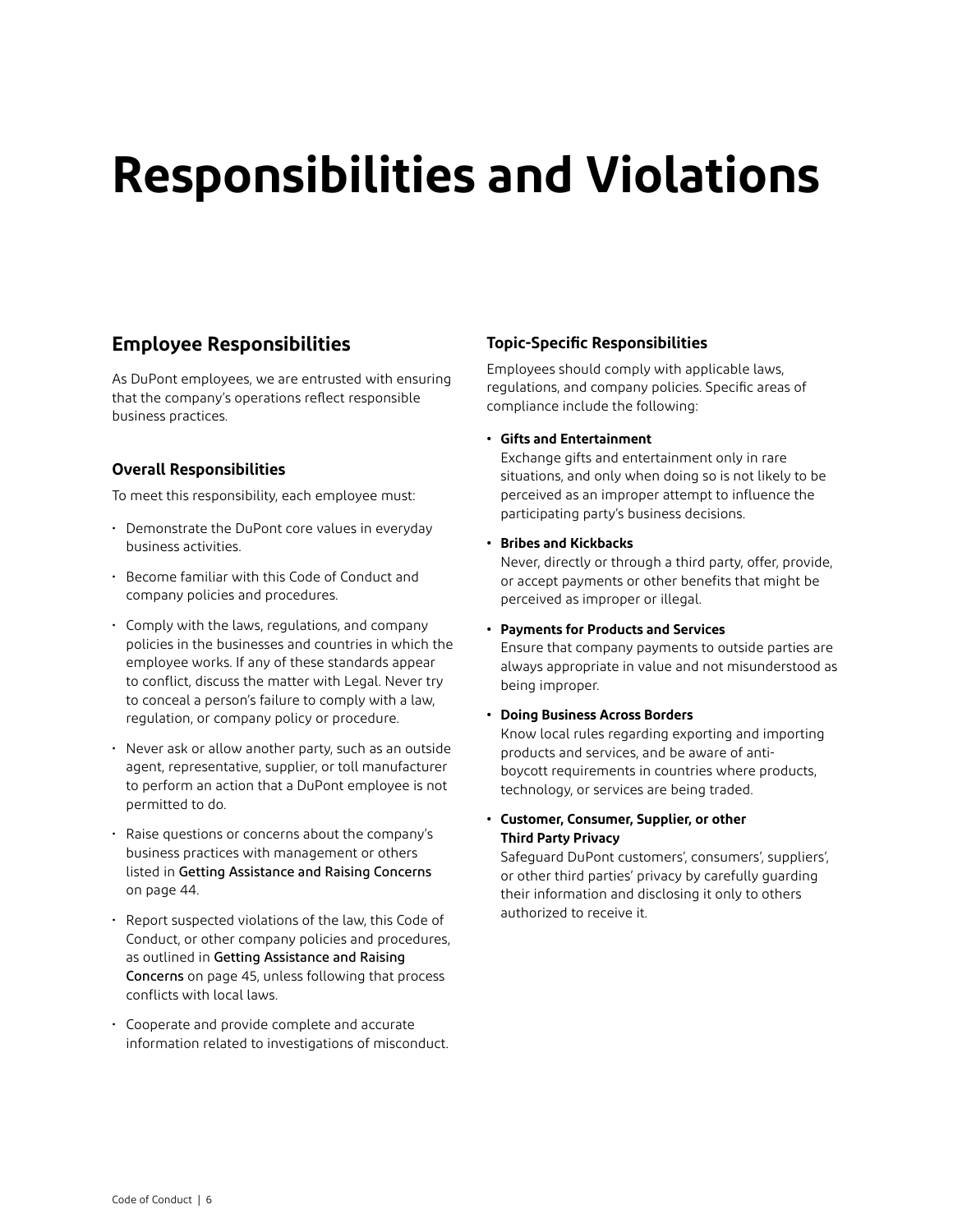### **• Conflicts of Interest**

Promptly disclose to management any personal interests that could possibly pose a conflict with the company, including, but not limited to: outside employment; other activities and financial interests; handling and sharing inside information; business opportunities belonging to the company; and conflicts of interest involving family members and other personal relationships. Ensure that personal political contributions and activities do not involve company funds or other assets.

### **• Company Assets**

Always obtain, use, share, or dispose of company property with DuPont shareholders' interests in mind, and in a way, that demonstrates employees are good stewards of company assets. These assets include, but are not limited to: computer and communications systems; non-public information; intellectual property (e.g., patents or inventions, brands, trade- marks, and copyrights); and records and expense requests. Return all company property, including written information, if departing the company.

### **• Company Funds**

Use company financial assets only for authorized purposes. Never seek reimbursement for non-business expenses or duplicate reimbursements. Ensure that travel expense reports reflect business activity only and are properly approved.

### **• Company "Internal Only" Information** Always protect this information from unauthorized

disclosure to non-company individuals.

### **• Company Time**

Do not use company time to work for an outside business or your own personal interests or businesses.

### **• Embezzlement, Theft, or Extortion**

Never take or divert property or other assets belonging to the company, or to another person or company, through theft, fraud, deception, or extortion.

#### **• Records and Reporting**

Accurately create and properly maintain company records, providing only data known to be accurate. Never make or allow a misstatement in a company record. Never cover up or attempt to hide a mistake in a company record.

#### **• Competition Practices**

Use only proper means of competing with other companies and in developing and maintaining relationships with customers and suppliers.

### **• Gathering Competitive Information**

Gather information about DuPont competitors only by using proper means, and never by theft or misrepresentation, or by using another person to improperly gather this information.

### **• Government Relations**

If authorized to work with government officials, make certain that relationships with government officials and employees follow the law and meet the requirements imposed by the local government and that all registration and reporting requirements are met. Ensure that actions cannot be perceived as improper or as presenting a government official with a conflict of interest.

**• Environmental Protection and Sustainability** In business activities safeguard the environment by minimizing pollution, reducing waste, and following company policies and programs regarding sustainability.

### **• Product Stewardship**

Demonstrate the company's commitment to serving as good stewards of the products, services, and technologies the company provides to DuPont customers.

#### **• Human Rights**

Abide by the company's human rights policy and ensure that company operations appropriately address human rights concerns.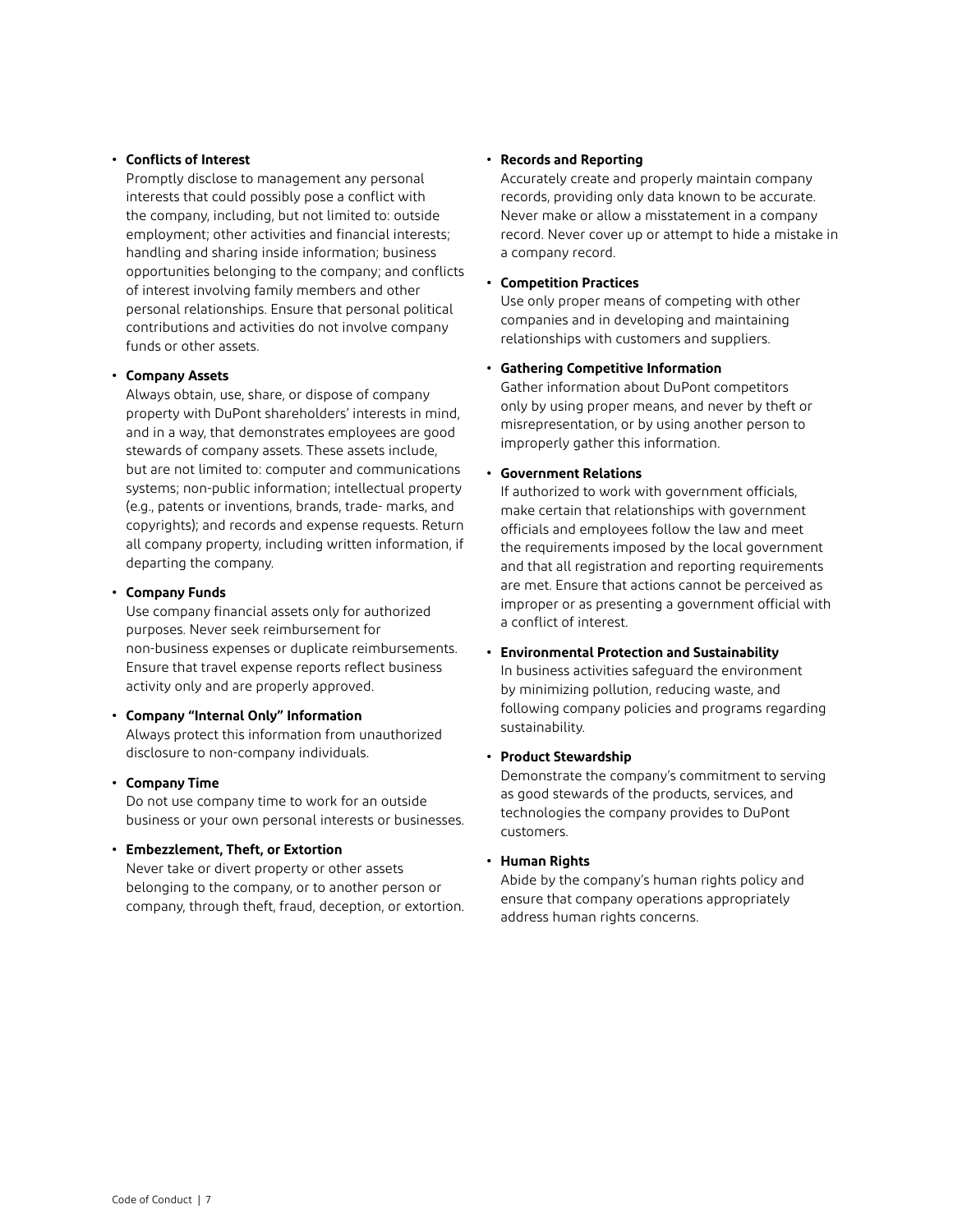- **Contacts with Outside Parties** Refer contacts from outside individuals to the correct DuPont staff, as appropriate.
- **Equal Opportunity and Non-Discrimination** Make staffing decisions on abilities, not on characteristics that are improper to consider.
- **Respect for People**

Treat others with respect and never engage in any behavior that could be perceived as harassing, hostile, or disrespectful.

- **Privacy and Personal Information** Show respect for others' personal information and property, just as one would expect in return.
- **Safety and Health** Always take precautions to safeguard safety and health.

## **Manager Responsibilities**

Managers have a profound effect on how their employees conduct business. Employees typically learn from their managers whether business practices are considered proper or improper. Therefore, each manager has additional responsibilities to:

- Set high standards in personal actions.
- Communicate regularly and clearly about responsible business practices and their alignment with the DuPont core values.
- Treat all employees fairly. Also, help employees understand that being fair does not always mean treating each employee exactly the same.
- Communicate to employees the manager's availability to assist them with ethics and compliance questions, or reports of possible misconduct, without fear of retaliation.
- Appropriately address an employee report of suspected misconduct.
- When an employee raises a question or concern that may be difficult for the manager to resolve, seek assistance from [Getting Assistance and Raising](#page-43-0)  [Concerns](#page-43-0) on [page 4](#page-44-0)5.

• Appropriately respond to employees' conflict of interest situations to ensure business decisions are wholly in the company's best interest.

These responsibilities are listed in this Code of Conduct so all employees will know the company's expectations of managers.

## **Violations**

Ethics violations cover a variety of employee actions relating to the responsibilities listed above and are investigated by Global Ethics Investigations. These violations include, but are not limited to.

- Bribery, extortion, or inappropriate gratuity
- Concealment of non-compliance with a company procedure, standard, or policy
- Conflicts of interest
- Improper use of DuPont assets
- Knowing non-compliance with applicable laws or regulations
- Misstatement of official company records
- Providing false information in the course of an official company investigation
- Theft or Embezzlement
- Unauthorized release of confidential information
- Other

These classifications of violation types may be updated as necessary.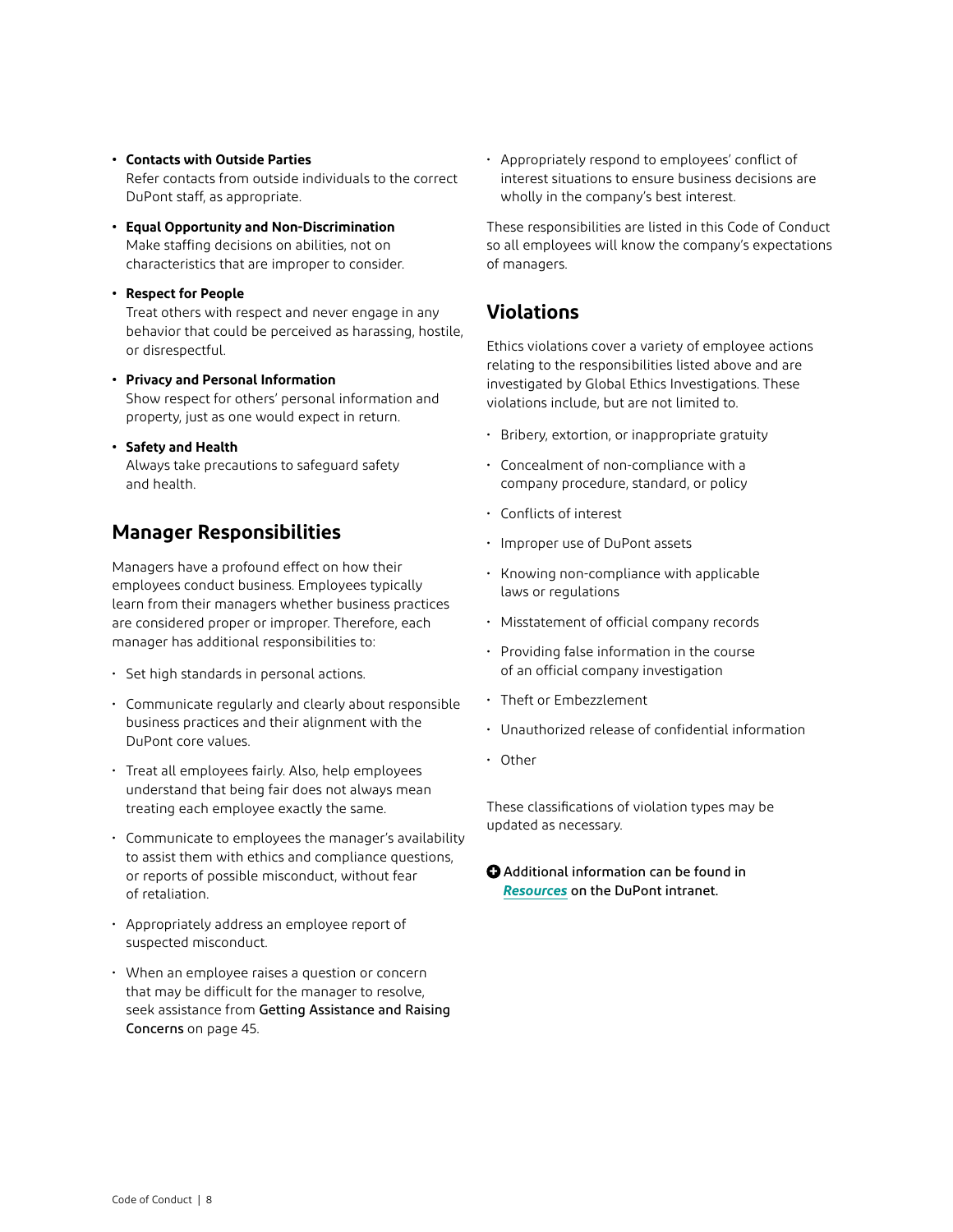<span id="page-8-0"></span>Building trusted relationships with our customers and consumers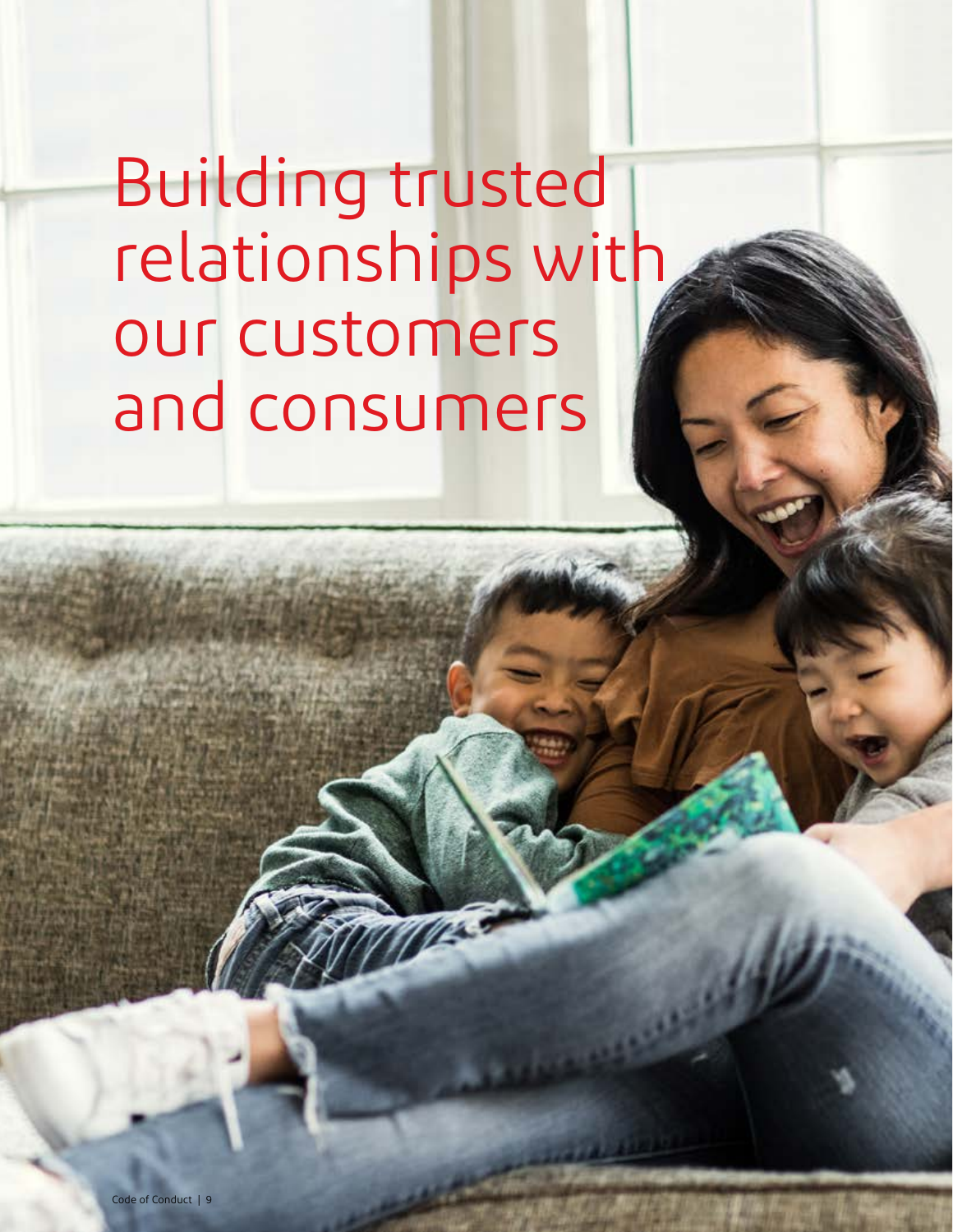## The company's success depends on how well we meet the needs of the customers and consumers we serve. DuPont is committed to the marketplace's expectations of responsible conduct. Our DuPont core values stress that how we interact with others is just as important as what we do for them. We demonstrate sound business practices in all of our customer relationships to maintain our customers' trust—and their business—over the long term.

At DuPont, we act responsibly in how we exchange gifts, entertain and handle business payments, conduct business across borders, and safeguard customer and consumer privacy. We do this with a focus on how we treat our customers and meet their needs.

### **In this section**

#### **[11 Gifts, Entertainment](#page-10-0) [and Payments](#page-10-0)**

- [11 Gifts and Entertainment](#page-10-1)
- [12 Bribes and Kickbacks](#page-11-0)
- [12 Payments for Products](#page-11-1)  [and Services](#page-11-1)

#### **13 [Business Across Borders](#page-12-0)**

- [13 Export Control and Sanctioned](#page-12-1) [Parties Compliance](#page-12-1)
- [14 Customs and Imports](#page-13-0)
- 14 [Anti-boycott/Economic](#page-13-1) [Boycotts and Trade with](#page-13-1) [Potentially Sensitive](#page-13-1) **[Countries](#page-13-1)**
- **[15 Customer, Consumer, Supplier,](#page-14-0)  [or other Third Party Privacy](#page-14-0)**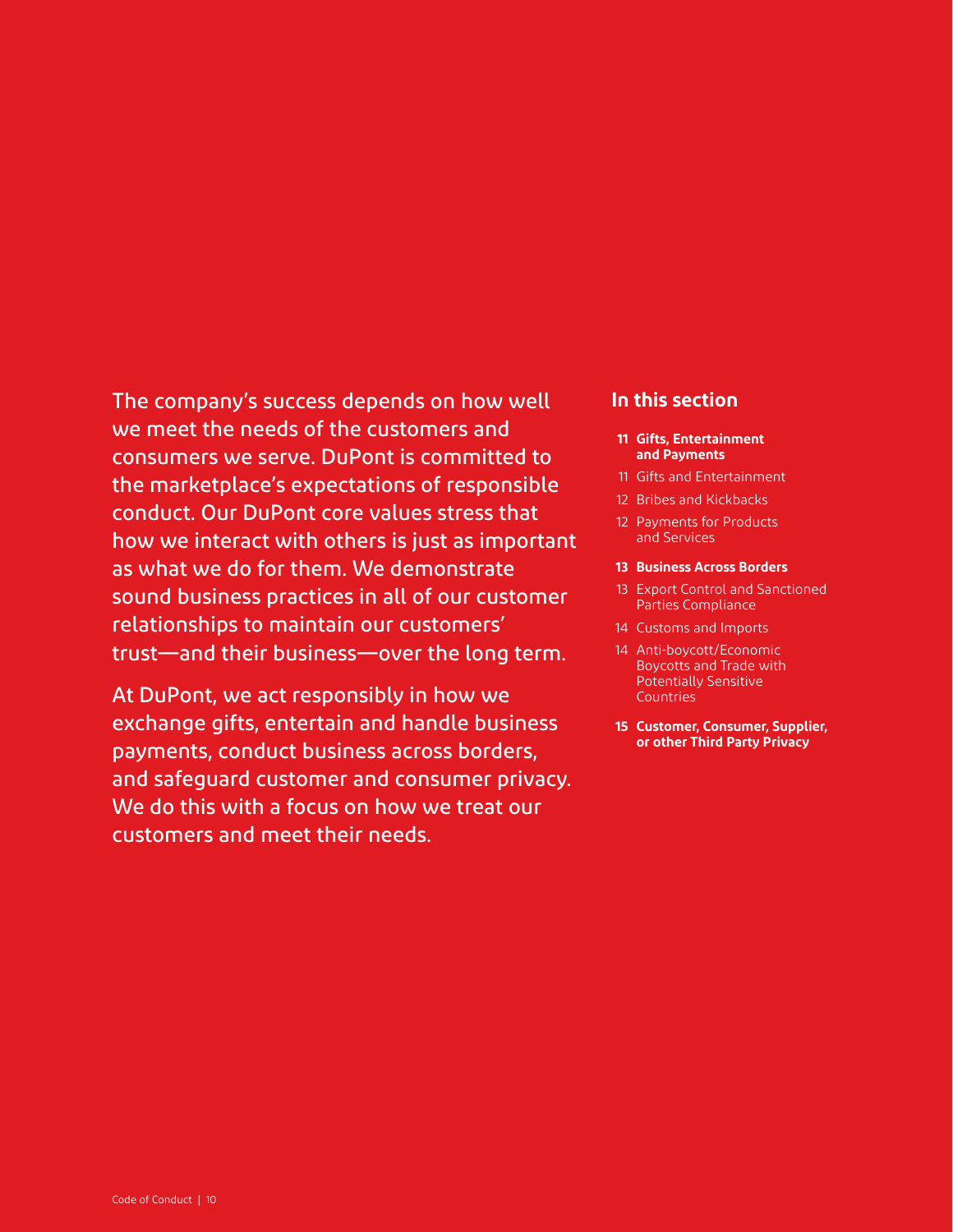## <span id="page-10-0"></span>**Gifts, Entertainment and Payments**

We are committed to strengthening all our relationships with customers, suppliers, and other business associates.

We do not provide gifts or entertainment to improperly influence other persons' business decisions, and we do not make illegal or unethical payments.

In all situations, we must exercise good judgment and moderation to avoid the appearance of inappropriate conduct.

## <span id="page-10-1"></span>**Gifts and Entertainment**

The company does not encourage giving or receiving gifts, even where the gift is otherwise perceived to be in the company's interest. When business entertainment is appropriate, or in the rare event that a gift is given or received, employees should ensure that the gift or entertainment:

- Is consistent with customary regional business practices.
- Has a clear business purpose.
- Cannot be perceived as a bribe or improper payment.
- Is not offered to improperly influence a business relationship.
- Does not violate applicable laws or ethical standards.
- Would not embarrass the company or the employee if publicly disclosed.

• Has been approved by the Vice President or Corporate Officer in the line of responsibility if it has a value that may be considered excessive, or equal to or greater than the DuPont Gifts and Entertainment policy's "High Value Amount," as determined by each country.

More stringent guidelines may apply within local organizations or specific functions and with regard to government procurements and interactions with government officials. Employees should check with their management for additional guidelines.

To prevent conflicts around gift giving, it is often helpful at the start of a business relationship to discuss what is not allowed.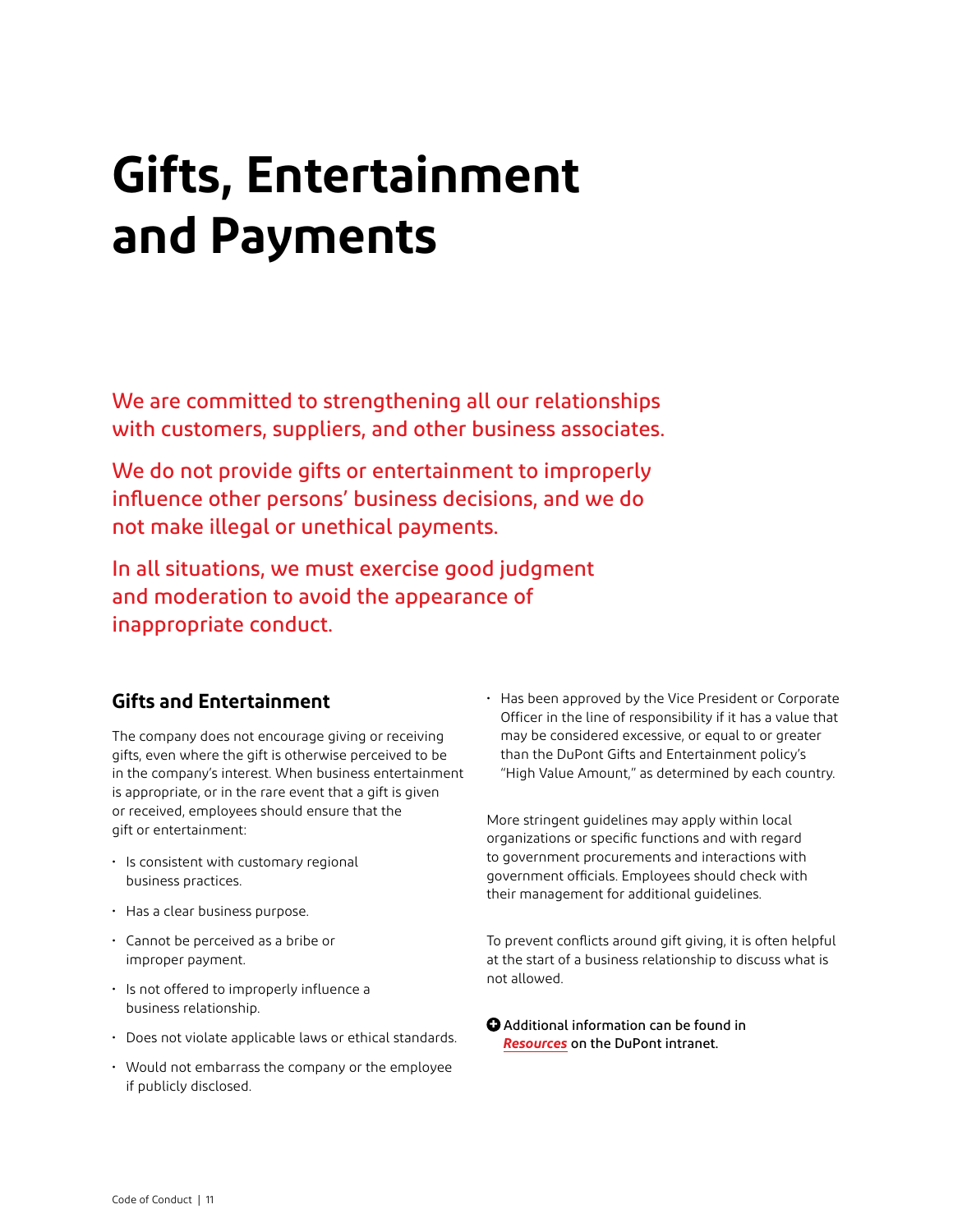## <span id="page-11-0"></span>**Bribes and Kickbacks**

Bribes and kickbacks are illegal in almost every country. Any offer of a payment or anything of value to influence a business decision or government action could be considered a bribe or kickback. An employee must never, directly or through a third party, offer, request, accept, or indicate a willingness to accept such a payment. Use caution, as even some non-cash gifts could be perceived as bribes. Unofficial fees to government officials, known as "facilitating" payments, made to expedite "routine government actions" such as processing papers or issuing permits, are prohibited.

## <span id="page-11-1"></span>**Payments for Products and Services**

Sales-related commissions, rebates, discounts, credits, and allowances are customary business payments. Employees should avoid illegal or unethical payments, and must comply with applicable accounting, currency exchange controls, tax anti-bribery, and government procurement anti-kickback regulations.

Payments that the company makes or receives should be:

- Reasonable in value, relative to the goods or services provided and to industry norms.
- Competitively justified.
- Properly documented, such as in a negotiated agreement. The documentation should clearly define the nature and purpose of the transaction. (When an agreement is not practicable, the approving business or function should prepare and file a memorandum that explains the payment. Legal should review this memorandum.)
- Made by check, bank transfer, or credit note to the business entity listed on the original sales agreement or sales invoice, per payment terms as defined in the agreement.
- Payable to the business entity, not its individual officers, employees, or agents, or payable to another business entity.
- Prepared and sent only to the business, or its designated entity's place of business or bank account, in the proper country as listed on the original sales agreement or sales invoices.
- Free of any falsification, misrepresentation, or deliberate overbilling in any document (including invoices, consular documents, letters of credit, etc.). This includes suppression or omission of documents or of information in documents, and the deliberate misdirection of documents.
- Charged to the business entity or product benefiting from the payment. The company should provide full visibility regarding any payments and should not charge the payment to a non-related account. Otherwise, this action could be perceived as trying to hide the expense from proper scrutiny.
- In accordance with standard, written trade terms, including paid commissions, rebates, credits, discounts, or allowances.

The person approving each transaction is responsible for understanding the full transaction to ensure that it is appropriate to the situation and complies with company policy.

Generally, a payment does not require special review or a payer's written request if it is made in the same country in which the product or service is delivered. Exceptions to the above requirements should be rare. Never make payments that may appear to violate accounting, tax, exchange control, or other laws and regulations. If unsure of a payment's legality, or to request an exception to this policy, seek approval from Legal and the Controller.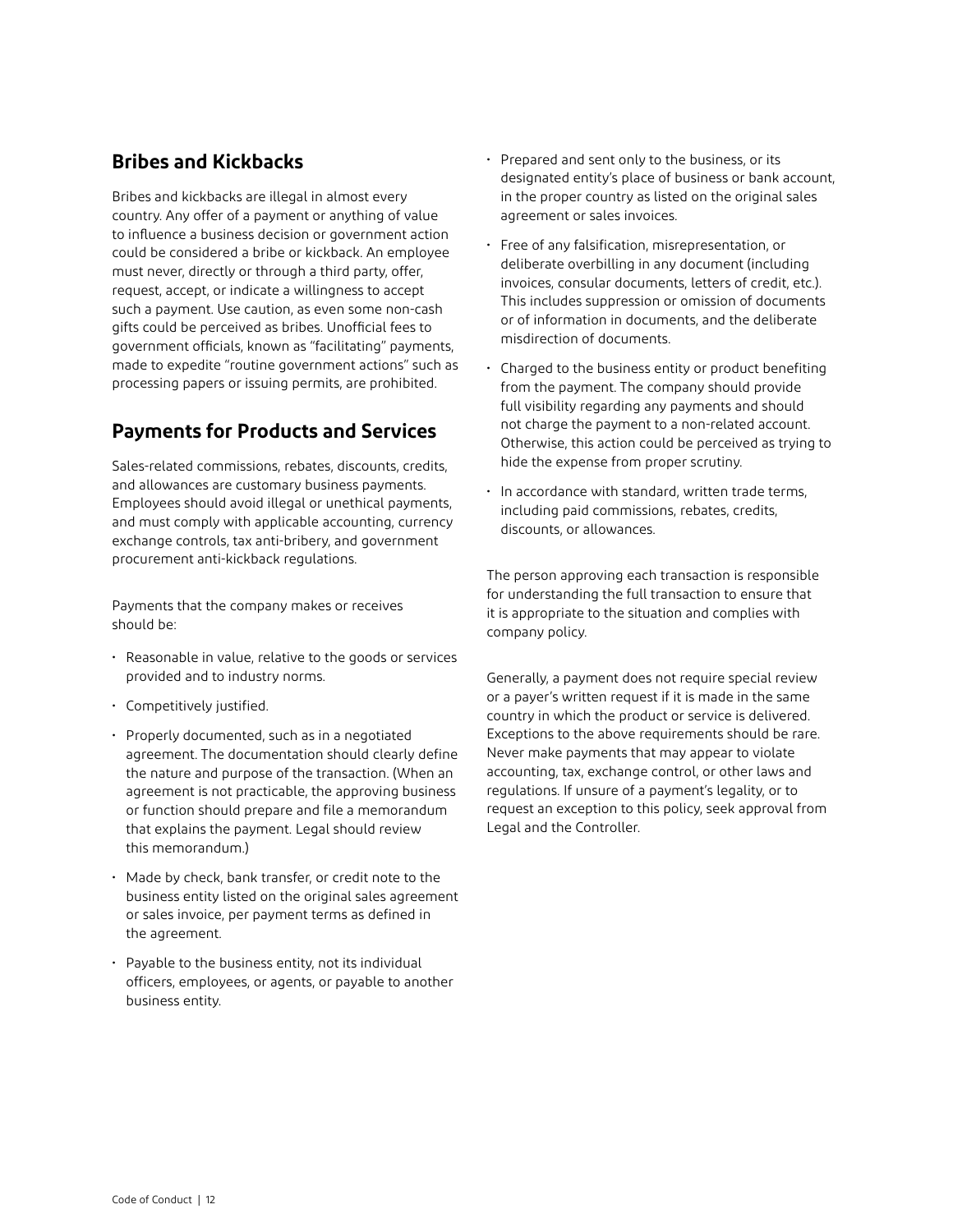## <span id="page-12-0"></span>**Business Across Borders**

Each location where DuPont conducts business may have distinct laws, regulations, and unique ways of transacting business.

We must abide by local customs while we honor our DuPont core values and uphold our standards.

Therefore, each of us must understand the relevant laws and regulations that help safeguard the reputation of DuPont as a responsible global company.

## <span id="page-12-1"></span>**Export Control and Sanctioned Parties Compliance**

Employees need to understand and follow national and multinational laws and other rules for exporting products, services, and technologies from one country to another. Export rules not only pertain to transferring products between countries—they may also restrict the following:

- Using business knowledge outside of the employee's country, such as when providing technical assistance to others.
- Transferring technical data to someone in another country, such as through the Internet, e-mail, conversations, meetings, or database access.
- This restriction applies to sharing information with other company employees, as well as non-employees.
- Transferring technology from within the U.S. to non-U.S. persons.
- Transporting company assets with certain technology, such as a computer an employee takes on a business trip to another country.



**DuPont's vision has always been to apply world-class science and engineering to enable a better, safer, and healthier life for people everywhere.**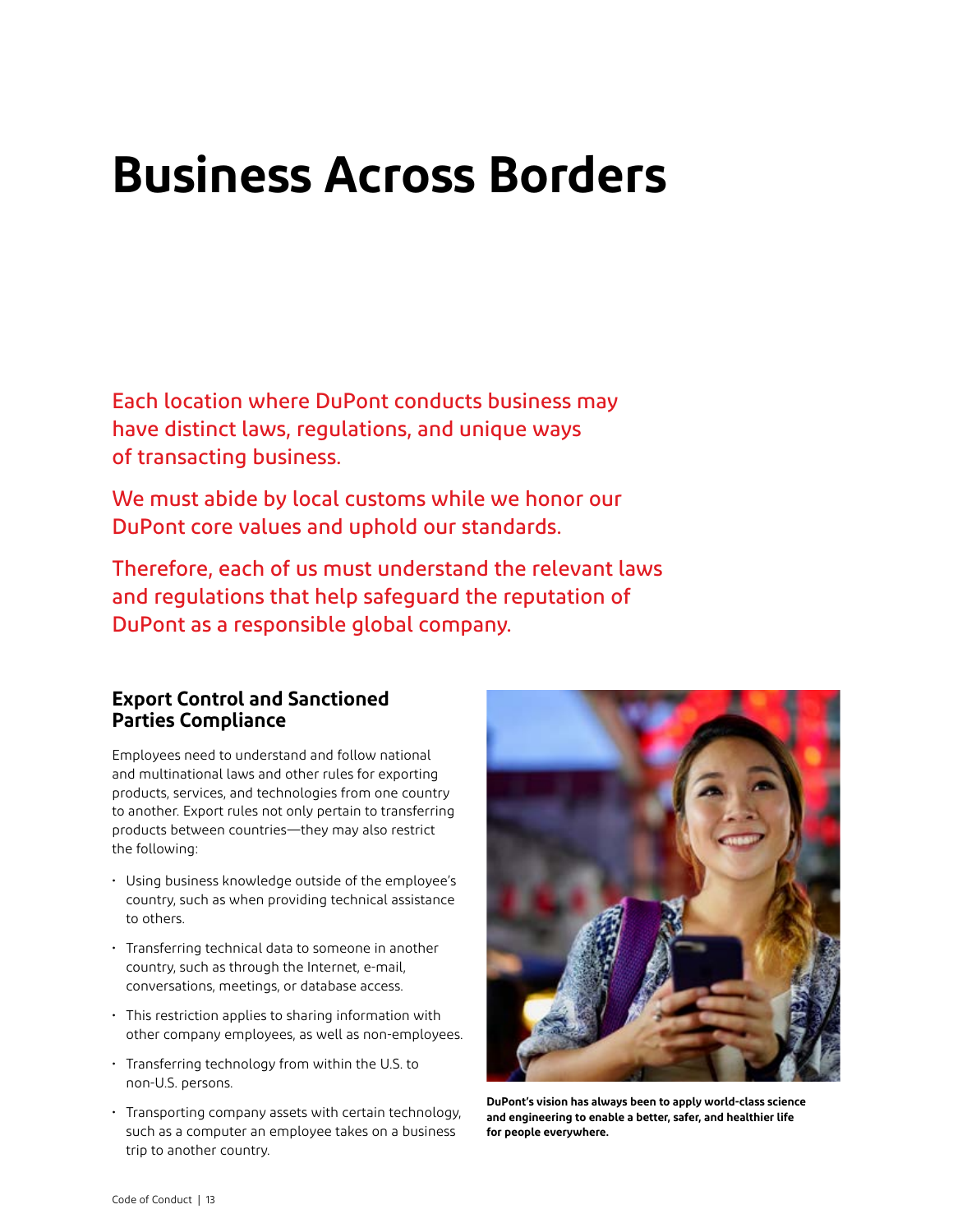Some exports may require a government export license. In certain circumstances, export control laws may not allow companies or individuals to directly or indirectly deal with particular countries, companies, or individuals. These rules apply to transactions among DuPont, its affiliates, joint ventures, and subsidiaries, and between DuPont and other companies.

At times, export control laws in certain regions may conflict. To avoid problems, employees should consult Legal as early as possible about local laws on exporting products, services, and technology.

**+** [Additional information can be found in](https://dupont.sharepoint.com/sites/intranet/ethics-compliance/Pages/other-resources.aspx)  *Resources* [on the DuPont intranet.](https://dupont.sharepoint.com/sites/intranet/ethics-compliance/Pages/other-resources.aspx)

### **Reexporting:**

U.S. export control laws apply to exporting products, services, and technology to another country and to reexporting the same products or technology to a third country.

## <span id="page-13-0"></span>**Customs and Imports**

Customs rules safeguard each country's domestic industries, homeland security, and trading rights, while also preventing prohibited items from entering the country. These rules apply to transactions between DuPont and its affiliates, joint ventures, and subsidiaries, and between DuPont and outside companies. The rules require DuPont to determine the correct classification, value, and country of origin of all its imports. Employees must be able to demonstrate, with proper documentation, that DuPont exercised reasonable care to ensure that its imports comply with all applicable laws. This step requires that, at minimum, employees report complete, accurate, and detailed information regarding every imported product, its places of manufacture, and its full cost. Virtually all countries in which DuPont operates have these requirements.

 $\bullet$  Additional information can be found in *Resources* [on the DuPont intranet.](https://dupont.sharepoint.com/sites/intranet/ethics-compliance/Pages/other-resources.aspx)

## <span id="page-13-1"></span>**Anti-boycott/Economic Boycotts and Trade with Potentially Sensitive Countries**

Many countries have laws that require a company to either refuse or not refuse to do business with another country, its companies, or its citizens. For instance, U.S. laws generally prohibit U.S. companies and their subsidiaries from cooperating with international boycotts not sanctioned by the U.S. Government.

These laws can be confusing, especially when they conflict with one another. Employees involved in conducting business across borders should be familiar with the DuPont Export Control and Anti-boycott policy. Among other expectations, this policy requires that employees report information requests they receive that could be used to boycott a country or company. Always contact Legal when you need to address a boycott or anti-boycott issue.

In addition, DuPont has enacted a global Policy on Trade with Potentially Sensitive Countries. Its purpose is to ensure that DuPont is in compliance with all multinational laws regulating the trade and investment as well as the foreign policy considerations of the United States and other nations in which we operate. The policy applies to all DuPont businesses, including controlled subsidiaries, joint ventures and affiliates worldwide and governs all proposed import and export transactions.

**+** [Additional information can be found in](https://dupont.sharepoint.com/sites/intranet/ethics-compliance/Pages/other-resources.aspx)  *Resources* [on the DuPont intranet.](https://dupont.sharepoint.com/sites/intranet/ethics-compliance/Pages/other-resources.aspx)

### **United States Anti-boycott Laws:**

United States laws require that U.S. companies not participate in the Arab League's boycott of Israel. DuPont employees who are asked to participate in a boycott related to Israel, its companies, or its citizens should immediately contact Legal for assistance before taking any action.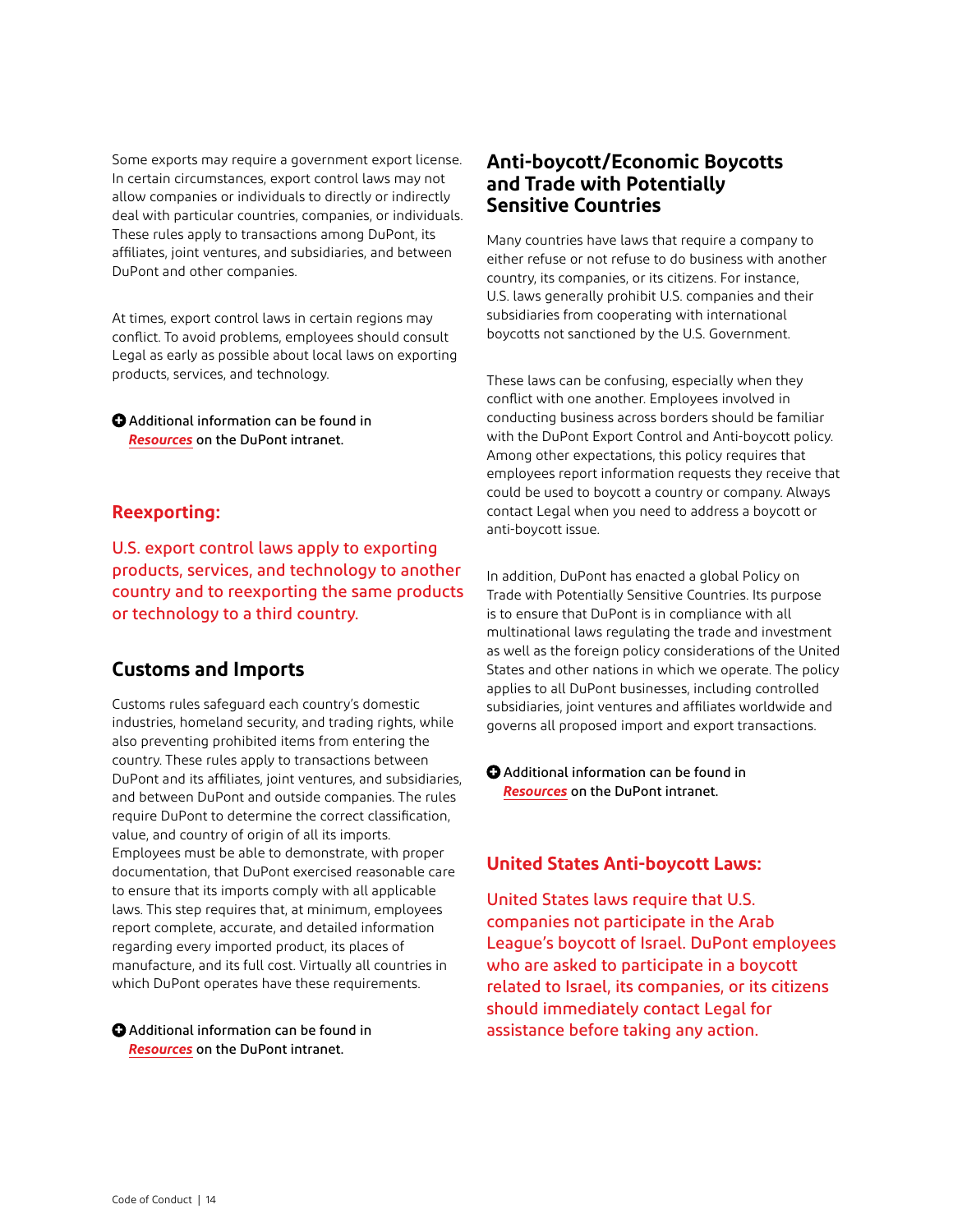## <span id="page-14-0"></span>**Customer, Consumer, Supplier, or other Third Party Privacy**

We have certain obligations to protect personally identifiable information that the company collects belonging to our customers, consumers, suppliers, or other third parties.

Employees who work with personal information about customers, consumers, suppliers, or other third parties must understand the laws applicable to the collection, transfer, and use of personal information. Depending on the type of information, some countries impose significant restrictions on how companies must treat personal information. In addition, country laws, company policies, and industry standards, require security controls for the physical and electronic protection of personal information. Personal information is defined as information sufficient to identify an individual. Personal information can include a customer's, consumer's, supplier's, or other third party's name, date of birth, account credentials, business or personal contact information, credit card number, biometric data, passport number, or national identification number. As a global company, DuPont must comply with applicable privacy laws. The DuPont Global Information Privacy Policy (GIPP) summarizes our commitments regarding privacy practices.

When transferring personal information across country borders, the company may be required, by applicable law, to use data transfer agreements including model clauses, opt-in consent from the customer, consumer, supplier or third party, or self-certification to a crossborder data transfer framework recognized by government authorities.

[Additional information can be found in](https://dupont.sharepoint.com/sites/intranet/ethics-compliance/Pages/compliance-privacy.aspx)  **+** *Privacy Central* [on the DuPont intranet.](https://dupont.sharepoint.com/sites/intranet/ethics-compliance/Pages/compliance-privacy.aspx)



**We conduct ourselves and our business affairs in accordance with the highest ethical standards, and in compliance with all applicable laws, striving always to be a respected corporate citizen worldwide.**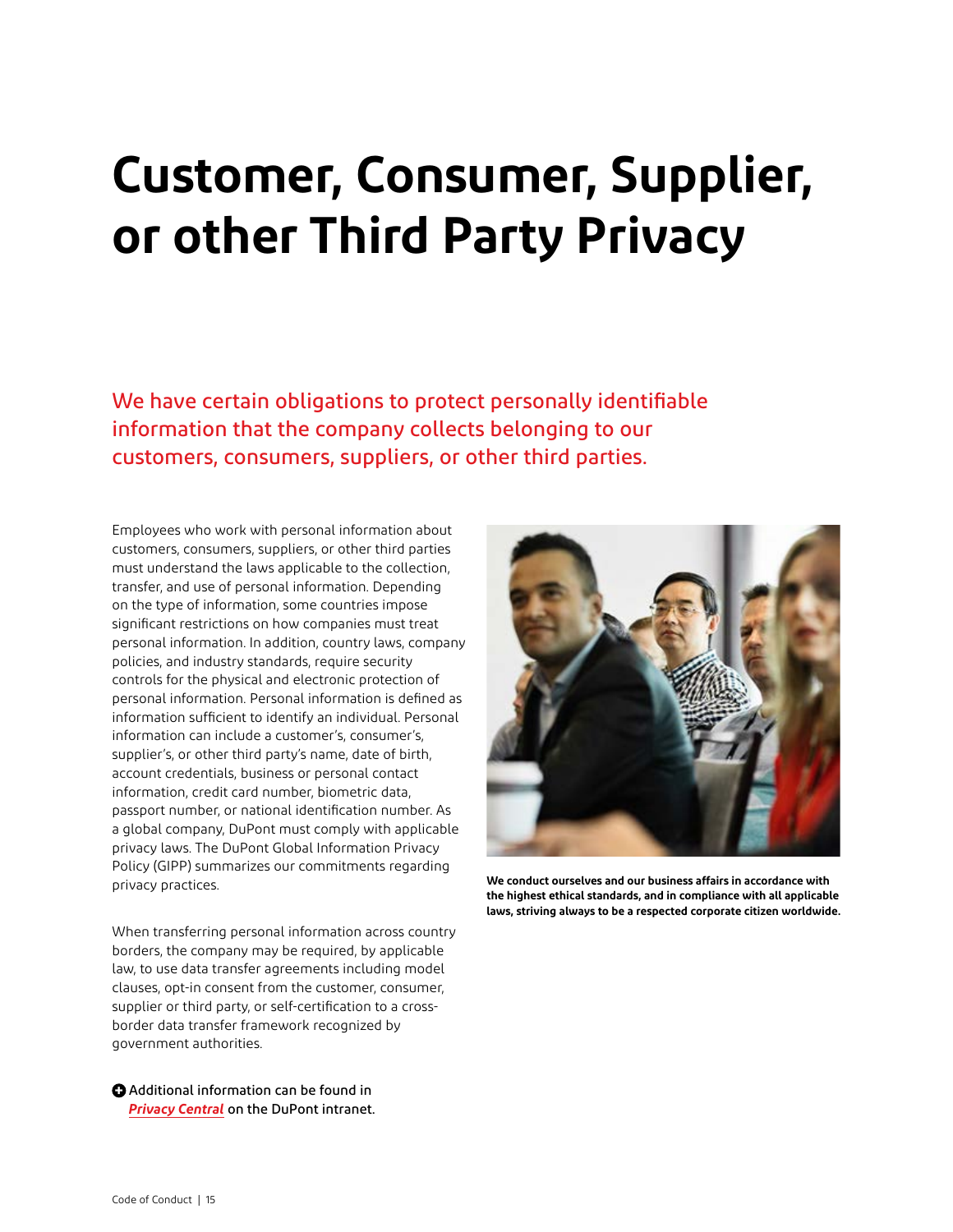# <span id="page-15-0"></span>Delivering results with accountability to our shareholders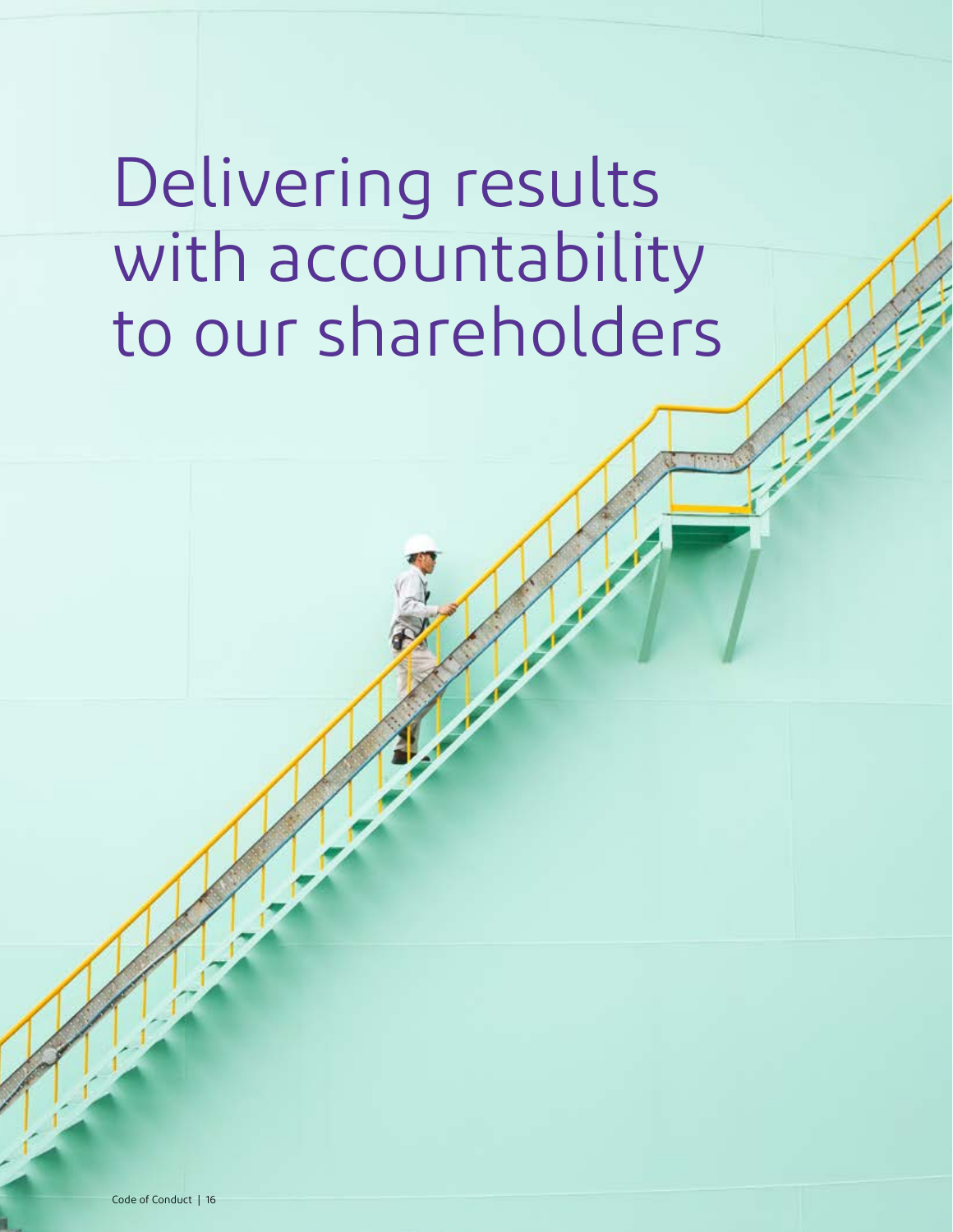Creating sustainable growth for our shareholders means providing good, consistent returns on their investments. To accomplish this challenging objective and adhere to our core values, we all must wisely use and safeguard company assets, and address any conflicts that do not serve the company's best interests. Sustainable growth for our shareholders provides DuPont with the financial resources to provide better solutions for our customers and consumers.

### **In this section**

- **[18 Conflicts of Interest](#page-17-0)**
- [19 Outside Employment,](#page-18-0)  [Work or Activities](#page-18-0)
- [20 Insider Trading](#page-19-0)
- [20 Corporate Opportunities](#page-19-1)
- **[21 Political Contributions](#page-20-0)  [or Activities](#page-20-0)**
- **[22 Company Assets](#page-21-0)**
- [23 Computers and](#page-22-0) [Communications Systems](#page-22-0)
- [23 Non-Public Information](#page-22-1)
- **[24 Inventions](#page-23-0)**
- [24 Brands, Trademarks](#page-23-1) [and Copyright](#page-23-1)
- [24 Records and Reporting](#page-24-0)
- 25 Expense Reporting [and Reimbursement](#page-24-1)
- **[26 Departing the Company](#page-25-0)**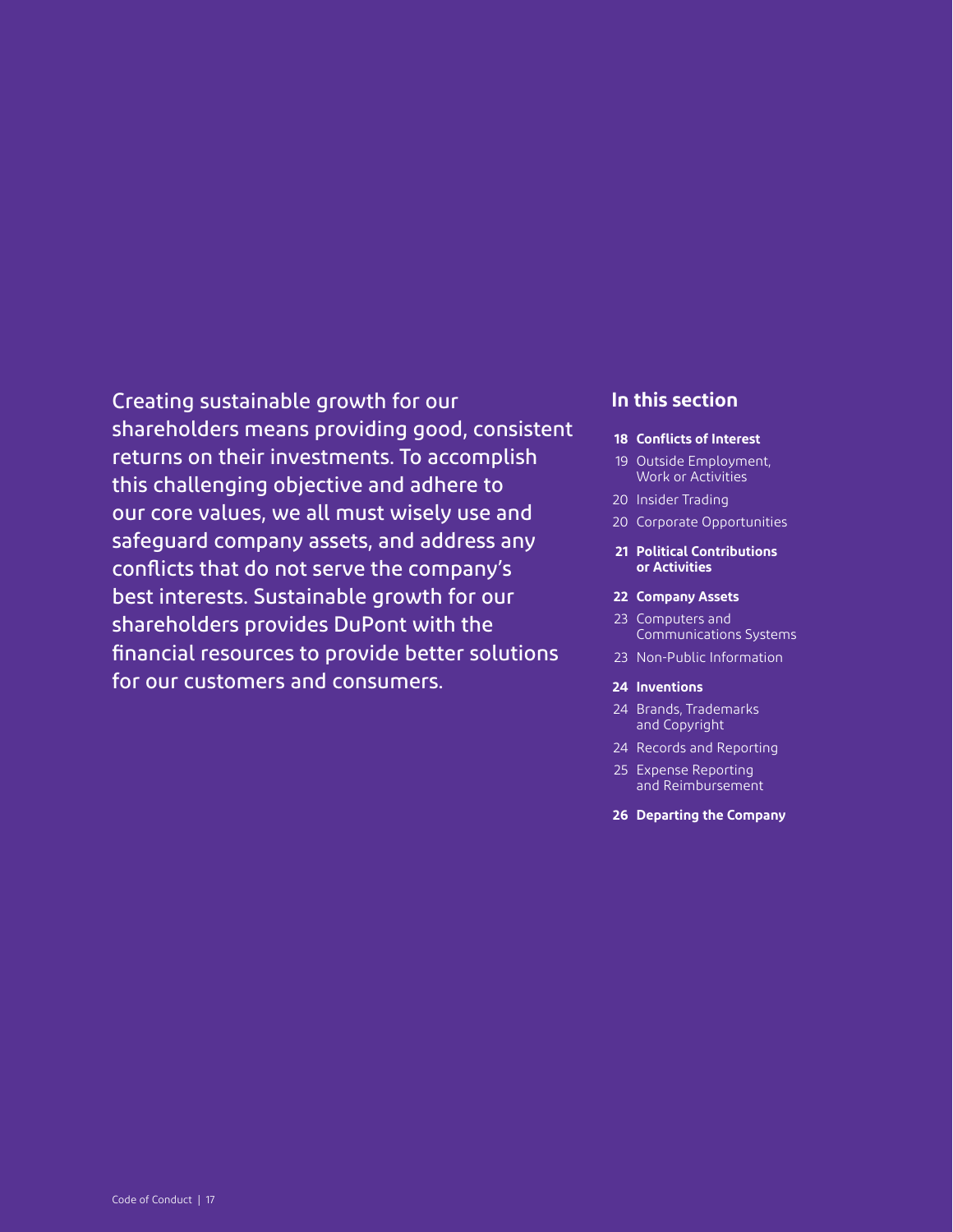## <span id="page-17-0"></span>**Conflicts of Interest**

As employees, we must ensure that our personal activities and interests do not conflict with our responsibilities to the company.

We must avoid even the appearance of a conflict of interest. It is not an employee's responsibility to determine whether a conflict ultimately is found to exist. Rather, it is the employee's responsibility to disclose the potential conflict, so that management can address the situation.

### **Conflicts of interest may involve:**

- Outside employment, work or other activities ([see page 19\)](#page-18-1).
- Use of inside information and insider trading ([see page 20\)](#page-19-2).
- Corporate opportunities [\(see page 20\)](#page-19-2).
- Political activities or contributions [\(see page 21\).](#page-20-0)
- An employee, or to the employee's knowledge, his or her family member with a significant financial interest in an outside enterprise which does or seeks to do business with, or is a competitor to, the company.
- An employee's family member who receives personal benefits (such as from company business associates) because of the employee's role with the company.
- Any other arrangement or circumstance, including family or other personal relationships, which could be perceived as dissuading the employee from acting in the best interests of the company.

It is against company policy for a manager to supervise a family member or to engage in a romantic relationship with a reporting employee. Management and/or Human Resources can mitigate or accommodate such situations. This is why these matters should be raised immediately when they develop.

### **Family Member or Personal Relationships:**

Immediate family members include any child, stepchild, parent, stepparent, spouse, sibling, mother-in-law, father-in-law, son-in-law, daughter-in-law, brother-in-law, sister-in-law, aunt, uncle, and cousin (step- or -in-law) and any person (other than a tenant or employee) sharing the household. In some situations, a relationship with a non-family member also may present a conflict. These examples do not include all persons who may present an employee with a conflict. An employee's manager should evaluate each unique situation.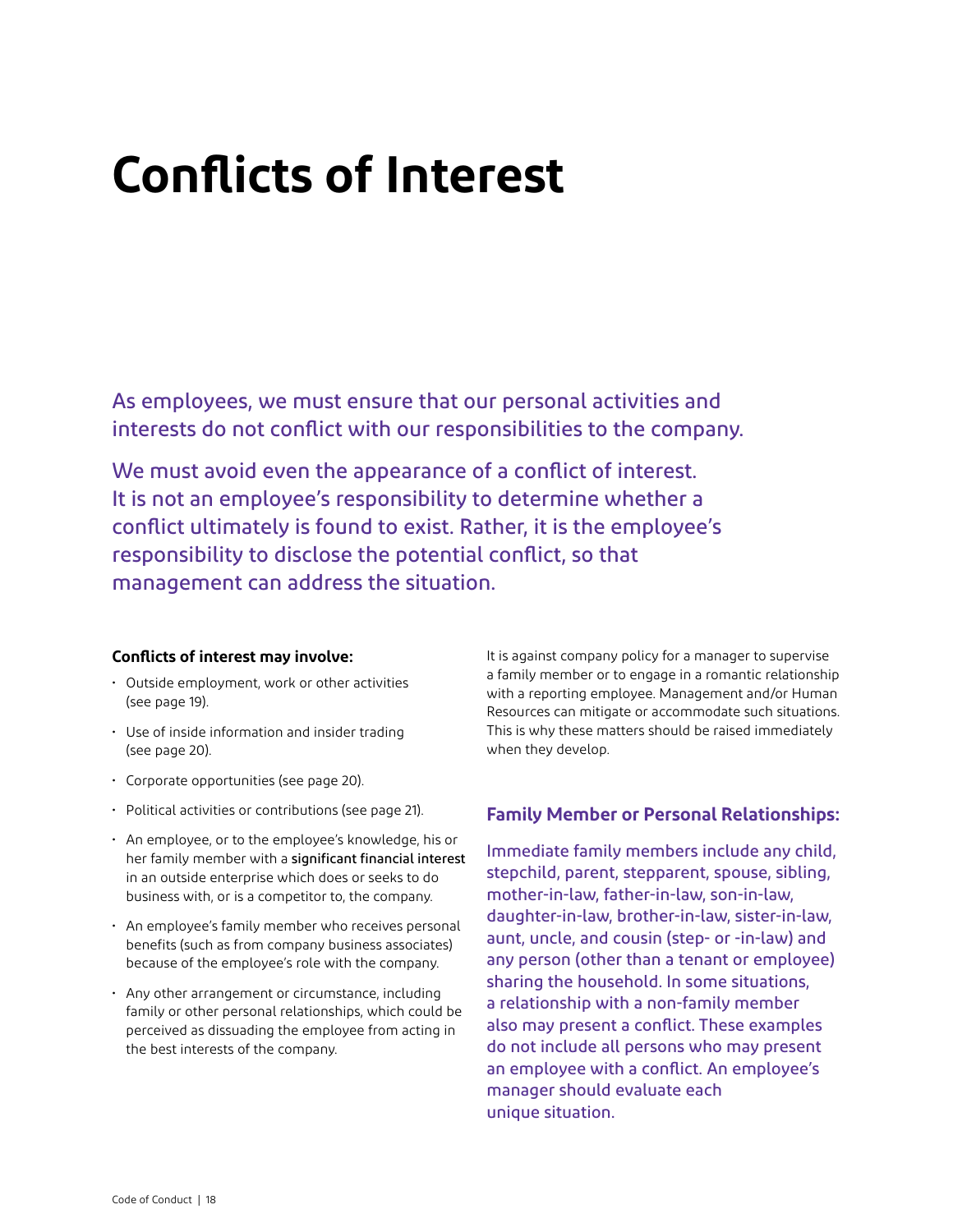### <span id="page-18-1"></span>**Reviewing a Potential Conflict:**

Management will review whether an employee's personal interest may influence, or appear to influence, the employee's duty to make business decisions wholly in the company's best interests. Considerations may include whether:

- The outside interest involves business or competes with the employee's duties, function or site, or with company business.
- The employee's responsibilities involve making or influencing business decisions in the area where the potential conflict may exist.
- Public disclosure of the outside interest could embarrass the company.
- The employee has access to company information that is potentially useful to the outside interest.
- The employee's family member has an active, managerial, or decision-making role in the outside interest where a potential conflict exists.

Employees should disclose or raise any questions related to conflicts of interest with their manager, Corporate Compliance Officer, or Legal.

## **A Significant Financial Interest:**

A "significant financial interest" is a direct or indirect aggregate interest of an employee or his or her family member in any outside enterprise which conducts business, seeks to conduct business, or competes with the company. As a minimum standard, a "significant financial interest" is defined as more than:

- 1% of any class of the outstanding securities of a firm or a corporation.
- 10% interest in a non-public company, partnership, or association.
- 5% of the total assets or gross income of the employee.

## **Disclosing and Addressing a Potential Conflict of Interest:**

Employees must promptly and thoroughly disclose any potential conflict of interest, to management as soon as the potential conflict is considered or occurs. Disclosure must also be made on the annual Business Ethics Certification. Your manager may request that you make the disclosure in writing. The company will treat all disclosures confidentially, except to the extent necessary to protect the company's interests. Management will review these matters with Ethics and Compliance Central and will take action to eliminate potential conflicts.

### <span id="page-18-0"></span>**Outside Employment, Work or Activities**

The following are potential conflicts of interest related to an employee's activities outside the company:

- Serving as a director, officer, partner, consultant, manager, or in any technical capacity or any key role with an organization, even if only part of the time, that conducts, or is likely to conduct, business with or competes with the company.
- Acting as a broker, finder or other intermediary for another party in transactions currently or potentially involving the company or its interests.
- Having any other employment, including running a separate business, if doing so interferes with the employee's company job duties.
- Serving in a government position if doing so interferes with the employee's company job duties.
- Making presentations or submitting articles or other writings related to the employee's professional area. Before agreeing to such activity, the employee's manager should review the situation. Also, the employee should inquire as to whether the business unit has a manuscript or presentation review policy. These activities should not interfere with the employee's job performance. Any honorariums offered the employee must comply with the DuPont Gifts and Entertainment Policy.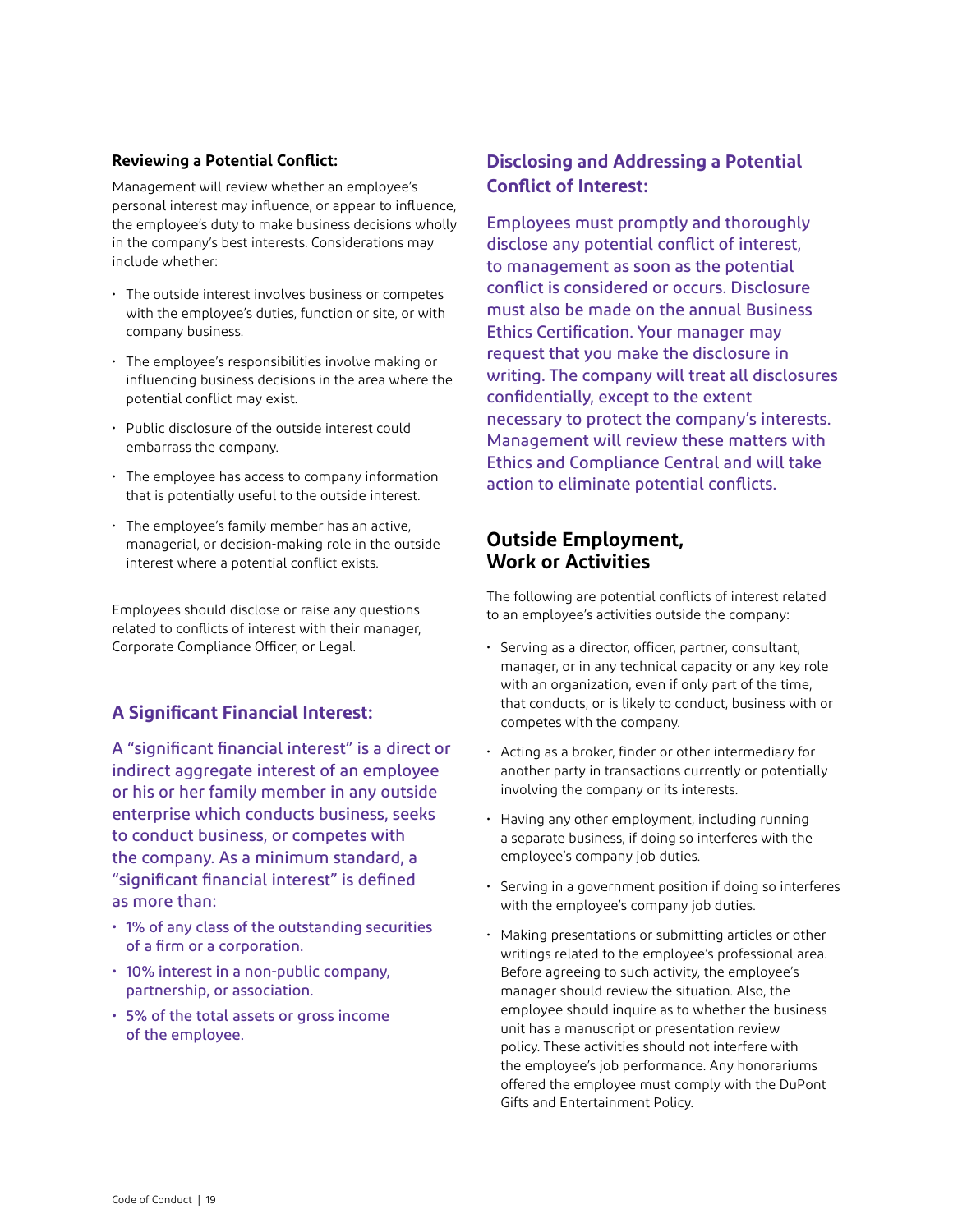- <span id="page-19-2"></span>• Using one's company position or title in connection with an outside activity that may infer the company's sponsorship or support.
- Using the company's property or information or one's position with the company for personal gain.
- Using any company supplies or facilities in connection with an outside activity, unless approved by the employee's manager.
- Using company time for outside business or activities.

Employees should disclose or raise any questions related to conflicts of interest with their manager, Corporate Compliance Officer, or Legal.

## <span id="page-19-0"></span>**Insider Trading**

"Inside information" is any non-public information important enough that it can affect the price of a company's securities if disclosed. This may include, for example, data about expected earnings, mergers or acquisitions, major product introductions, or developments in intellectual property or litigation. Employees must not trade any company's securities based on inside information, or pass this information on to others who could use it to trade in the company's securities. This restriction applies to trading in DuPont stock, as well as in the stock of other companies about which employees may have inside information. The laws of many countries, including the United States, prohibit trading securities while possessing inside information. Penalties for violating insider trading laws are severe.

As a general rule, employees should wait two business days after inside information is publicly disclosed before trading DuPont stock, or the stock of any company about which they have inside information. Employees with access to inside information are not prohibited from receiving stock grants from DuPont reward programs. However, employees must not make any market-based transaction, such as selling stock, or changing an investment election into or out of the DuPont stock fund in a company savings plan, while possessing inside information. If in doubt, do not trade, and contact Legal for guidance. Executive officers must follow a special pre-clearance procedure and should consult the Corporate Secretary before trading company stock.

 $\bullet$  Additional information can be found in *Resources* [on the DuPont intranet.](https://dupont.sharepoint.com/sites/intranet/ethics-compliance/Pages/other-resources.aspx)

### **Examples of Inside Information:**

- You discover that the company is about to announce a significant new research discovery that is expected to transform the marketplace.
- You learn that the company is considering making a large investment in a smaller publicly traded competitor.
- You learn that DuPont is about to award a major contract to another publicly traded company.

## <span id="page-19-1"></span>**Corporate Opportunities**

In working at DuPont, employees are likely to learn about, or be involved in developing, business opportunities to serve the company's corporate objectives. Employees must not take improper advantage of these situations. Specifically, employees may not:

- Personally take business opportunities that arise through use of company property, information, or one's position with the company.
- Directly or indirectly compete with the company for business opportunities that the company is pursuing.

## **Examples of Corporate Opportunities:**

- You identify a compound that is an unexpected by-product of a research project, and the compound has potential market value.
- You learn that the company may be interested in acquiring local real estate that someone could first purchase and then sell to the company.
- Your business unit develops a process that reduces its environmental pollutants. This process could be valuable to other companies, too.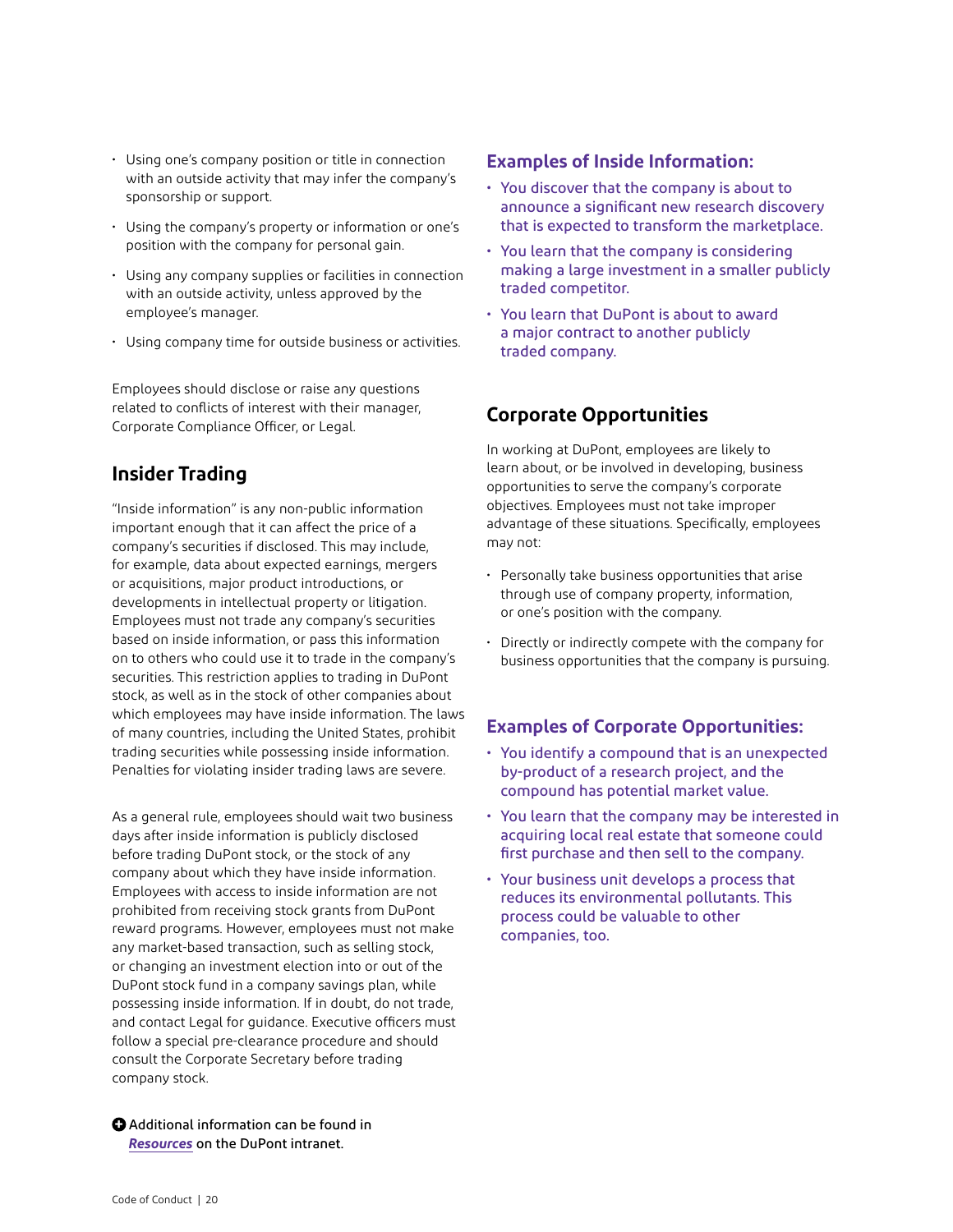## <span id="page-20-0"></span>**Political Contributions or Activities**

Each country in which DuPont operates has restrictions on political contributions or activities by companies. Employees must consult with Legal to ensure strict compliance with applicable laws.

In addition, DuPont Government Affairs must approve any contributions or activities on behalf of the company or that use company funds or resources.

United States laws also may prohibit political contributions in other countries.

Employees can make personal contributions to a political party, committee, or candidate of their choice as long as the donation does not directly or indirectly involve company funds or other resources. No one should exert any direct or indirect pressure in any form on employees to contribute money or effort to support a political party or a political candidate.

Communicating the company's position on matters of policy to government employees and officials can make the employee and the company subject to applicable advocacy laws. Many local, state, and national governments require registration of political advocates, or "lobbyists," with significant penalties for noncompliance. The definition of a political advocate varies by location but may include almost any interaction with

government officials for a business purpose. Employees must consult with Legal or Government Affairs prior to conducting business with government officials to determine if the employees must be registered. Employees should also contact Government Affairs and Legal if a need exists to engage political advocates.

Before allowing individuals to use company locations for political speeches or other political purposes, seek approval from Government Affairs and Legal. Use of company locations for such purposes may be considered a political contribution by the company.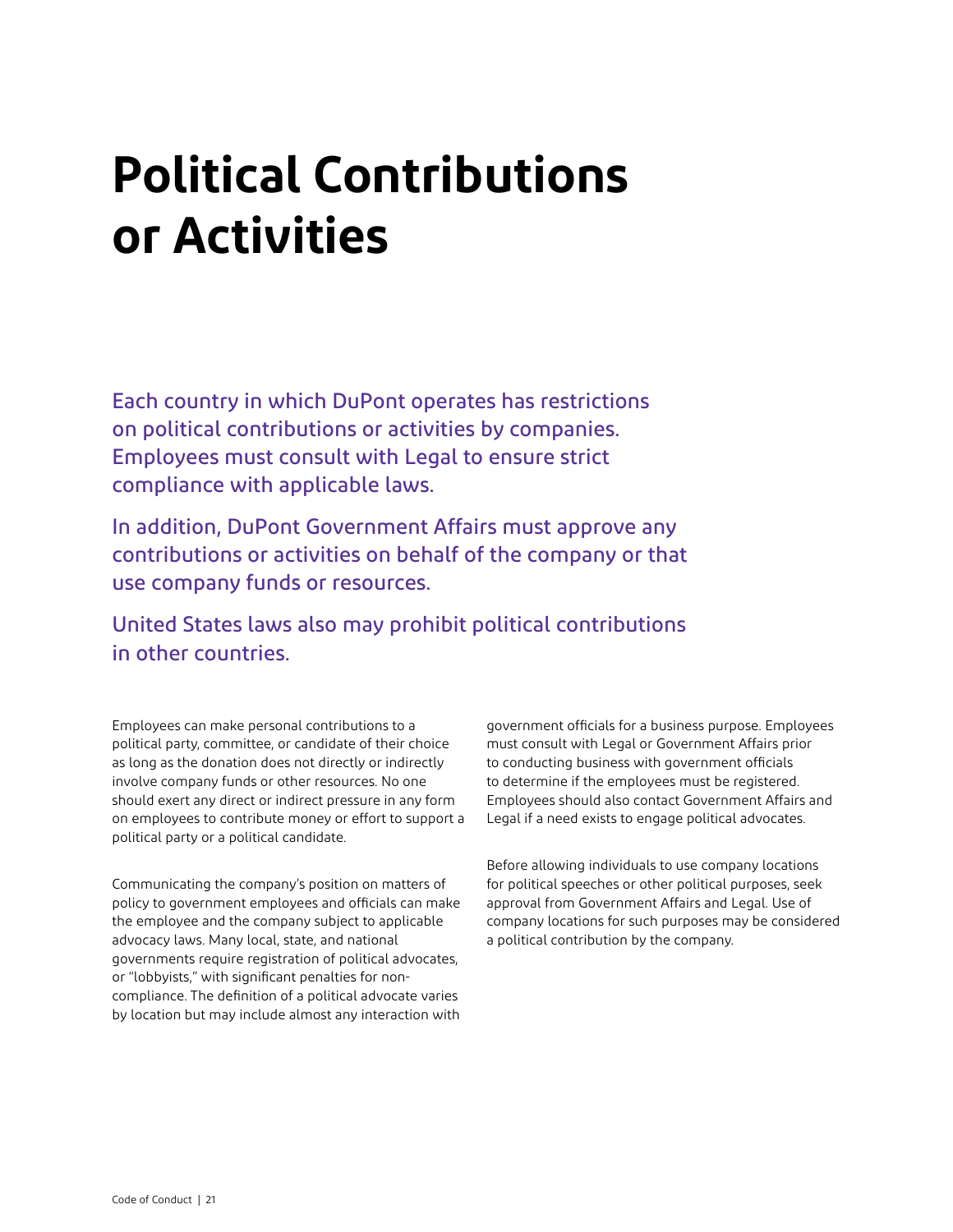## <span id="page-21-0"></span>**Company Assets**

Proper protection and use of company resources is a fundamental responsibility of each employee.

While limited personal use of certain resources is sometimes permissible, we should never take this privilege for granted or assume that we have a right to privacy when using these resources.

Company assets include physical property, information, data, records, and intellectual property, such as brands, inventions, and copyrights.

Employees should comply with the following responsibilities:

#### **• Acquiring assets**

Use good judgment when obtaining assets for the company's use. Acquire only assets that the company is permitted to have. Finally, ensure that DuPont gets a fair price when purchasing assets, such as supplies and raw materials.

#### **• Using and handling assets**

Use care when working with company assets to ensure that these important resources do not lose their value due to misuse.

#### **• Safeguarding assets**

Protect company assets from others' misuse or theft. Company property and information should be stored in secure locations to prevent unauthorized access.

#### **• Sharing assets**

Share company assets with others outside of the company only when authorized and when doing so will not compromise the asset's value or breach any laws or regulations.

#### **• Following procedures**

Comply with site security programs to safeguard physical property and other assets against unauthorized use or removal, as well as against loss by criminal act or breach of trust.

#### **• Disposing of assets**

Dispose of company assets only with proper authorization, according to company procedures, in an appropriate way and when not illegal.

#### **• Misusing assets**

Help to protect against misuse of company assets by following applicable policies and raising concerns of misuse of company assets.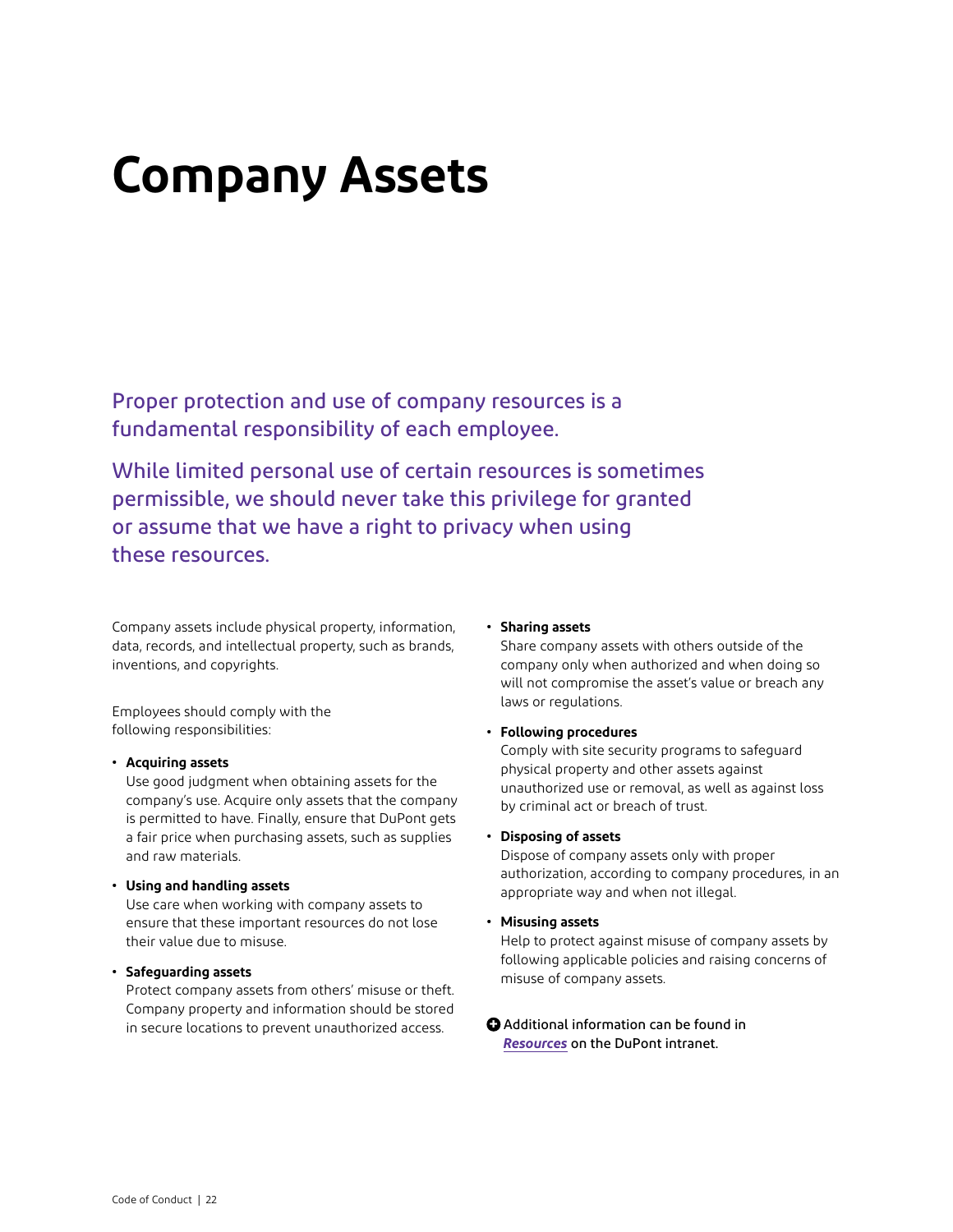## <span id="page-22-0"></span>**Computers and Communications Systems**

Company assets include, but are not limited to, computers and related equipment and networks (including Internet access), software, telephone and voicemail systems, and personal digital devices. Employees must safeguard these resources and protect the important company data stored on these systems. In addition, because of the sensitive information computers may contain, employees must follow company policies and procedures regarding encrypting computers and protecting them from theft. Corporate standards for electronic information security are available through line management or the DuPont Information Security Organization (DISO).

## <span id="page-22-1"></span>**Non-Public Information**

It is critical that all employees protect company information that has not been made public. Non-public information that has economic value to the company is "trade secret" information. Examples of company trade secret information include the following when not public: business plans, pricing and cost information, research and development plans and strategies, research data and inventions, product formulas and ingredients, process and design information. "Inside information," discussed earlier, is another example of non-public, confidential information that must not be shared with others without specific authorization.

Employees must be aware of trade secrets and take steps to effectively protect those trade secrets by complying with the DuPont Trade Secrets Policy. Further, all employees must safeguard company non-public information from improper access, use, or disclosure by following DuPont DISO policies.

Trade secrets and other confidential information may be disclosed to others only under a written agreement, such as a confidential disclosure agreement, that remains in effect and applies to the disclosure. When disclosed to another party, confidential information and samples must be marked as "Confidential." Further, the disclosure must be limited to information necessary for the business purpose. Legal must review confidentiality agreements others provide to DuPont before an employee signs any such agreement or receives the related information.

## **Classification of DuPont Information— DuPont information is classified as follows:**

### **Special Control**

The highest sensitivity. In the wrong hands, this information could cause irreparable harm to DuPont, its image, or its financial stability. Examples include earnings reports, selected research, and process information, business strategies and tactics, unannounced acquisitions or divestiture plans.

### **Confidential**

High sensitivity, information that must only be shared with those who have a need to know. Examples include proprietary financial or technical information, business objectives, planned marketing, personnel matters, and labor contracts

### **Internal Use Only**

Non-public DuPont information, intended to be kept internal to DuPont. Examples include company telephone listings, engineering standards, technical information used by sales representatives that is not intended for customers, general business communications, and correspondence.

### **Public**

Created specifically for customers, shareholders, and the media or for other public dissemination. Examples include the DuPont Annual Report, Material Safety Data Sheets (MSDS), press releases, and product advertising.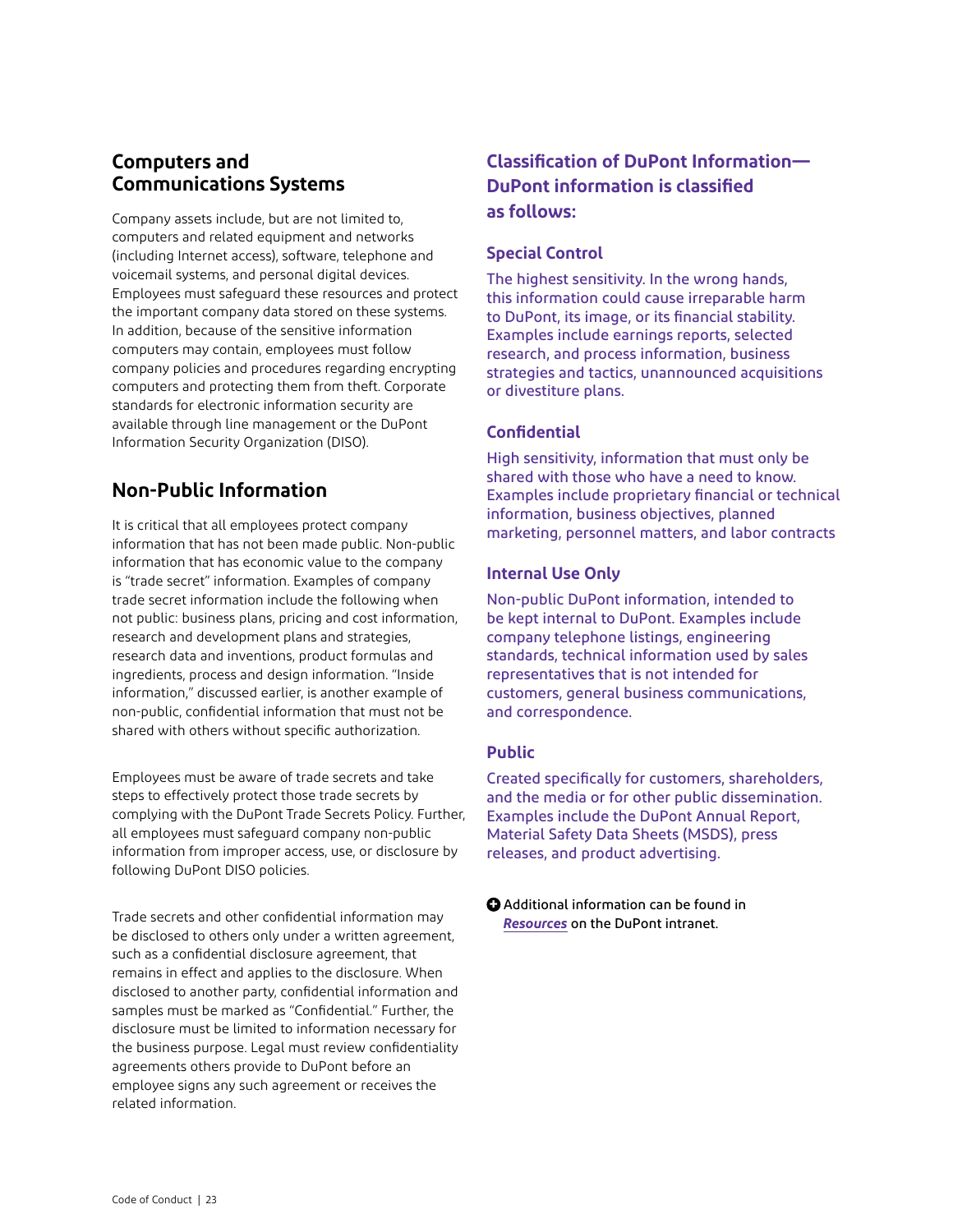## <span id="page-23-0"></span>**Inventions**

An "invention" is any new and useful work, such as a composition, process, method, or device. Like trade secrets, inventions can provide DuPont with a competitive advantage. Employees must effectively safeguard the company's inventions.

Protecting company inventions may include filing for patents, depending on the competitive environment the company faces regarding the invention. For instance, if obtaining an enforceable patent is unlikely, the company may maintain the invention as a trade secret, instead of publicly disclosing it in a patent application. In other situations, where obtaining a patent is not likely to provide any significant benefit, the company may elect to publish a description of the invention to prevent patenting by others instead of filing a patent application.

Employees must help the company avoid infringing on others' valid patents. Before releasing a new product or undertaking a new industrial process, the responsible business unit or function should consult with Legal about conducting an appropriate patent review.

 $\bullet$  Additional information can be found in *Resources* [on the DuPont intranet.](https://dupont.sharepoint.com/sites/intranet/ethics-compliance/Pages/other-resources.aspx)

## <span id="page-23-1"></span>**Brands, Trademarks and Copyrights**

DuPont protects its intellectual property under trademarks, trade dress, patents, copyrights and trade secret laws, among other tools. For example, the DuPont brand name and the DuPont Oval Logo are among the company's most important assets, and employees must ensure that they retain their value. To safeguard company brands, trademarks, and copyrights, employees should:

- Become familiar with and properly use the DuPont Brand Identity System.
- Be aware of potential abuse of DuPont brands by co-workers, customers, suppliers, competitors, and on the Internet.
- Identify any brand abuse or infringement to line management, Corporate Marketing (through the Corporate Brand Protection Center), or the DuPont Legal Trademark and Copyright Group.

Also, employees must respect and properly use others' trademarks and copyrighted materials, including when copying and distributing materials and using computer software.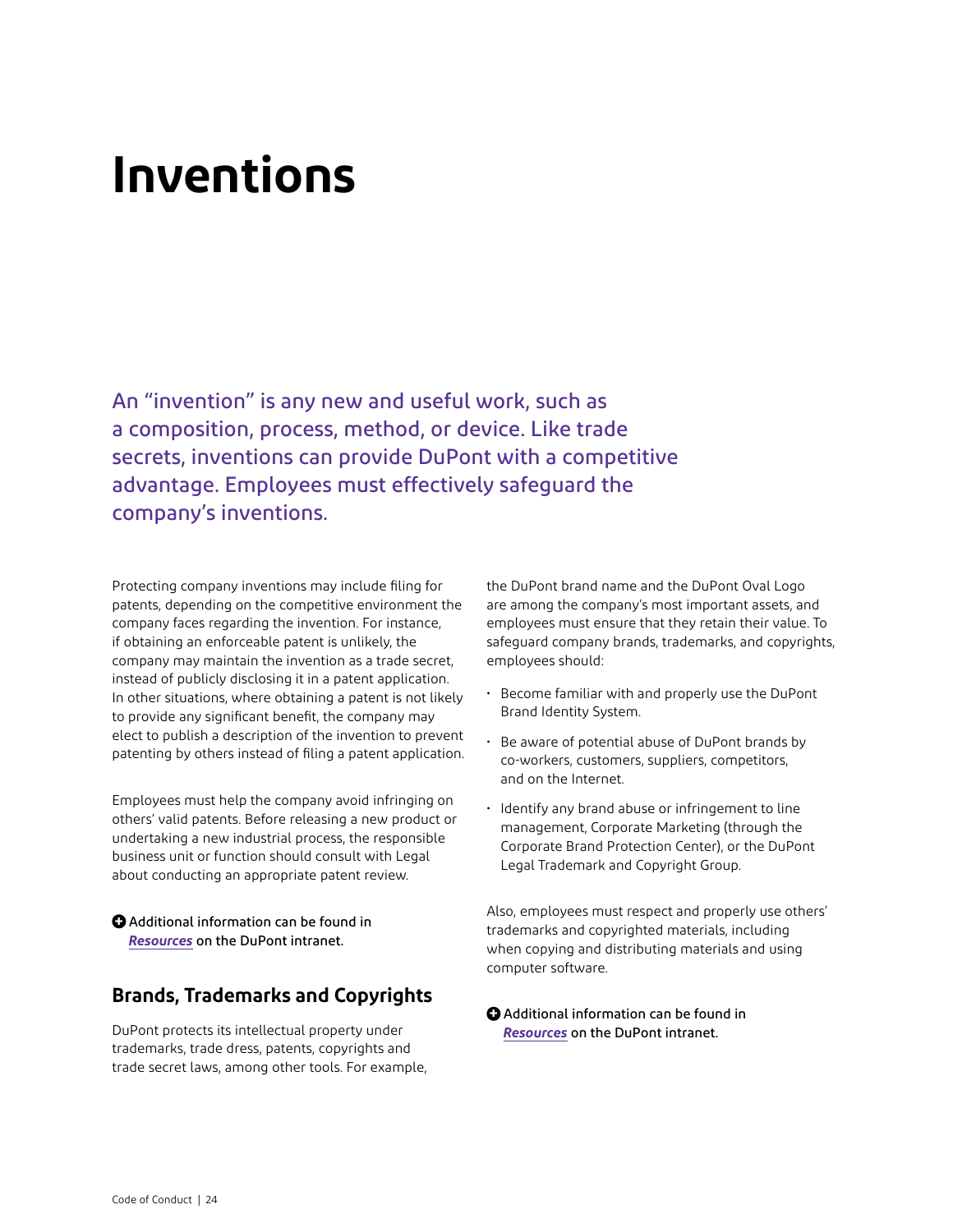## <span id="page-24-0"></span>**Records and Reporting**

All information the company produces is considered a record, regardless of how the information is maintained. Examples of records include financial, accounting, technical, and sales reports; production information; R&D records; personnel files; Environmental, Health and Safety (EHS) information; contracts; marketing information; and business plans.

Employees should ensure that all company accounts and records:

- Are accurate and clearly describe and identify the relevant facts or the true nature of the business transaction, asset, liability, or equity.
- Are documented to properly and timely classify and record entries on the book of accounts, in compliance with company adopted accounting principles.

Records related to accounting transactions and financial reporting must comply with company accounting policy and generally accepted accounting principles and standards. Employees must comply (and ensure that our contractors and consultants managing DuPont records comply) with the DuPont Corporate Records Information Management (CRIM) Policy when creating, maintaining, or disposing of DuPont records. Employees must never intentionally make record entries that are false, distorted, misleading, misdirected, or deliberately incomplete. Improper accounting and documentation and fraudulent financial reporting will likely violate company policy and legal and regulatory accounting standards. Such actions can make both the company and the responsible employee liable to civil and criminal penalties.

Many classes of records are subject to laws and regulations, such as occupational health and safety requirements and accounting standards. The DuPont Records Control Schedule, contained within the CRIM Policy, codifies these regulatory requirements for managing company records. In addition, the Schedule provides control requirements for non-regulated records. Employees must comply with the record control requirements in the Schedule unless the requirements conflict with local laws or contracts. In these instances, employees should consult with Legal and Finance.

The company's internal control standards and procedures ensure that assets are protected and properly used and that financial records and reports are accurate and reliable. Employees share the responsibility for maintaining and complying with required internal controls.

### **Improper Record Keeping:**

- Misclassifying amounts between cost or capital.
- Accelerating or deferring costs or revenue that do not meet generally accepted accounting principles.
- Misclassifying inventory that is not saleable as acceptable finished product.
- Falsifying company documents, including financial records, test data, inspection reports, time and attendance records, and travel and expense reports.
- $\bullet$  Additional information can be found in *Resources* [on the DuPont intranet.](https://dupont.sharepoint.com/sites/intranet/ethics-compliance/Pages/other-resources.aspx)

## <span id="page-24-1"></span>**Expense Reporting and Reimbursement**

Employees' travel and entertainment should be consistent with the needs of business and follow company policies and procedures. The company's intent is that an employee does not lose or gain financially as a result of company business travel and entertainment. Employees are expected to spend the company's money as carefully as they would their own.

Employees who submit or approve travel and entertainment expense reports are responsible for ensuring that:

- Expenditures are proper and reasonable.
- Expense reports are submitted promptly.
- Receipts and explanations properly support reported expenses.
- **+** [Additional information can be found in](https://dupont.sharepoint.com/sites/intranet/ethics-compliance/Pages/other-resources.aspx)  *Resources* [on the DuPont intranet.](https://dupont.sharepoint.com/sites/intranet/ethics-compliance/Pages/other-resources.aspx)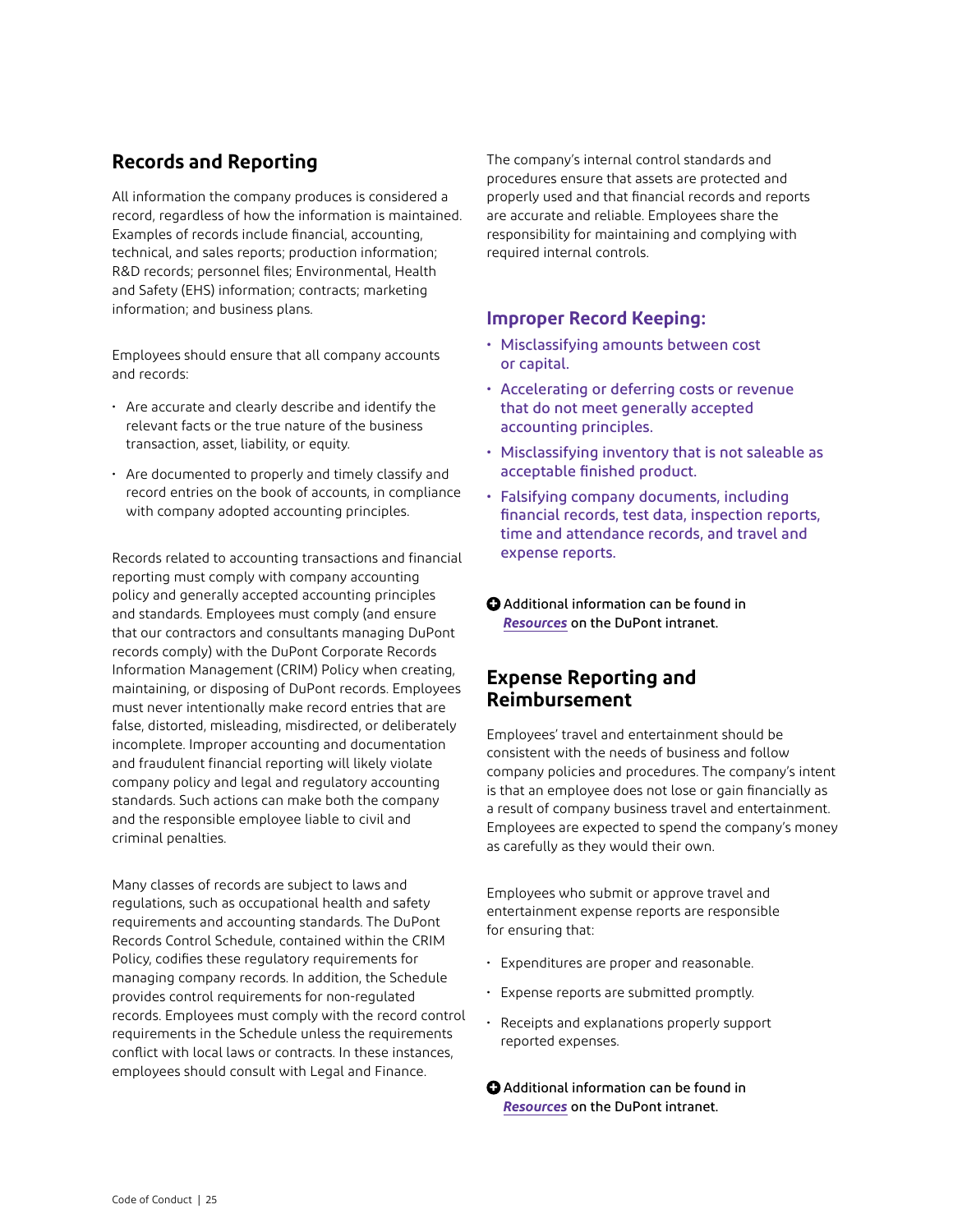## <span id="page-25-0"></span>**Departing the Company**

In order to preserve the integrity of our work and secure intellectual property, DuPont follows a strict protocol whenever an employee moves on from the company.

#### **Employees who leave the company must:**

- Promptly return all company assets, including physical materials and DuPont information assets, such as computers, mobile phones, calling cards, access cards, keys, business cards, and electronic storage media.
- Not make or take copies of DuPont information when departing.
- Not disclose DuPont non-public information to others even after leaving the company.

Failure to comply with this obligation may result in severe civil and criminal penalties.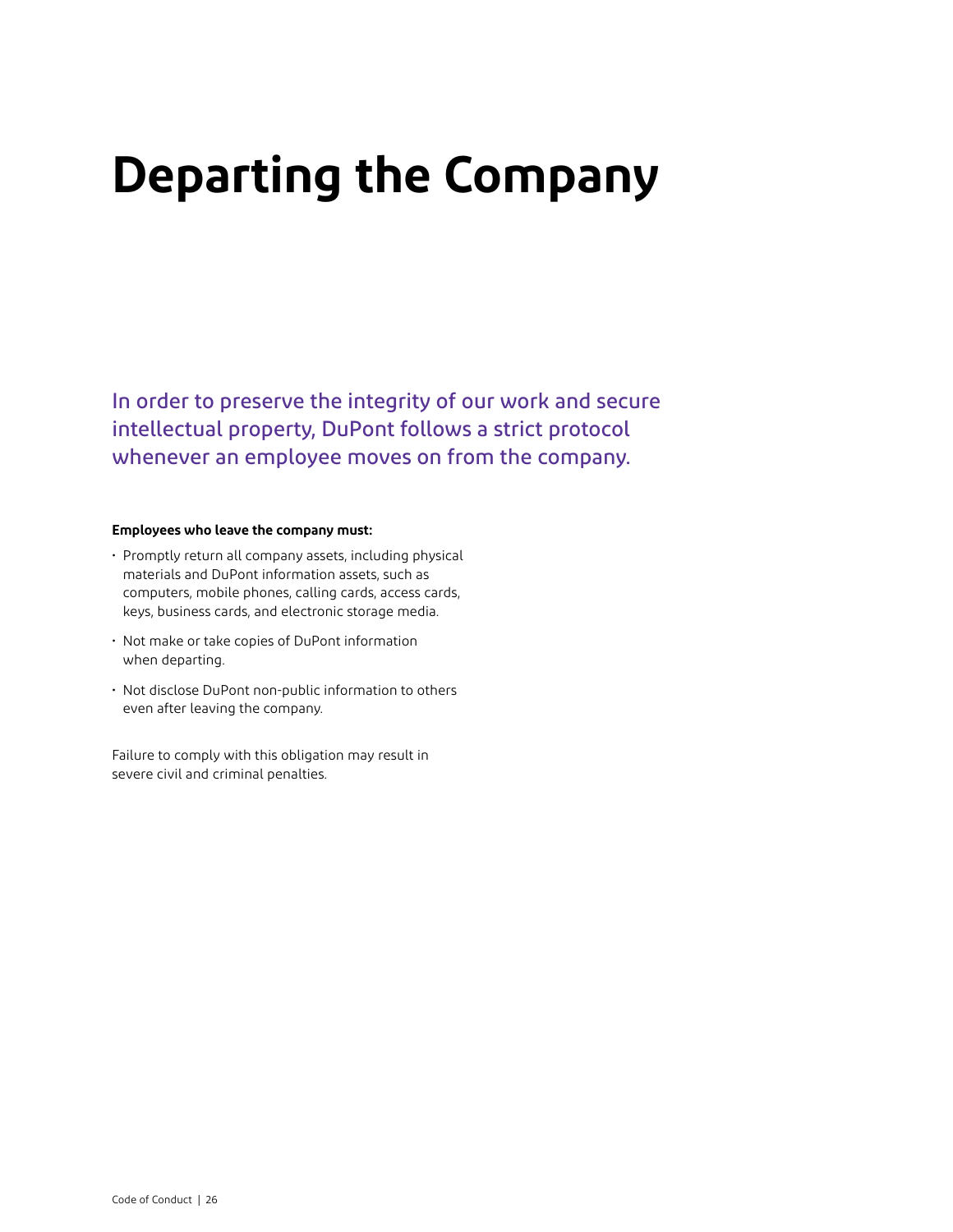<span id="page-26-0"></span>Ensuring sustainable practices for society

Code of Conduct | 27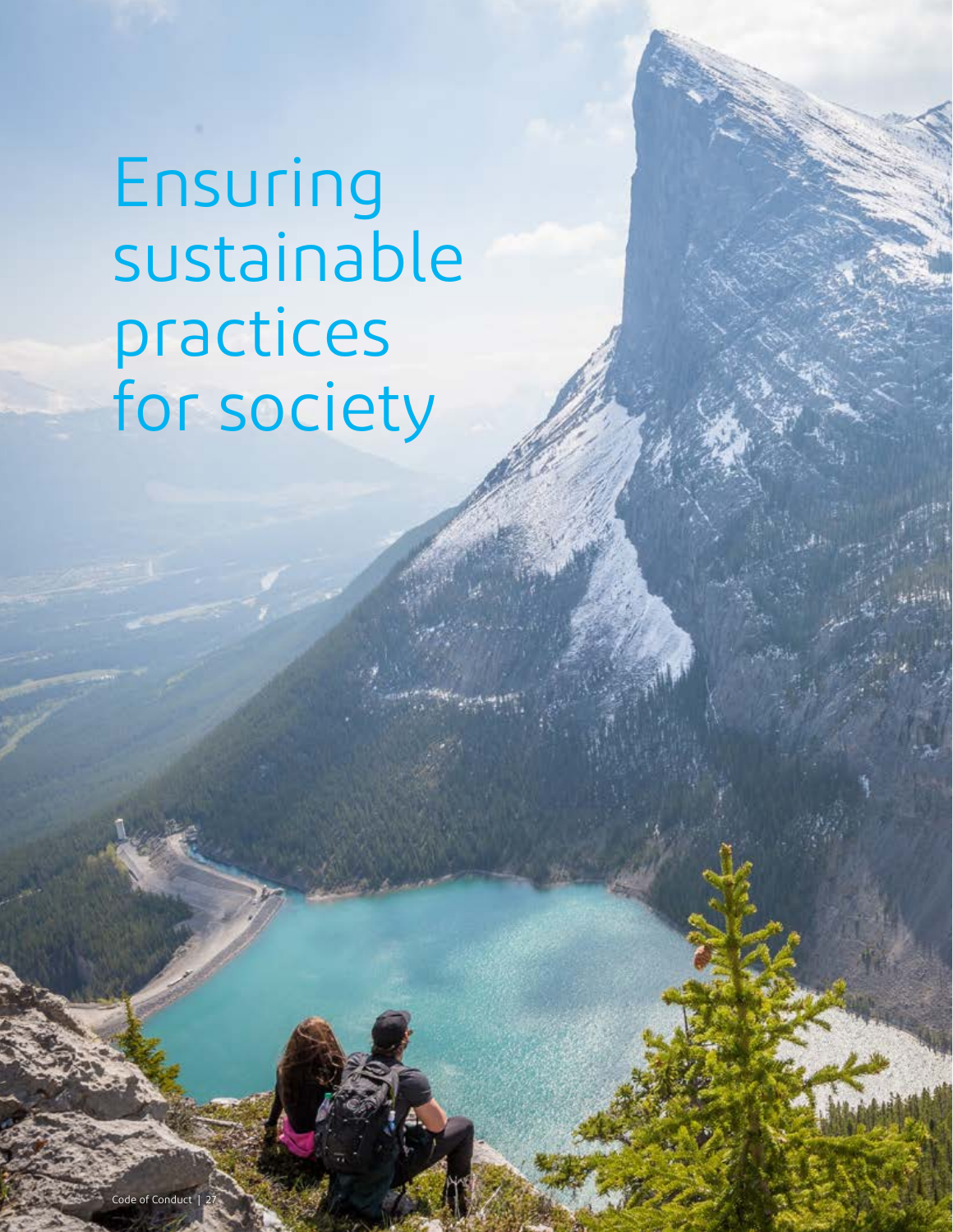At DuPont, we want to help create a better world for people everywhere. Our core value of Protect the Planet is a principal example of the company's commitment. We work to protect the environment and to be a good steward of our operations, products, and services. We compete lawfully and we support human rights standards. In the end, our efforts should be viewed based on the results that we achieve and the lives that we positively affect.

### **In this section**

- **[29 Competition Practices](#page-28-0)**
- **[30 Competitive Information](#page-29-0)**
- **[31 Government Relations,](#page-30-0) [Government Business](#page-30-0)  [and Travel of Non-U.S.](#page-30-0)  [Government Officials](#page-30-0)**
- [31 Overall Relations with](#page-30-1) [Government Officials](#page-30-1)
- [31 Government Business](#page-30-2)
- [32 Travel of Non-U.S.](#page-31-0) [Government Officials](#page-31-0)
- **[33 Environmental Protection](#page-32-0) [and Sustainability](#page-32-0)**
- **[34 Product Stewardship](#page-33-0)**
- **[35 Human Rights](#page-34-0)**
- **[36 Contacts with Outside Parties](#page-35-0)**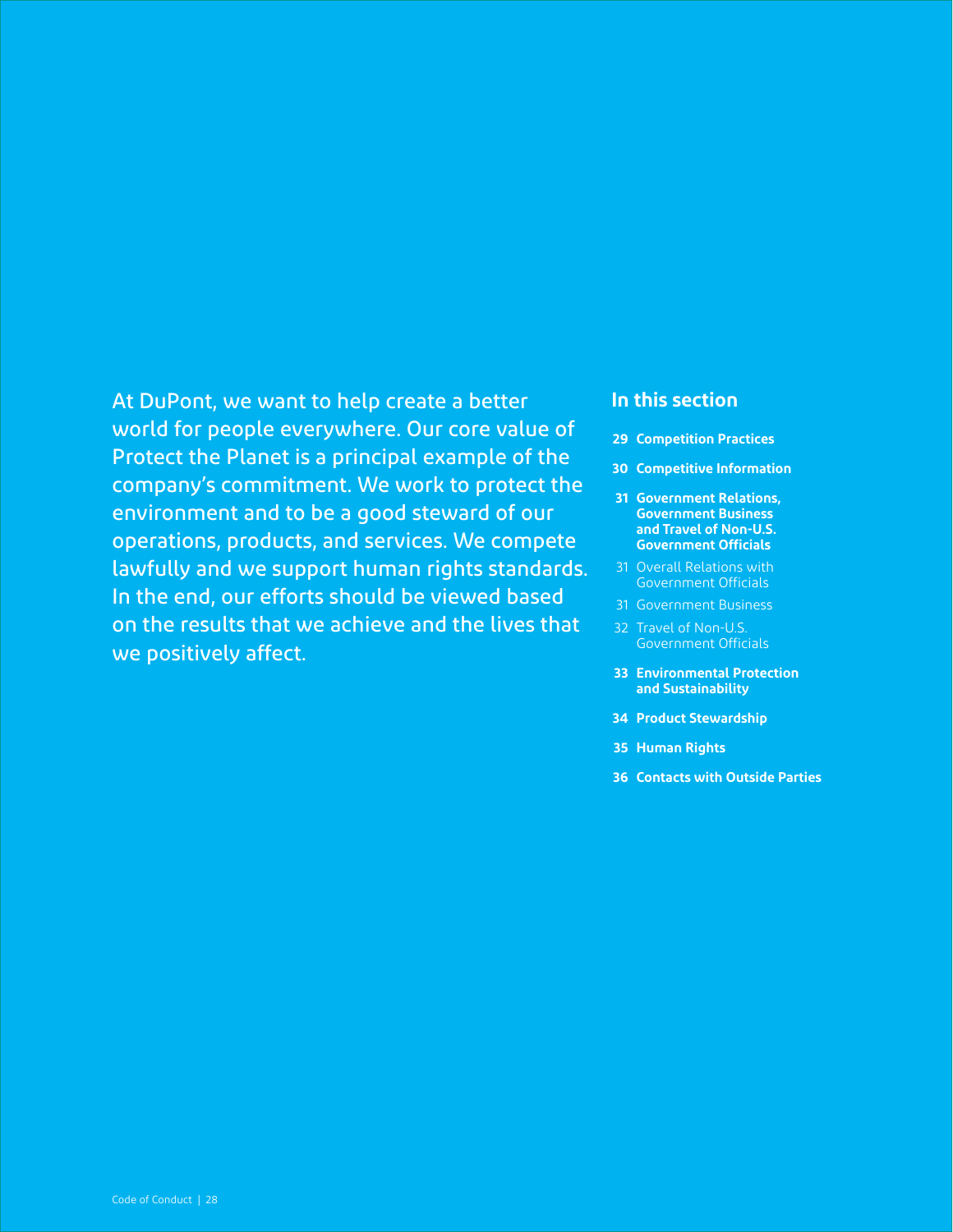## <span id="page-28-0"></span>**Competition Practices**

DuPont competes aggressively in the marketplace to best serve our customers' needs and enhance shareholder value.

However, we must always remember that the company is subject to competition laws in most countries where we do business. These laws are complex and can vary from country to country.

In general, however, virtually all competition laws where DuPont does business prohibit agreements or actions that unreasonably restrain trade or reduce competition.

Violations of competition laws include agreements among competitors to:

- Fix or control prices or to set other terms and conditions of sale (for example, credit terms).
- Boycott specified suppliers or customers.
- Allocate customers, products, territories, or markets.
- Limit the production or sale of products.

These and other competition law violations can result in heavy penalties for the company and the individuals involved. Employees must understand the applicable rules, especially if one's work involves interacting with competitors, suppliers, customers, or distributors, gathering competitive information, or participating in trade associations. Employees should always take special care to ensure that others do not misinterpret an employee's activities or discussions with other companies' representatives as violations of competition law. In addition, employees are expected to consult with Legal before they participate in the following activities: (1) development of price communications, (2) trade association meetings or similar situations involving competitors, or (3) any interactions with competitors. Employees in sales and marketing, or those whose work involves interacting with competitors or participating in trade associations or trade shows, should review these policies periodically.

Employees in sales and marketing, or those whose work involves interacting with competitors or participating in trade associations or trade shows, should review these policies periodically.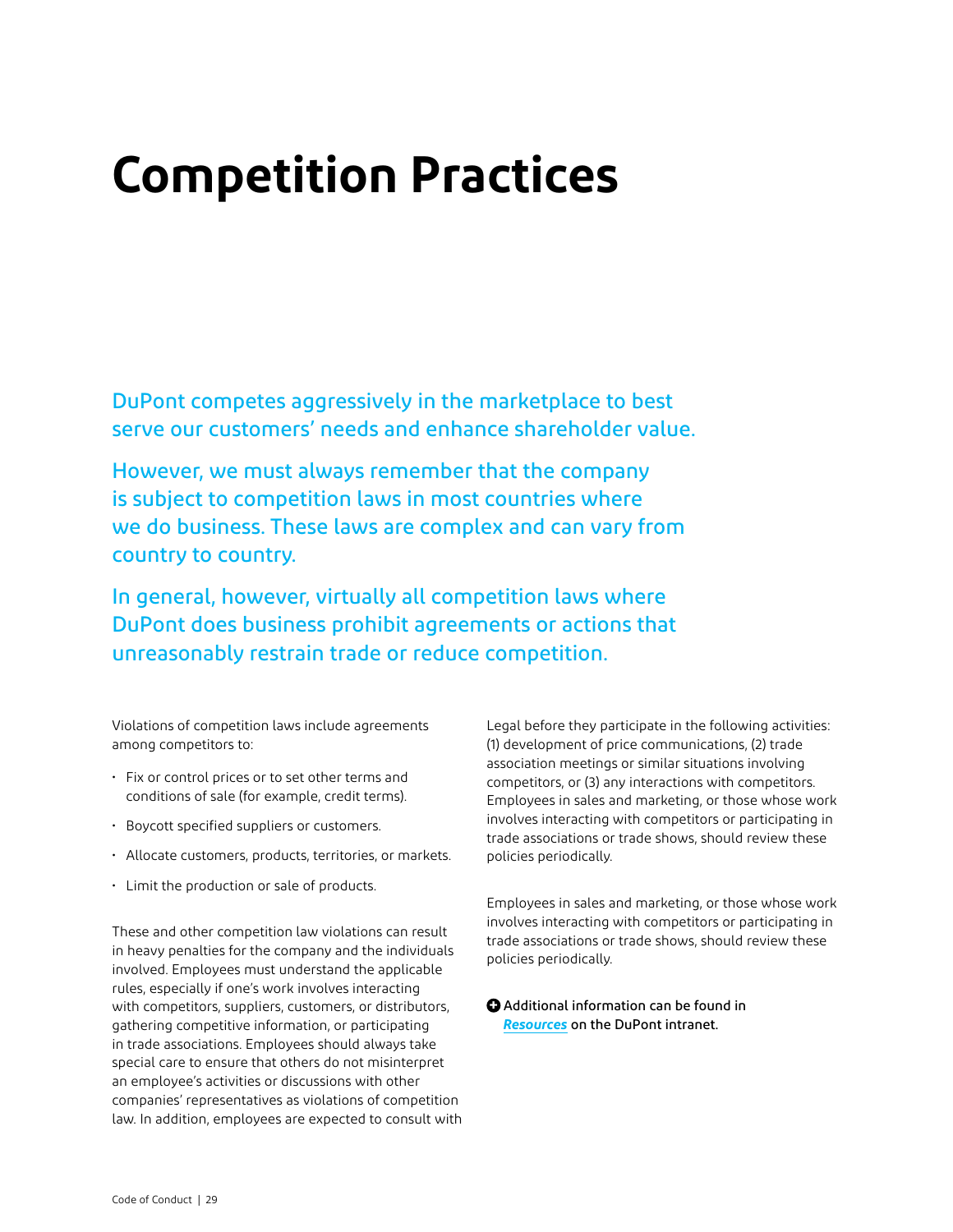## <span id="page-29-0"></span>**Competitive Information**

Competitive information is important to the company's business success, and we have many legal and ethical ways to collect data relating to competitors.

There are heavy legal penalties for employees who misappropriate others' trade secrets. Employees can help avoid having substantial civil and criminal penalties imposed on the company and themselves by complying with company guidelines. For example, when gathering competitive information, employees must follow these requirements:

- Do not misrepresent oneself or the reason for requesting information.
- Do not steal any information from a competitor or another business.
- Do not allow an agent or other person to obtain competitive information for the company in a way that one would not personally do.
- Talk with Legal if unsure of ways to responsibly gather competitive information.
- **+** [Additional information can be found in](https://dupont.sharepoint.com/sites/intranet/ethics-compliance/Pages/other-resources.aspx)  *Resources* [on the DuPont intranet.](https://dupont.sharepoint.com/sites/intranet/ethics-compliance/Pages/other-resources.aspx)



**DuPont employees work hard to make a difference on the job, in their communities and around the world. We're honored when organizations recognize us for our innovation, business practices and people.**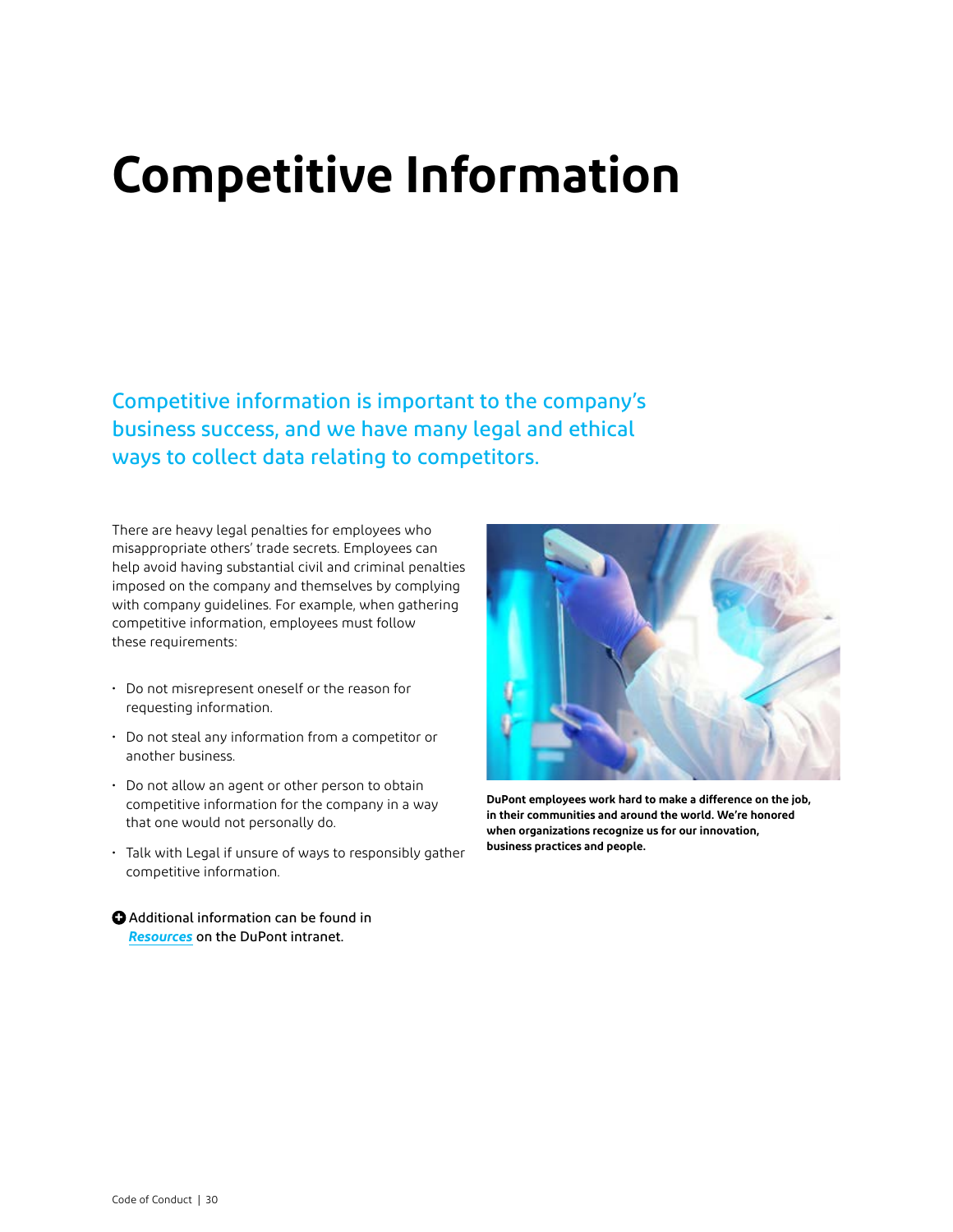## <span id="page-30-0"></span>**Government Relations, Government Business and Travel of Non-U.S. Government Officials**

Working with government organizations, officials and state-owned enterprises presents unique challenges.

For instance, each country's government has its own rules for business interactions.

Whether we work with government officials as customers or regulators, directly or indirectly, we must ensure that our activities and interactions demonstrate the company's commitment to ethical conduct.

## <span id="page-30-1"></span>**Overall Relations with Government Officials**

When conducting business with a country's government, employees must understand the rules by which it operates. Some governments heavily restrict gifts or meals that their officials can accept and heavily penalize companies that do not comply. Providing even small gifts or inexpensive meals to government officials may be improper or illegal and can easily be perceived as bribes or kickbacks, even if not intended to influence a particular action. Legal exceptions may exist, but employees should always first review any anticipated payments to government officials with Legal.

## <span id="page-30-2"></span>**Government Business**

When supplying products or services, either directly or indirectly to a government, the government may require that the company operate under unique legal and regulatory requirements imposed upon government suppliers. Doing business with governments is not always the same as doing business with companies. Some practices that are acceptable with private companies may cause problems with a government agency.

A government's special rules may span many areas of business conduct, such as collecting and tracking costs for products and services, protecting proprietary information, offering and accepting gifts or entertainment, and hiring former government employees. Additionally, governments often require contractors to certify compliance with various contract requirements.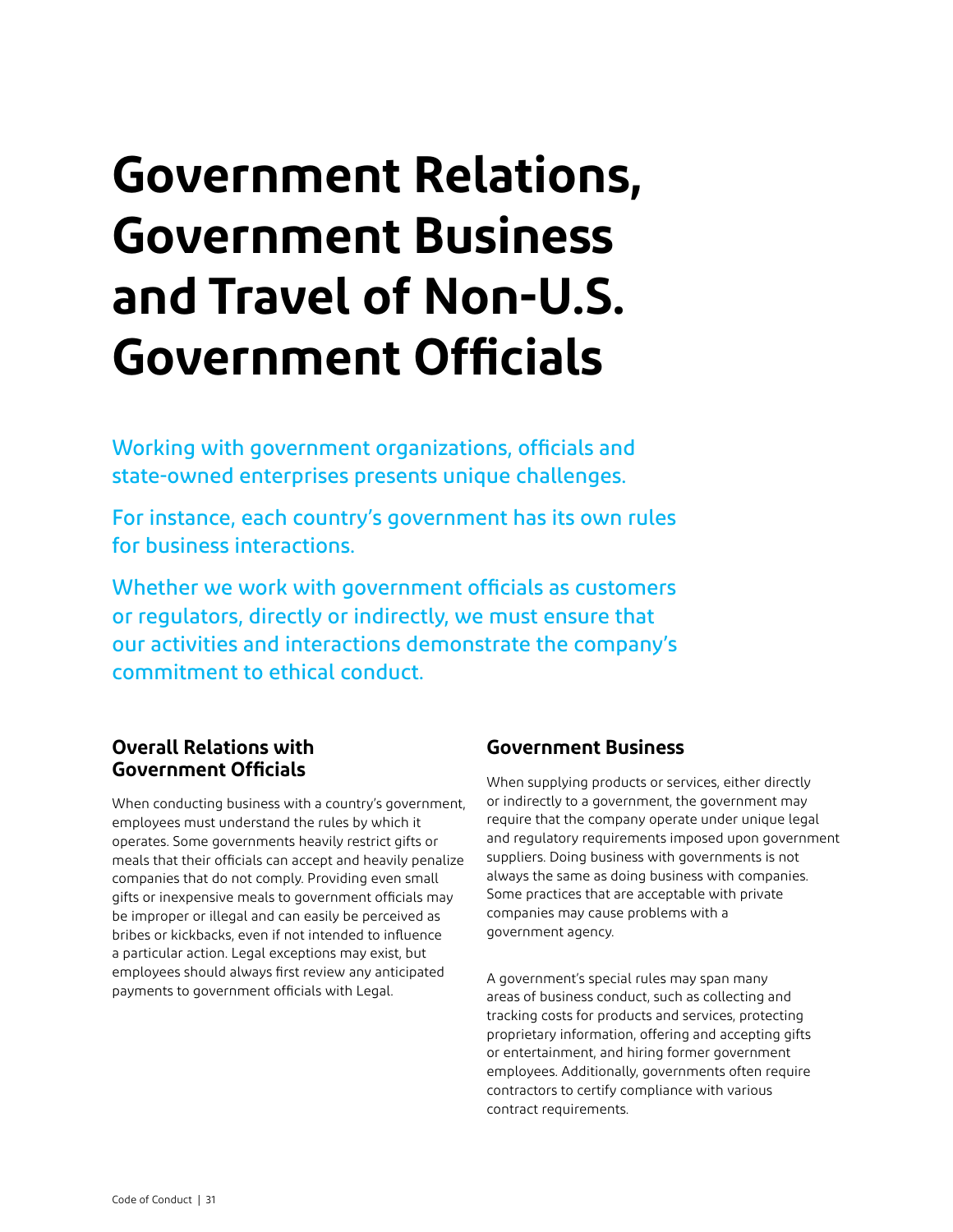Laws regarding government business are often complex and serious civil and criminal penalties for violations can be imposed on both the company and the employees. If unsure how to work with government officials, employees should contact Legal.

## <span id="page-31-0"></span>**Travel of Non-U.S. Government Officials**

For business reasons, it can be useful for non-U.S. government officials to visit DuPont facilities to help DuPont promote and demonstrate DuPont products. In these situations, it is permissible for DuPont to cover reasonable and limited meal, travel, and accommodation expenses for a non-U.S. government official's visit provided such expenses are: a) legal under local laws and regulations, b) made directly by DuPont to the travel agency, hotel, or restaurant, c) are directly related by time and location to the site visit, and d) are in full accordance with the DuPont Gift and Entertainment Policy's authorization, recording, and limitation requirements. Paying for travel of any government official is otherwise prohibited.

 $\bullet$  Additional information can be found in *Resources* [on the DuPont intranet.](https://dupont.sharepoint.com/sites/intranet/ethics-compliance/Pages/other-resources.aspx)

See also coverage of [Bribes and Kickbacks.](#page-11-0)



**A diverse and global network of research centers, manufacturing sites and offices enable us to bring unmatched talent and expertise to our customers and partners around the world.**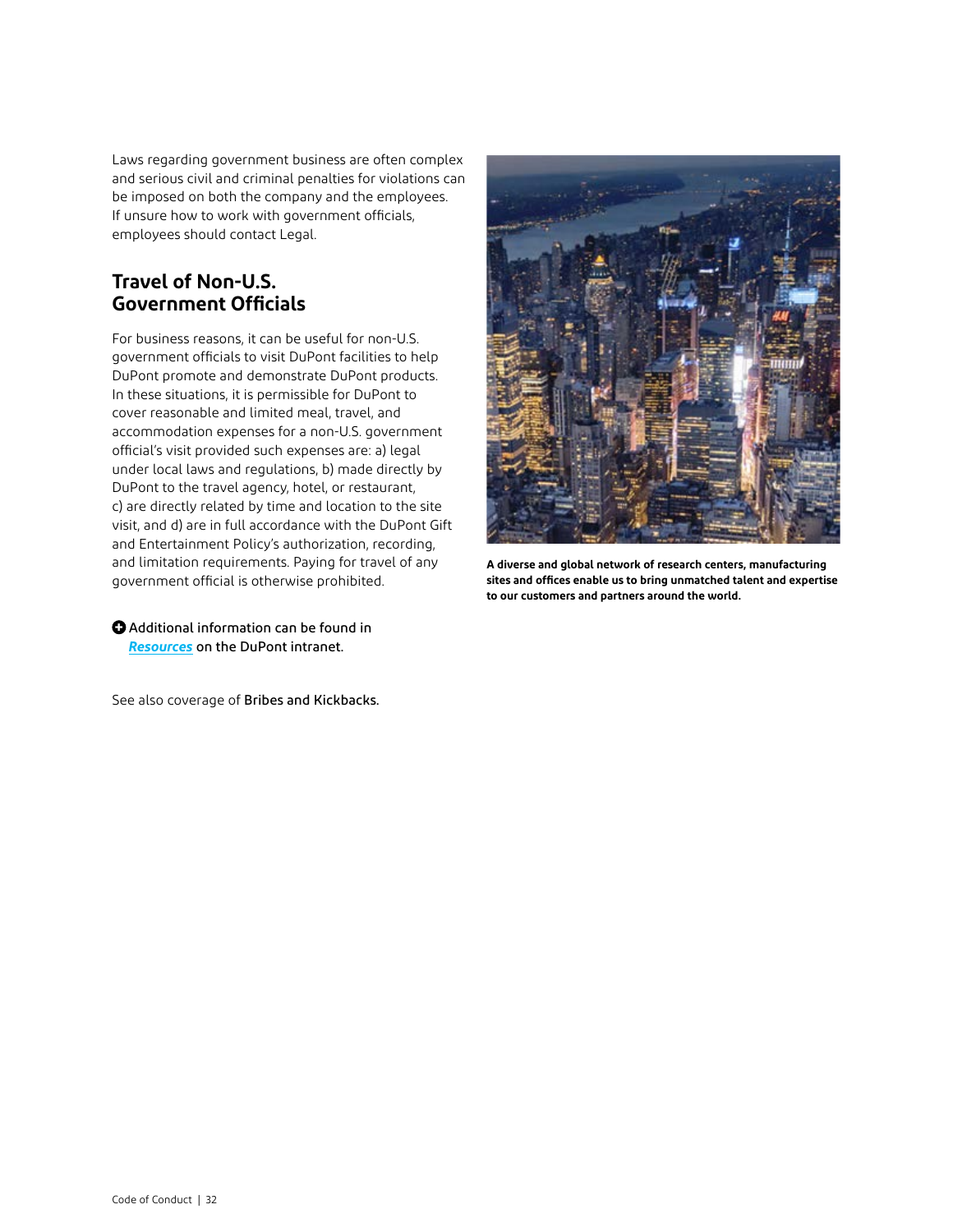## <span id="page-32-0"></span>**Environmental Protection and Sustainability**

DuPont has a renewed energy and a new purpose to empower the world with the essential innovations to thrive. Our ability to bring sustainable solutions to market is an absolute expectation of our customers, our shareholders, our employees and our communities. *The DuPont Commitment* also focuses on our promise to conduct business with respect and care for the environment.

Compliance with *The DuPont Commitment* and with applicable environmental laws is the responsibility of every employee. Management in each business is responsible for educating, training, and motivating employees to understand and comply with our Commitment and all applicable laws. Every employee also has the responsibility to comply with the DuPont Environmental, Health and Safety (EHS) policies, standards, and guidelines.



**We find science-enabled, sustainable solutions for our customers, always managing our businesses to protect the environment and preserve the earth's natural resources, both for today and for generations into the future.**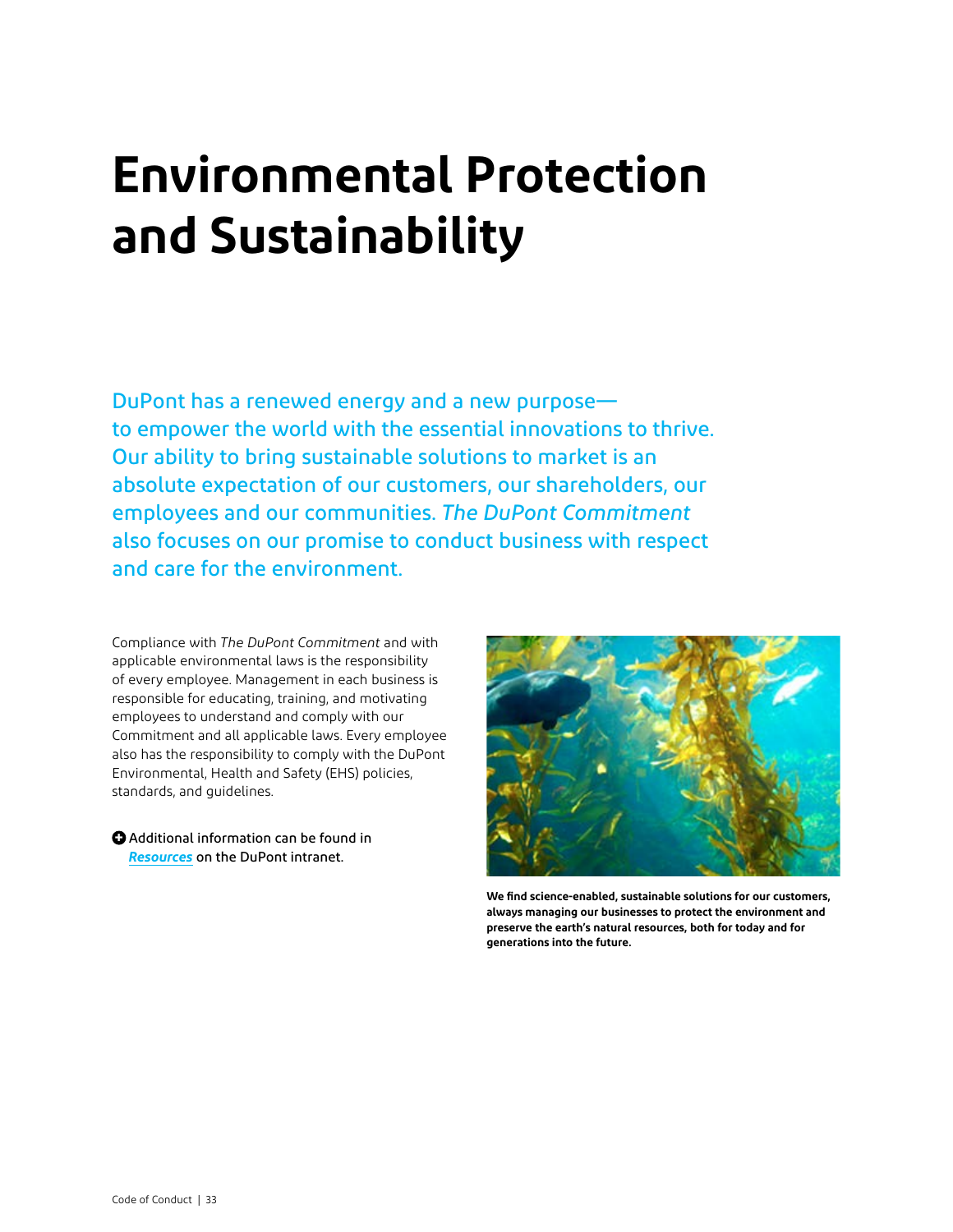## <span id="page-33-0"></span>**Product Stewardship**

At DuPont, product stewardship is focused on understanding our products to protect our many stakeholders, anticipating and responding to societal expectations and requirements, and minimizing resource and energy consumption.

At DuPont, we are committed to being good stewards of our products and services.

Employees should understand the company's product stewardship and regulatory program and their role in the program so we can:

- Monitor the quality and efficacy of our products.
- Anticipate and respond to societal, customer, industry, and regulatory expectations and requirements.
- Minimize resource and energy consumption for our customers, ourselves, and society.
- Offer products with competitive advantage.
- **+** [Additional information can be found in](https://dupont.sharepoint.com/sites/intranet/ethics-compliance/Pages/other-resources.aspx)  *Resources* [on the DuPont intranet.](https://dupont.sharepoint.com/sites/intranet/ethics-compliance/Pages/other-resources.aspx)

## **Ongoing Commitment to Product Stewardship**

To demonstrate the company's commitment to product stewardship, DuPont has developed principles and frameworks on bioethics, biodiversity, bio persistent materials, and nanotechnology.



**DuPont tackles some of the world's biggest challenges by creating real-world solutions that help make people's lives better, safer and healthier.**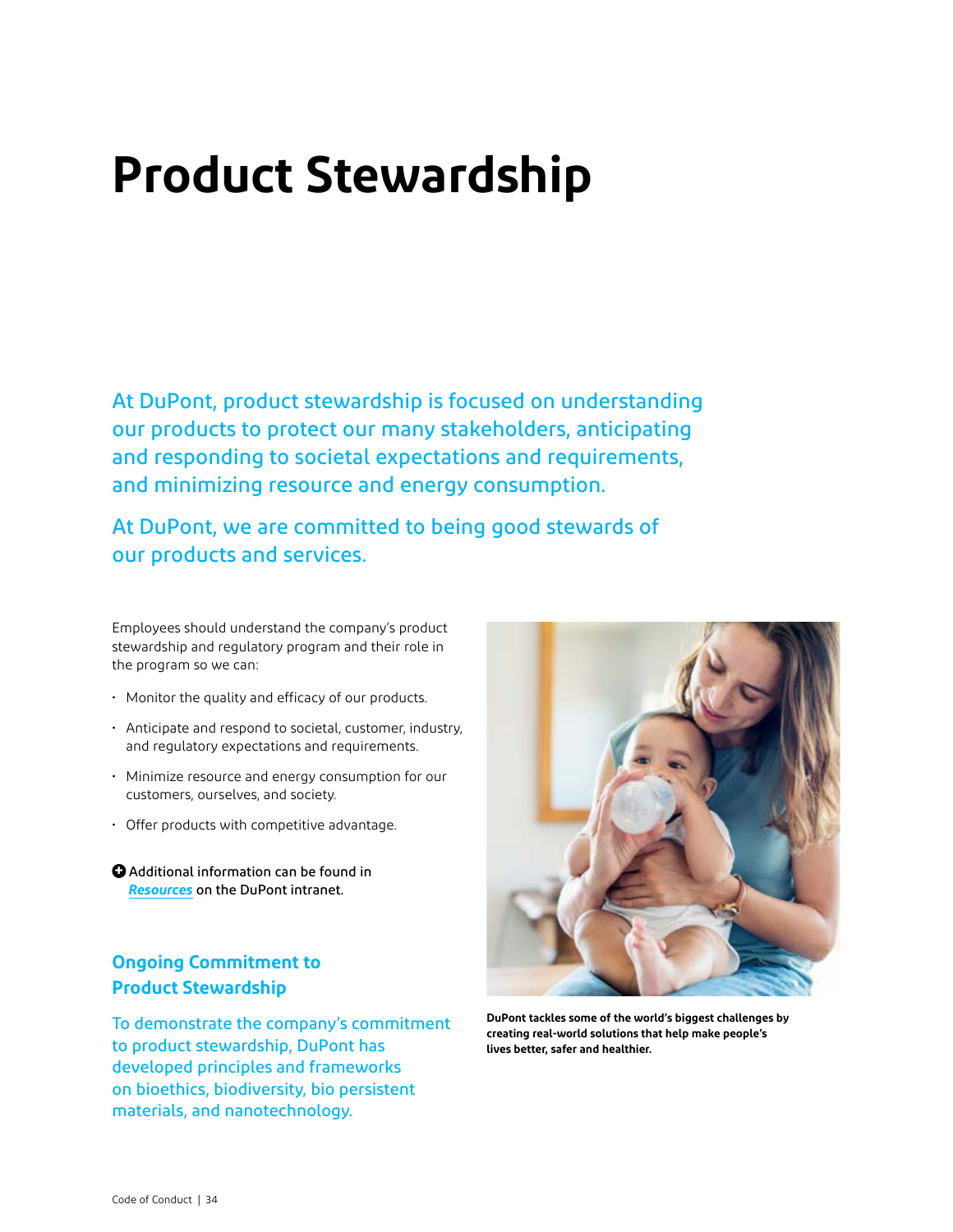## <span id="page-34-0"></span>**Human Rights**

DuPont wants to protect and advance human rights wherever we operate. Further, we want to work with companies that aspire to these same principles.

Employees must conduct the company's business in an ethical and responsible manner that supports and respects the protection of human rights. Employees should work to identify and do business with companies which aspire to conduct their business in a similar manner.

The DuPont Human Rights Policy and Principles on Child and Forced Labor are based on our core values of Safety and Health, Protect the Planet, Respect for People, and Highest Ethical Behavior. These policies operate in conjunction with and support our Code of Conduct, The DuPont Commitment—Environmental, Health and Safety, our product stewardship programs, our regulatory compliance program, and our endorsement of the ten principles in the U.N. Global Compact.

Compliance with these policies and applicable laws is every employee's responsibility. Each business and function's management is responsible for educating, training, and motivating employees to understand and comply with these policies and applicable laws.



**We treat our employees and all our partners with professionalism, dignity and respect, fostering an environment where people can contribute, innovate and excel.**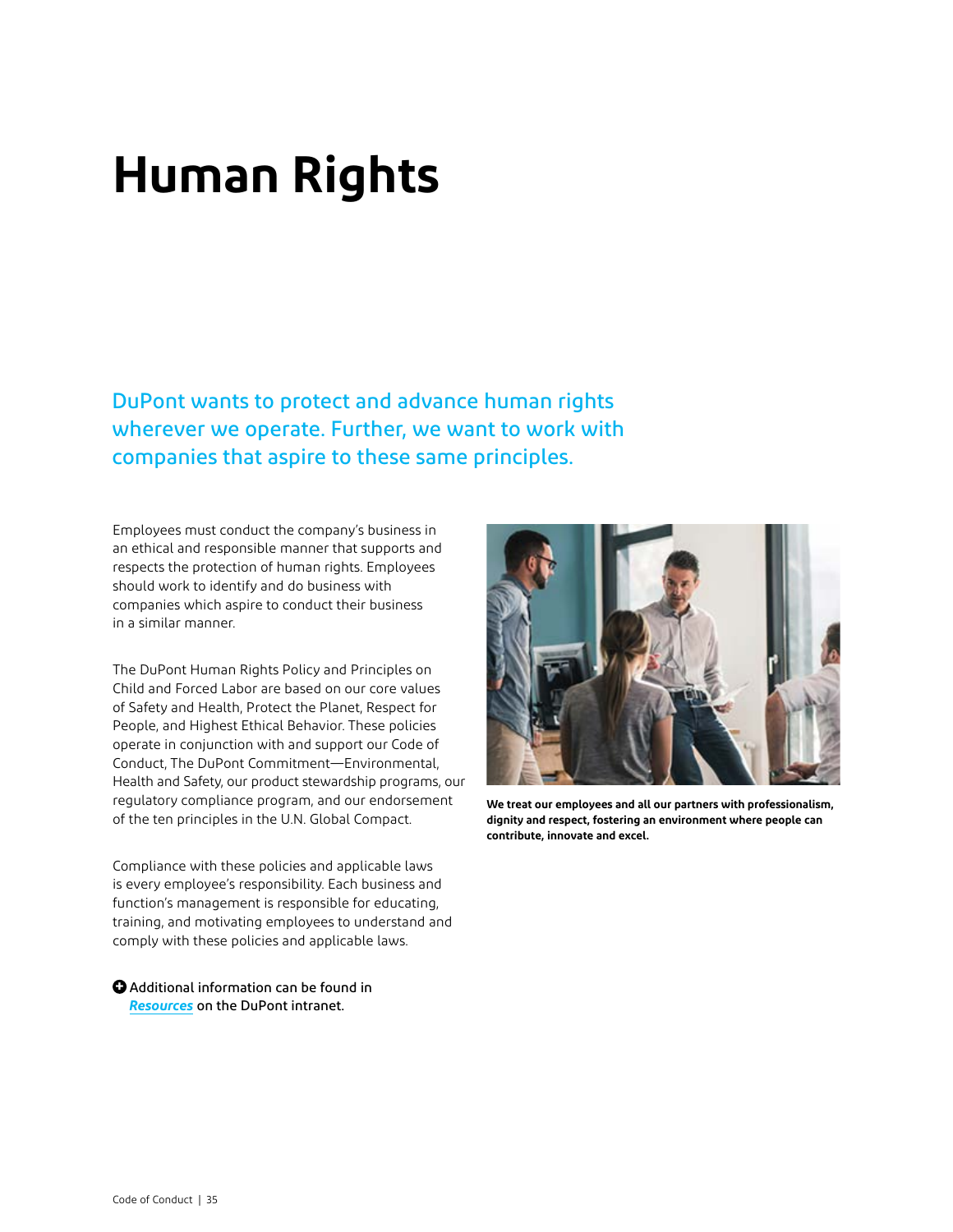## <span id="page-35-0"></span>**Contacts with Outside Parties**

## DuPont wants to ensure that the company presents an accurate and complete description of business activities.

Only approved individuals should speak on behalf of the company to journalists, research analysts, government or law enforcement officials, or other outside parties. Unless an employee has prior approval to discuss business with these outside parties, the employee should refer any inquiries from these individuals as follows:

- Government or regulatory officials
- Media or journalists
- Financial research analysts
- Law enforcement or outside attorneys

#### **Outside party Refer to**

Legal or Government Affairs

Public Affairs

Investor Relations

Legal

Also, employees should not provide non-public information to non-company individuals without an authorized business need, especially when others may broadly disseminate this information. Certain laws restrict how the company can disclose information.

 $\bullet$  See *[Competition Practices](https://dupont.sharepoint.com/sites/intranet/ethics-compliance/Documents/_ecc_files_/compliance/joint_venture_governance/Competition%20Practices_Conflicts%20of%20Interest.pdf#search=competition%20practices)* regarding contacts with competitors.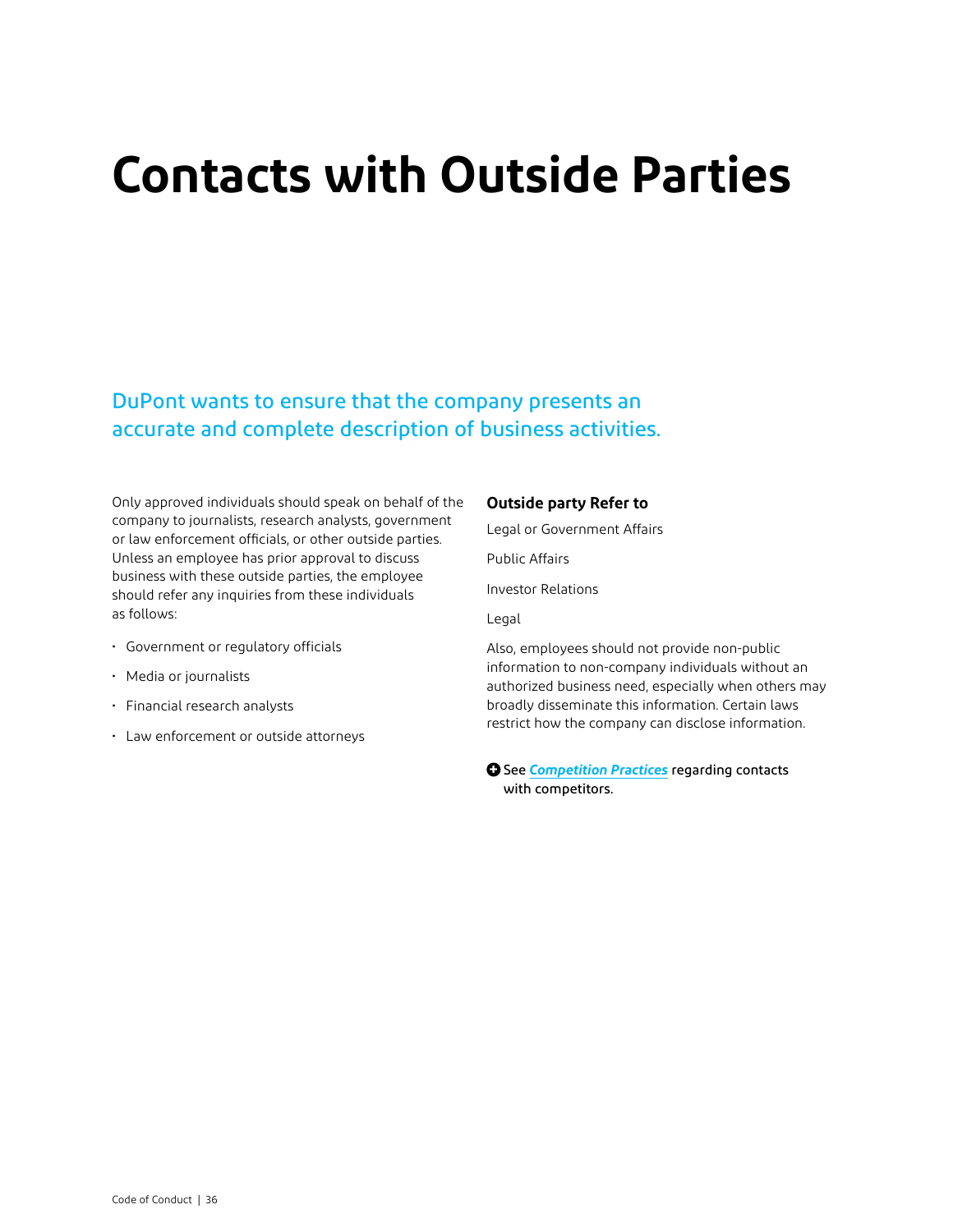<span id="page-36-0"></span>Nurturing a culture of respect for our employees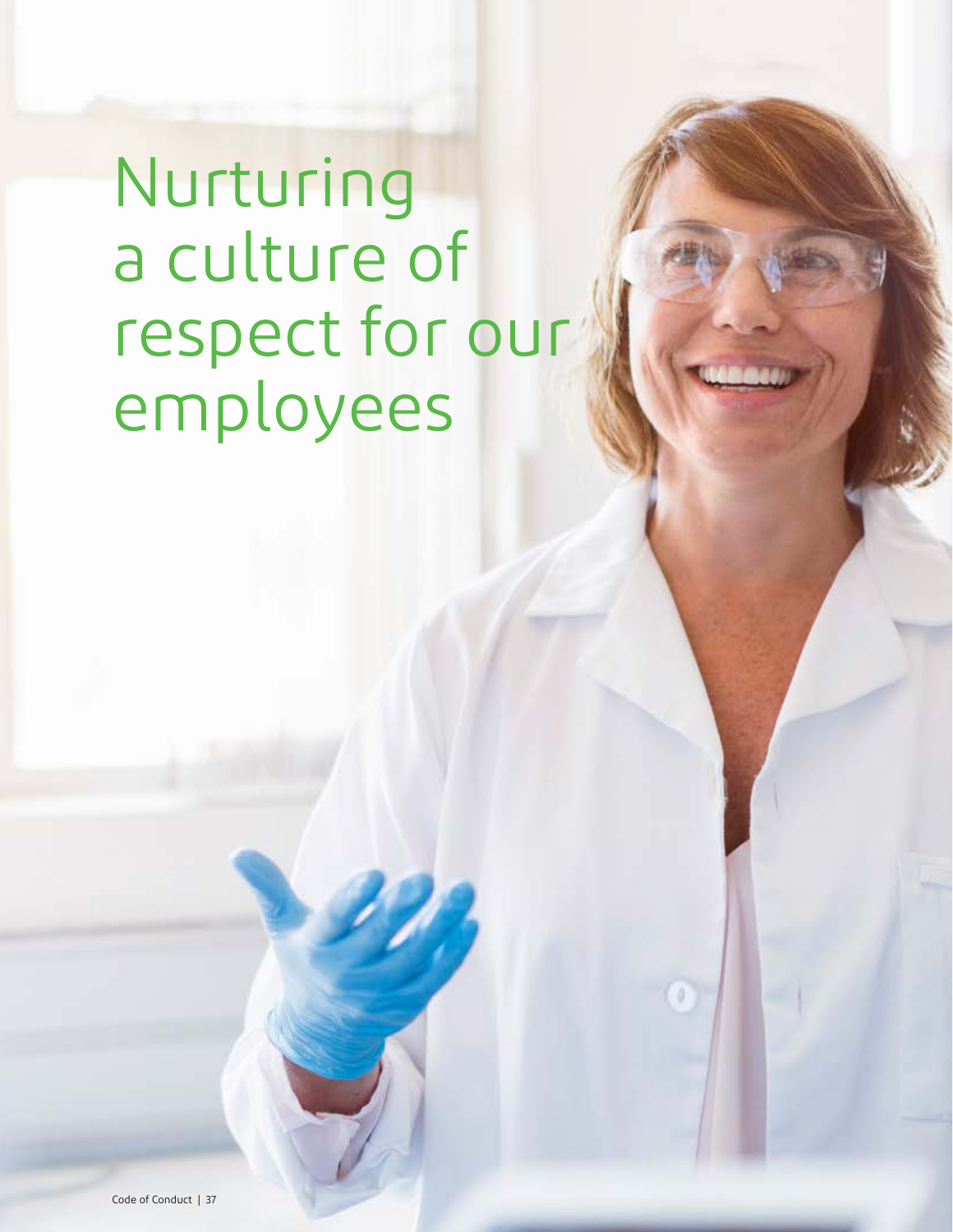## The quality of our workplace influences the company's success, because the work environment affects each employee's sense of accomplishment and motivation to help the company succeed. This is why the DuPont core value of Respect for People is so important to us—respect for others helps us maintain a positive and constructive workplace. By showing respect for our colleagues, we demonstrate that we value their ideas and appreciate their unique contributions to the company.

### **In this section**

- **[39 Respect for People](#page-38-0)**
- [39 Equal Opportunity and](#page-38-1) [Non-discrimination](#page-38-1)
- 
- **[40 Privacy and Personal](#page-39-0)  [Information](#page-39-0)**
- **[41 Safety and Health](#page-40-0)**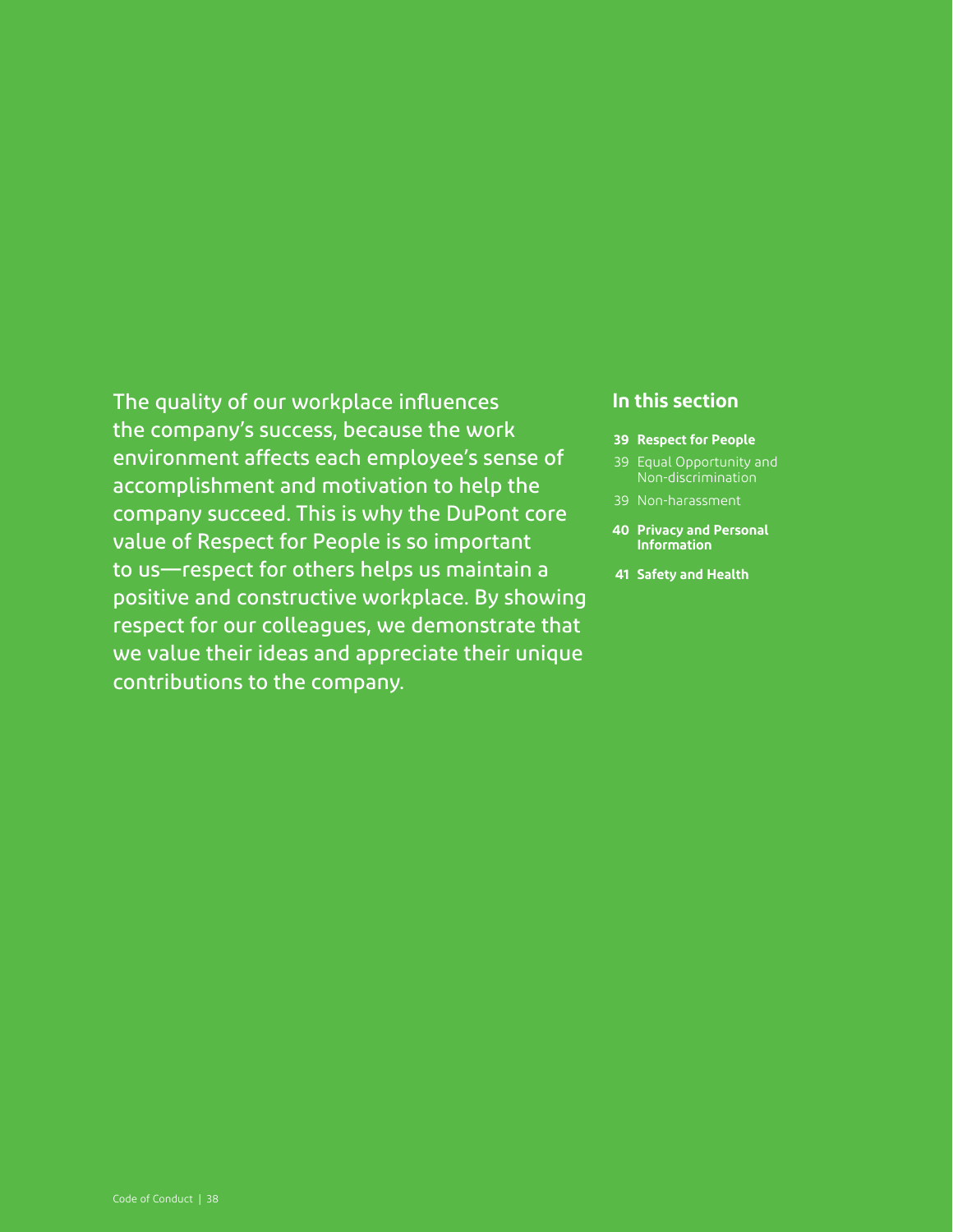## <span id="page-38-0"></span>**Respect for People**

DuPont can realize its Purpose only with the full commitment and cooperative spirit of our diverse workforce.

Achieving success for all stakeholders will come only through respecting one another, valuing each of our colleagues' contributions, and treating each person fairly.

## <span id="page-38-1"></span>**Equal Opportunity and Non-discrimination**

DuPont does not discriminate against any employee or applicant for employment because of age, race, religion, color, gender, disability, national or ethnic origin, ancestry, marital status, family status, sexual orientation, gender identity or expression, or veteran status with respect to any terms or condition of employment, including hiring, promotion, demotion, transfer, recruitment, termination, rates of pay, or other forms of compensation and selection for training.

Regions and countries may have additional grounds for non-discrimination. The company complies with all applicable laws.

## <span id="page-38-2"></span>**Non-harassment**

The company does not tolerate harassment of any kind. Harassment can unreasonably interfere with an individual's work performance or create an intimidating or offensive work environment. Harassment can include slurs or derogatory comments, offers of job benefits in exchange for sexual favors, and other forms of offensive behavior. Harassment can include conduct directed at or by a DuPont employee, or an employee of the company's customers or suppliers, or other business associates. Inappropriate use of company computers and communications systems includes engaging in sexual, racial, or other types of harassment and discrimination, and accessing sexually oriented and other inappropriate material. Inappropriate use of company electronic communications resources, regardless of the medium, amounts to serious misconduct, and violators will be disciplined.

Employees who are aware of any suspected discrimination or harassment should report the matter to Human Resources.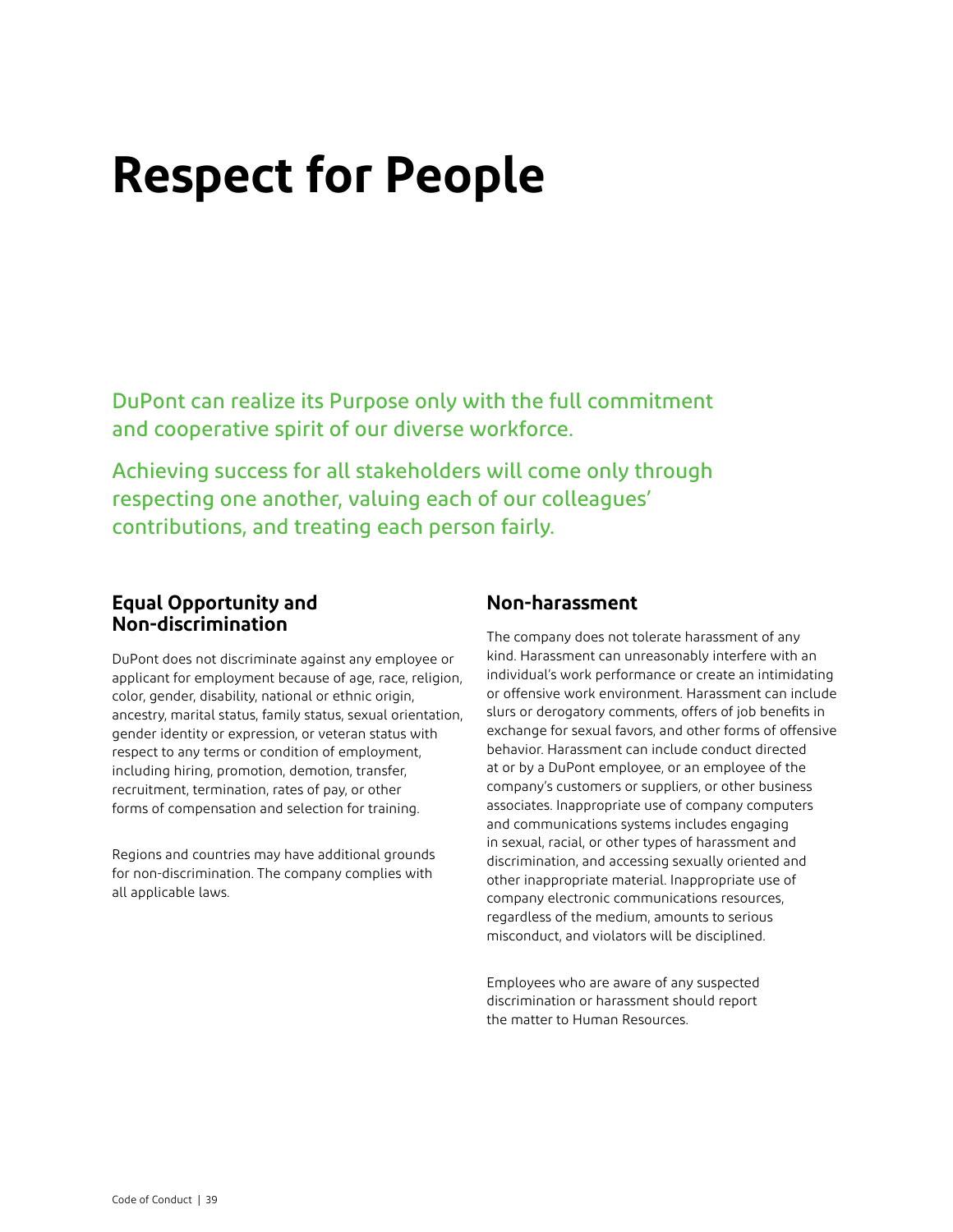## <span id="page-39-0"></span>**Privacy and Personal Information**

DuPont recognizes that each individual is valued and is entitled to have their privacy respected.

The company wants to reasonably maintain current and former employees' privacy and the security of their personally identifiable information the company collects.

DuPont notifies employees about the personal information the company collects and how this information may be used or shared for activities such as benefits administration, compensation, and computer systems access and security. Employees are expected to follow company policies and procedures to manage and safeguard this personally identifiable information, as described in the DuPont Global Information Privacy Policy. Local management should establish and maintain business procedures that are consistent with this policy and applicable local laws.

 $\bullet$  Additional information can be found in *Privacy Central* [on the DuPont intranet.](https://dupont.sharepoint.com/sites/intranet/ethics-compliance/Pages/compliance-privacy.aspx)

### **Personal Use of Company Assets:**

Remember that facilities, equipment, and services, such as offices, telephones, and computer equipment, are intended for company business. This includes e-mail, voicemail, and Internet and intranet access. Employees should not expect privacy when using these facilities and equipment.

To protect the safety and reputation of the company and its employees, prevent criminal activity, and protect the security of DuPont information, the company reserves the right to monitor the workplace and company communications, and conduct searches of company property, subject to applicable laws.

Any of these communications, information, or materials also may be provided to cooperate with legal authorities or as part of a court or legal order.

DuPont notifies employees about the personal information the company collects and how this information may be used or shared for activities such as benefits administration, compensation, and computer systems access and security. Employees are expected to follow company policies and procedures to manage and safeguard this personally identifiable information, as described in the DuPont Global Information Privacy Policy. Local management should establish and maintain business procedures that are consistent with this policy and applicable local laws.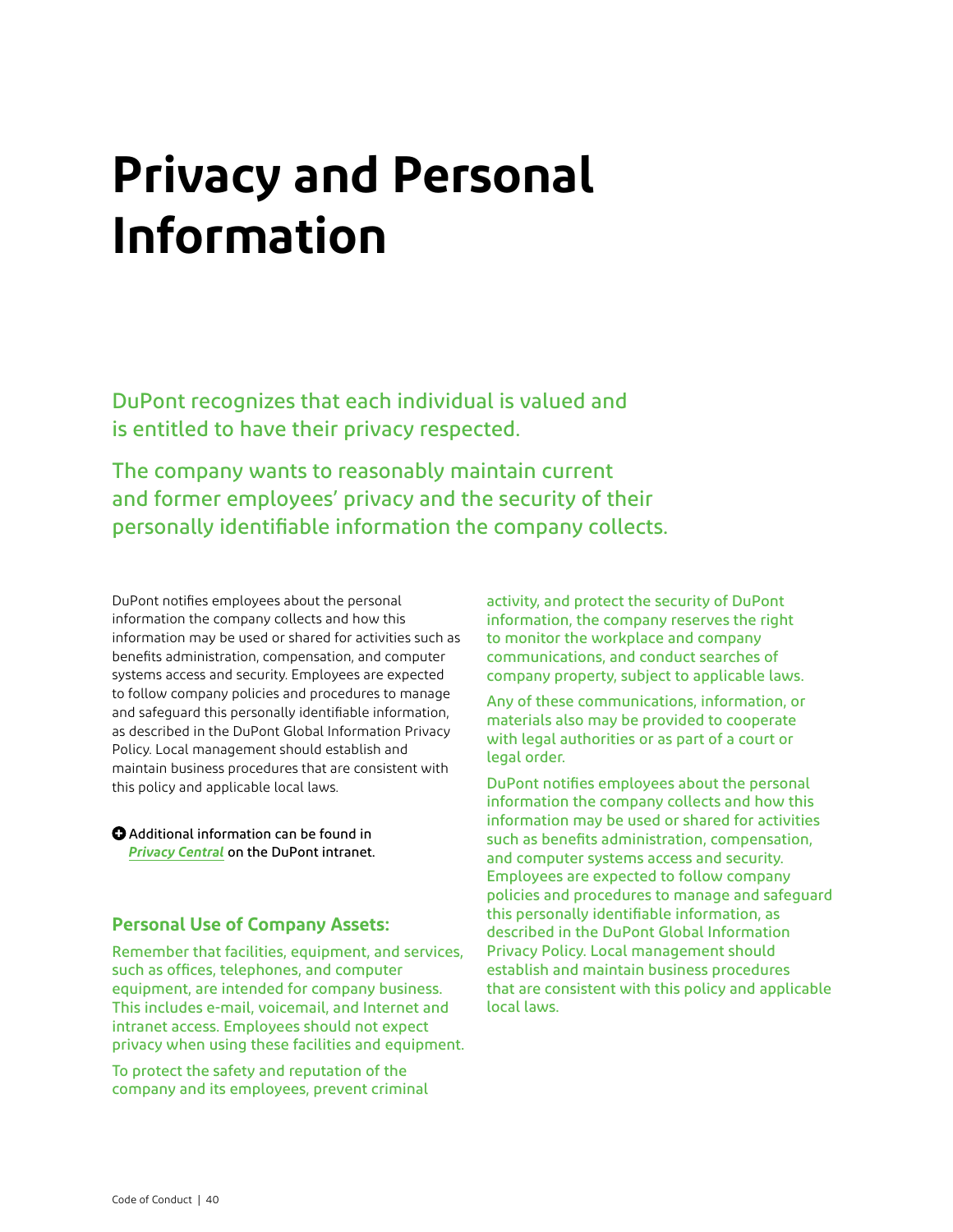## <span id="page-40-0"></span>**Safety and Health**

DuPont believes that all injuries, occupational illnesses, and safety and environmental incidents are preventable.

The company's goal is zero for these incidents.

We also promote off-the-job safety for employees.

Compliance with The DuPont Commitment and applicable safety and health laws is every employee's responsibility. Management in each business is responsible for educating, training, and motivating employees to understand and comply with The DuPont Commitment and applicable safety and health laws. Each employee is also responsible for complying with the DuPont Environmental, Health and Safety (EHS) policies, standards, and guidelines.



**We share a personal and professional commitment to protecting the safety and health of our employees, our contractors, our customers and the people of the communities in which we operate.**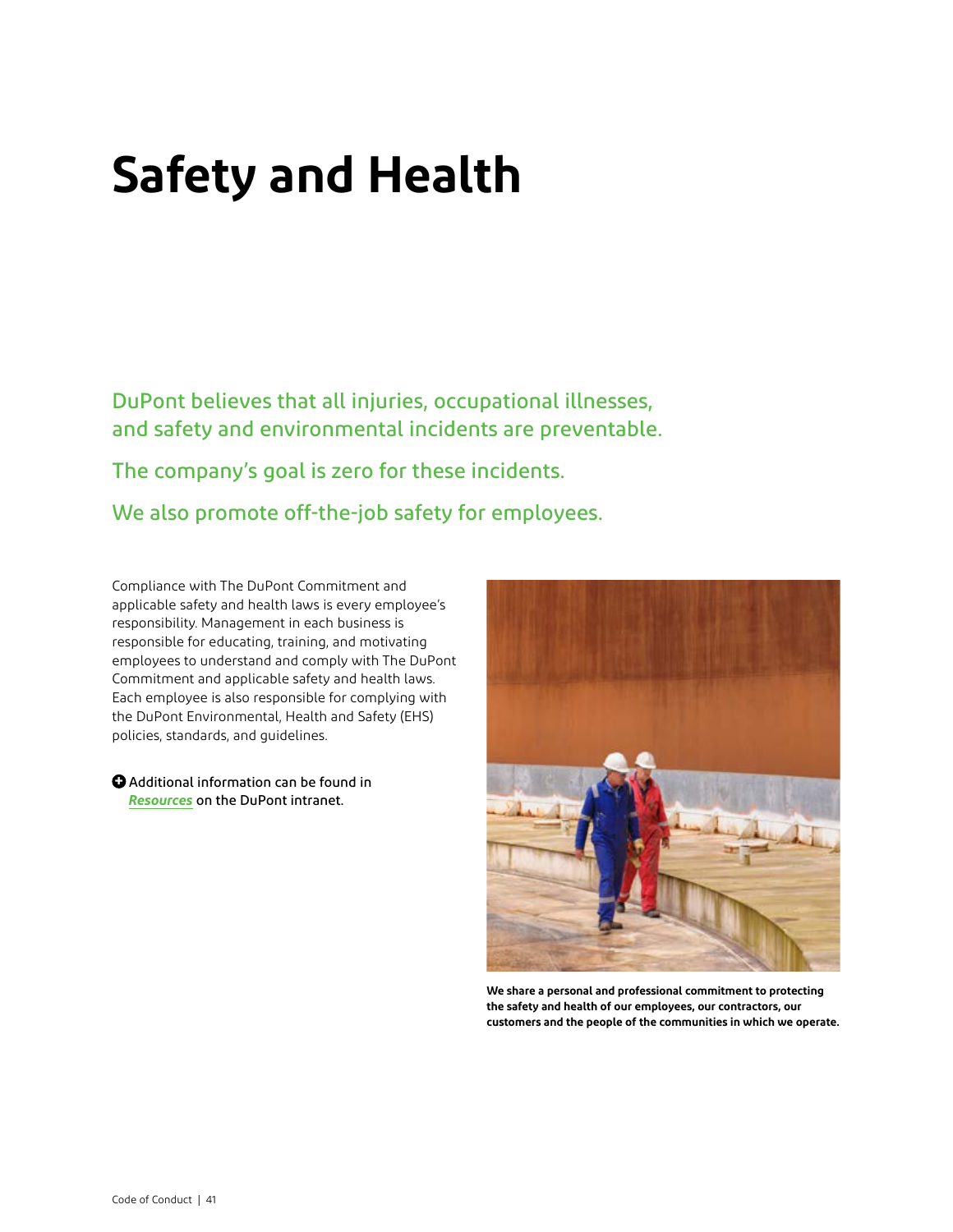# <span id="page-41-0"></span>Supporting information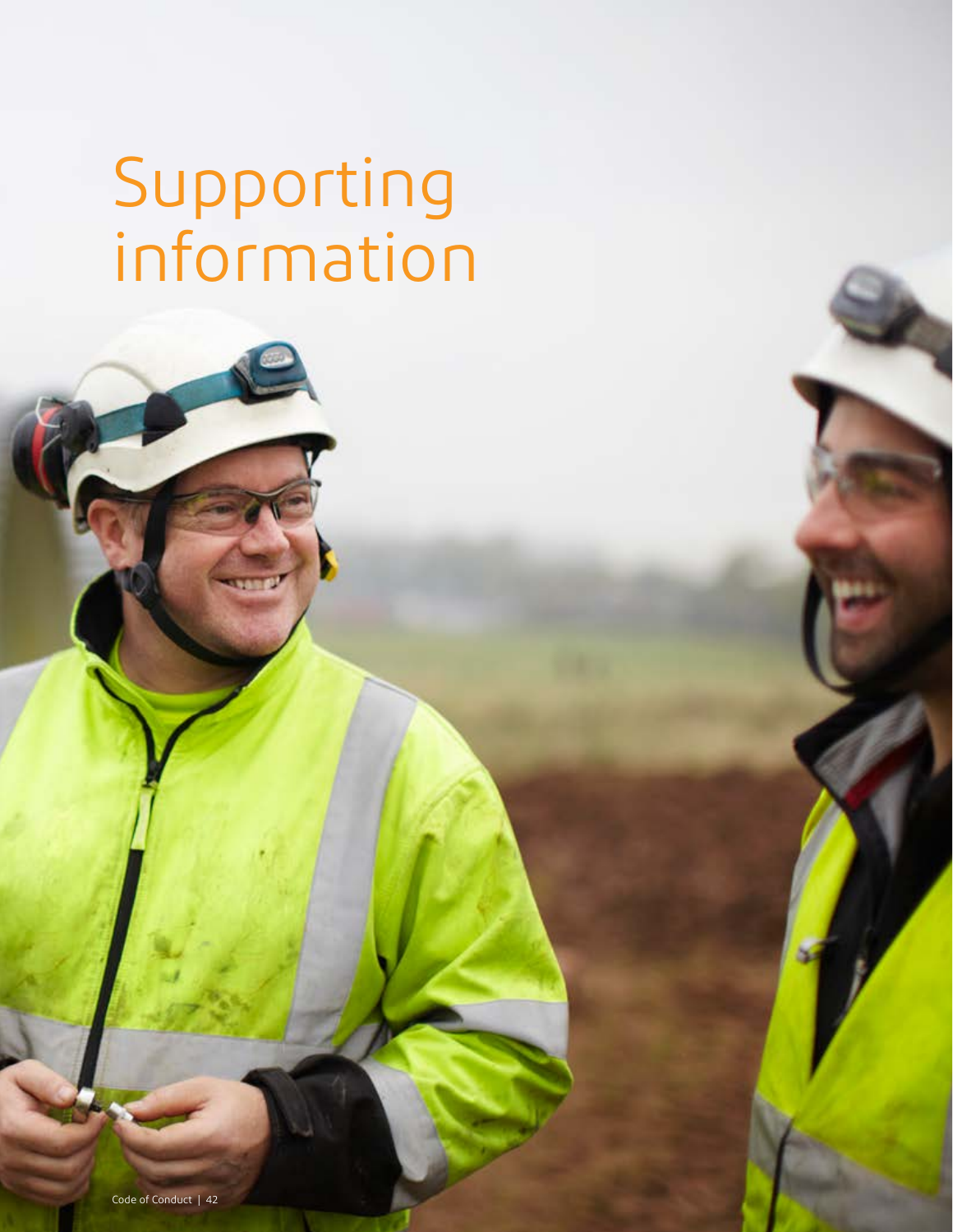## <span id="page-42-0"></span>DuPont is committed to supporting employees as difficult or ambiguous situations in the workplace arise. The follow resources are provided for guidance as employees navigate these complexities and work to meet and maintain company values.

### **In this section**

- **[44 Making Better Decisions](#page-43-0)**
- **[45 Getting Assistance and](#page-44-0)  [Raising Concerns](#page-44-0)**
- **[46 Addressing Possible Misconduct](#page-45-0)**
- [46 Corrective Action](#page-45-1)  [and Investigations](#page-45-1)
- [Non-retaliation](#page-45-2)
- **[47 Company Ethics and](#page-46-0)  [Compliance Program](#page-46-0)**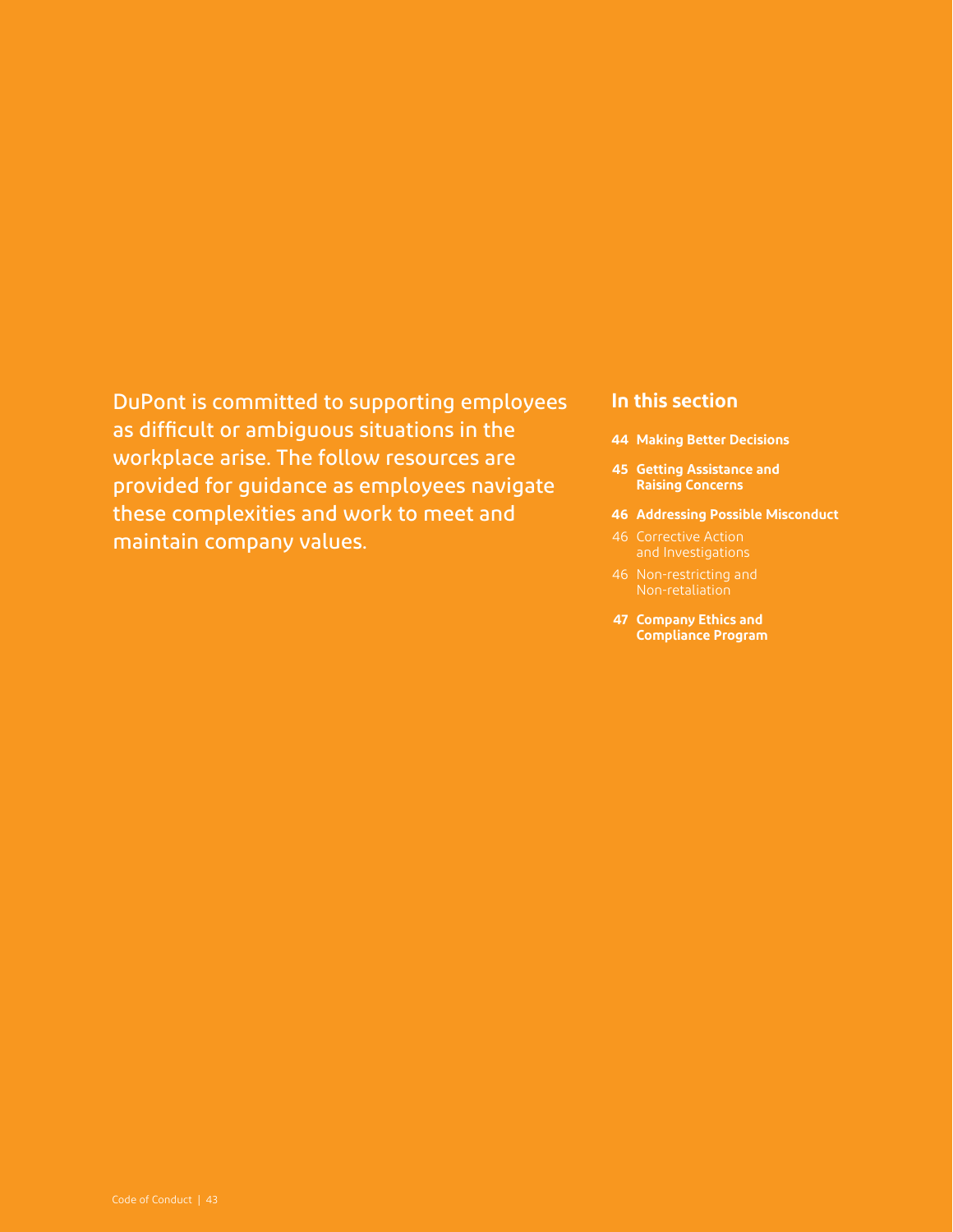## <span id="page-43-0"></span>**Making Better Decisions**

When facing a difficult situation for which an appropriate answer may not seem clear, the following questions may help assess the issue. Before acting, review the situation with your supervisor to ensure he or she agrees with your intended resolution.

## **What is the potential ethics issue I face?**

#### Could I potentially violate:

- A law or regulation?
- The DuPont core values?
- The DuPont Code of Conduct?
- A DuPont rule, policy, or procedure?
- An ethical standard of my profession?
- My personal sense of ethical conduct?

#### **What are my specific responsibilities in this situation?**

- What are my ethical responsibilities as a DuPont employee?
- What are the ethical responsibilities of my job?
- Do I have ethical responsibilities as part of a professional or trade group?

#### **Who is possibly affected by this issue?**

- Customers?
- Shareholders?
- Suppliers?
- Colleagues?
- Local communities?
- My family and myself?

#### **What resources can help me resolve this issue?**

- Relevant laws and regulations (contact Legal for help)
- The DuPont core values
- The DuPont Code of Conduct
- DuPont policies and procedures
- Professional, trade, or industry standards
- **+** [Additional information can be found in](https://dupont.sharepoint.com/sites/intranet/ethics-compliance/Pages/other-resources.aspx)  *Resources* [on the DuPont intranet.](https://dupont.sharepoint.com/sites/intranet/ethics-compliance/Pages/other-resources.aspx)

#### **What possible course of action should I consider?**

- What would my family think of my actions?
- How would my action look if the facts appeared on the front page of a newspaper?
- How might others want to be treated?
- How would I explain my actions to a colleague?

If unclear about how a colleague's prior or intended action meets the Code of Conduct, ask, "Can you help me to understand the reason for your action?" If we do not actively discuss how we make choices, we cannot learn from one another and create a collective understanding of how the company conducts business.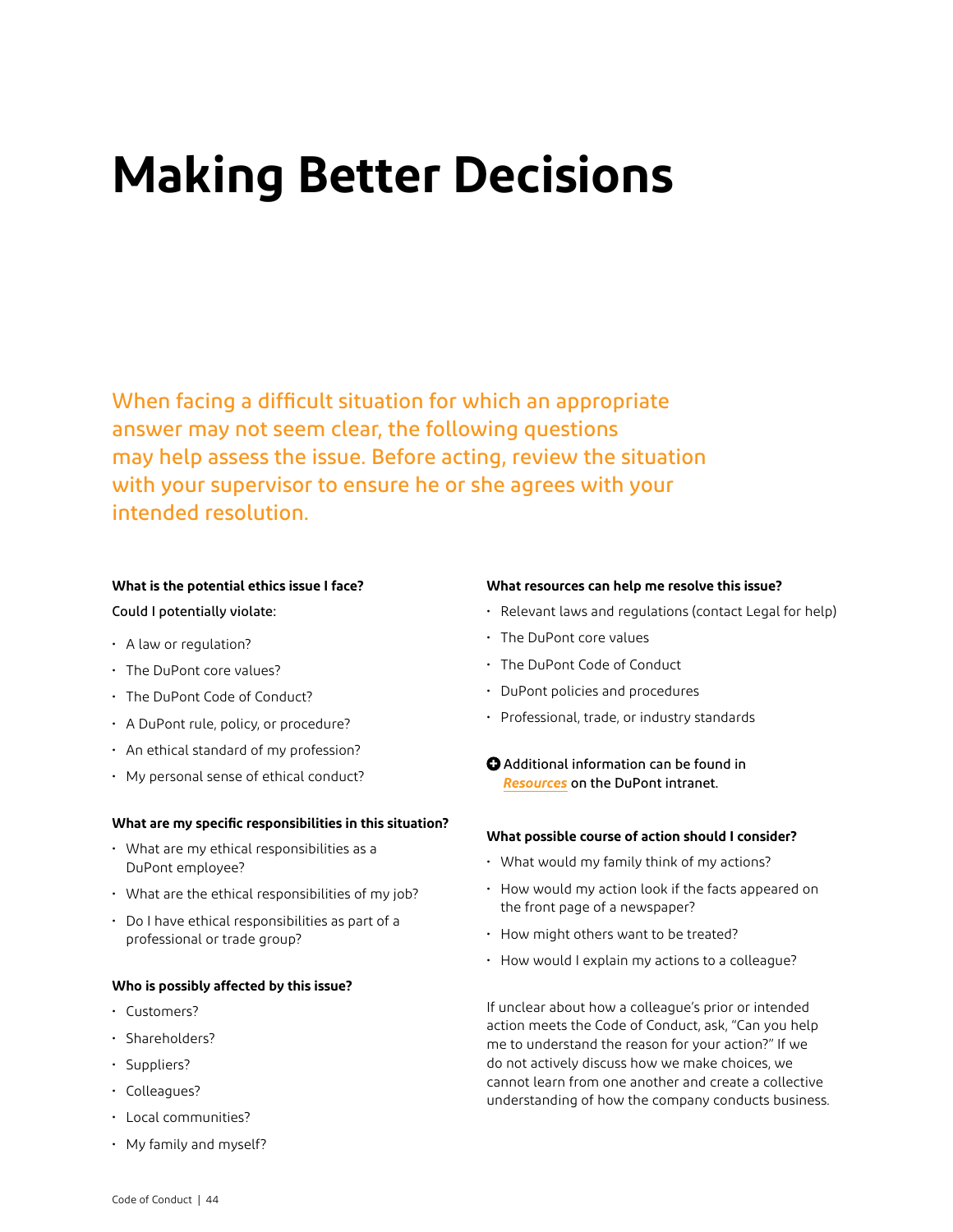## <span id="page-44-0"></span>**Getting Assistance and Raising Concerns**

The company provides resources to assist all employees who encounter ethics and compliance issues that are difficult to resolve.

An employee's manager or supervisor is the first and best resource, since this person is familiar with the employee's duties. If the manager or supervisor is not available, or if the employee is not comfortable discussing the matter with his or her manager, the following resources are also available:

- The employee's Business, Function, or Site Leadership.
- The employee's Corporate Compliance Officer, or Ethics Champions.
- Legal or Finance.
- Human Resources, especially regarding workplace issues and policies, such as non-discrimination, non-harassment, and employee privacy.
- The DuPont Ethics and Compliance Hotline is a multilingual service to allow employees, and non-employees, to report concerns. There is no charge for the call. See "Ethics Hotline" on the DuPont web page at *[www.dupont.com](http://www.dupont.com)*

The company treats all reports of ethical concerns, including contacts to the Hotline or through the Internet, as confidential. Management shares information only with employees who need to address the question or concern. (In some cases, the company is required to share the information with legal authorities.)

Alternatively, employees can also request to remain anonymous, and the company will try to protect the employee's anonymity if possible and where legal.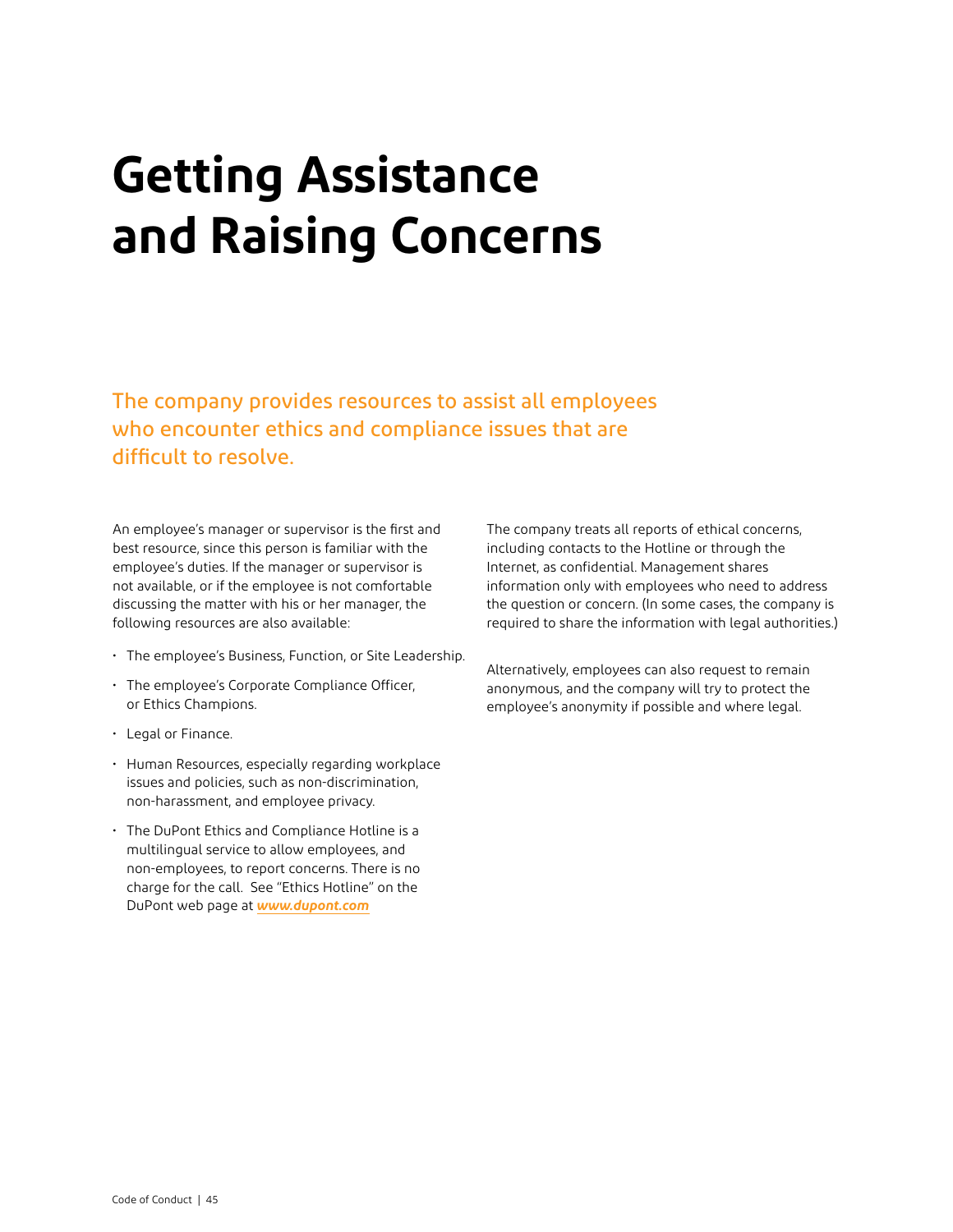## <span id="page-45-0"></span>**Addressing Possible Misconduct**

DuPont takes all claims of misconduct, including violations of the law and the company's policies and procedures, very seriously and will take appropriate action to review investigate each matter to the fullest extent.

The company also has established proper procedures where employees can bring issues forward without concern or fear of retaliation.

### <span id="page-45-1"></span>**Corrective Action and Investigations**

To ensure prompt, consistent enforcement of this Code of Conduct, the company will investigate reported instances of misconduct, such as violations of the law, regulations, or company policies and procedures. Where misconduct is identified, responsible individuals will be held accountable and disciplined, as applicable, up to and including employment termination and possible civil or criminal action. Making an intentionally false accusation of wrongdoing is considered misconduct.

### <span id="page-45-2"></span>**Non-restricting and Non-retaliation**

We must maintain an environment where concerns and potential problems are brought forward. DuPont will not tolerate prohibiting or restricting the reporting of theft, fraud, waste or abuse of materials, persons or property by DuPont employees or contractors. Furthermore, DuPont will not allow retaliation against anyone who, in good faith, raises a concern, reports suspected misconduct, or provides information related to an inquiry of suspected misconduct. The company will investigate any instances of possible retaliation, and discipline employees who have retaliated against someone who has reported possible misconduct.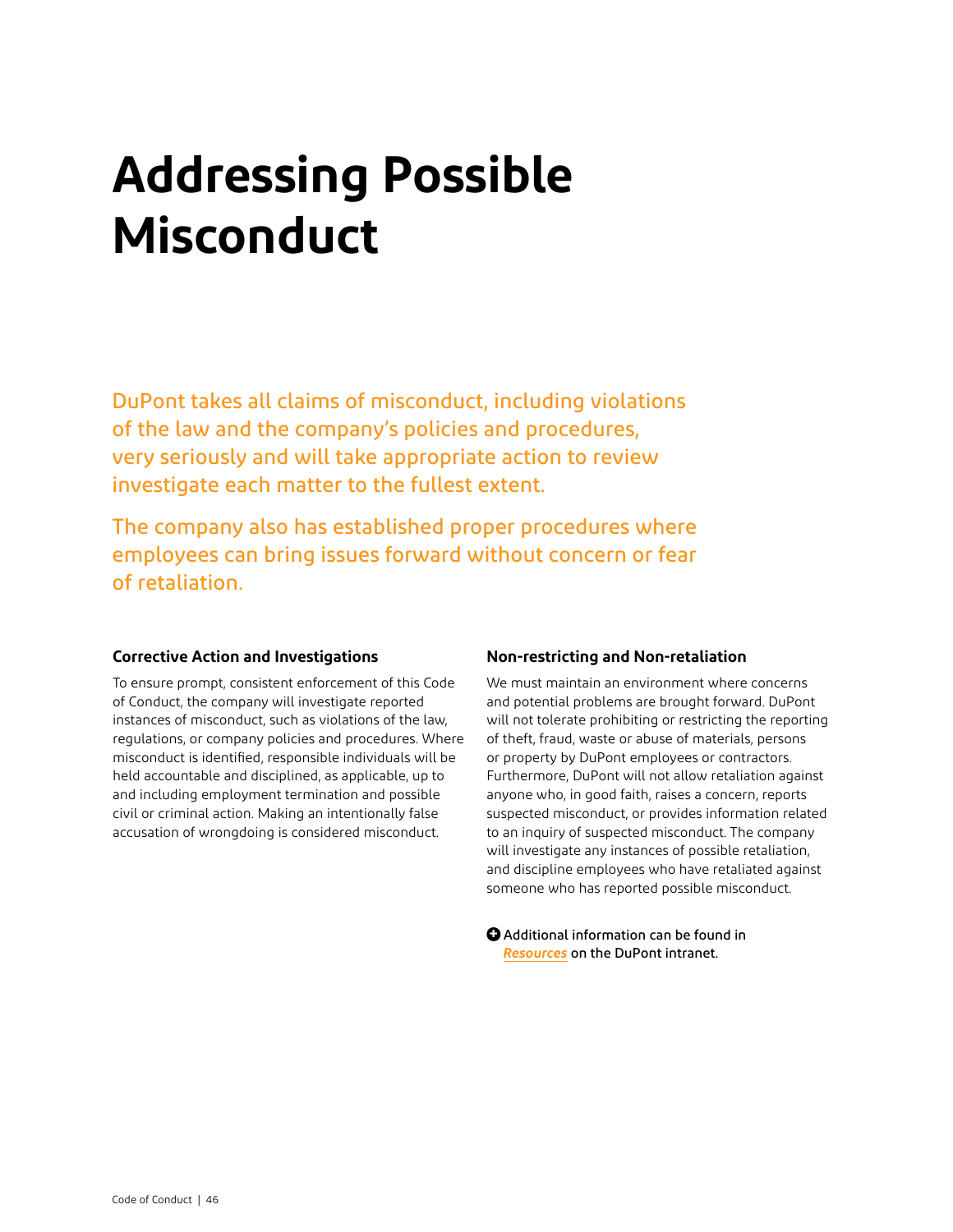## <span id="page-46-0"></span>**Company Ethics and Compliance Program**

## Ethics and compliance are important priorities for DuPont.

The Chief Ethics and Compliance Leader leads Ethics and Compliance Central, a team that works with senior leaders across DuPont to ensure that the company advances these priorities. Excellence in our ethics and compliance efforts creates a competitive advantage and fosters sustainability in our operations.

Ethics and Compliance Central comprises several senior employees and legal counsel. Compliance Officers are deployed globally and are focused on compliance risk areas. They are accountable for the vision, framework, policies and key performance indicators of the ethics and compliance program, and are responsible for ensuring that each business and function operates and maintains an effective program in identified compliance risk areas.

Together, Ethics and Compliance Central and line management elevate the importance of core values throughout the company by promoting and fostering a corporate culture of the highest ethical standards, internal controls, and compliance with laws and regulations. This is achieved through coordinated communications, training, internal investigations, and risk assessments. They help employees understand how the company formally manages ethics and compliance matters, are responsible for the corporate-wide training programs, and provide information on ethics and compliance oversight and accountability.



**Respect for People is intrinsic to the DuPont experience and a natural element of our Code of Conduct. Since our inception, we have strived to manifest Respect for People every day with every interaction with every human being.**